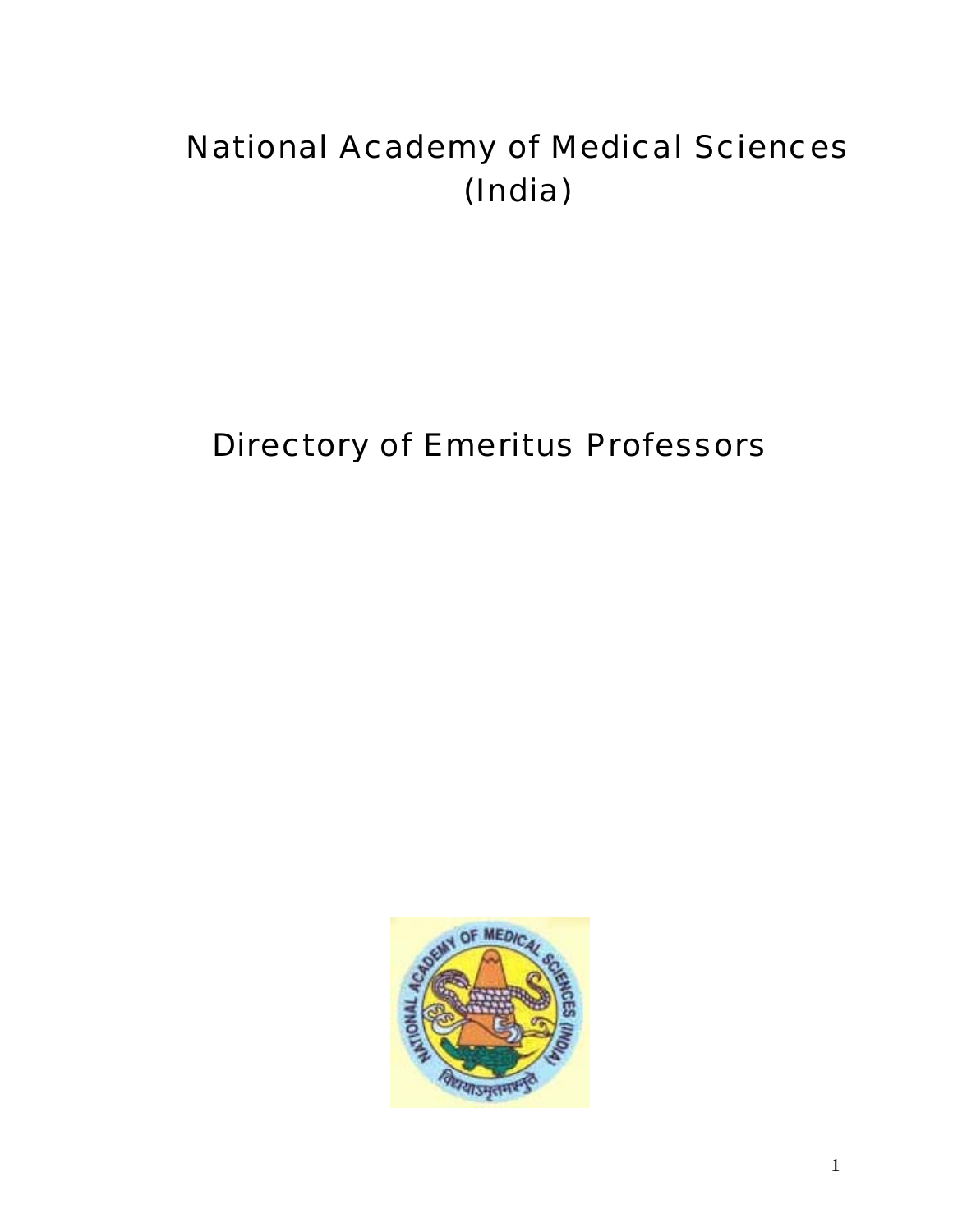### **Foreword**

Through a nation-wide effort, continuing medical education has been supported and strengthened by the Academy for more than two decades. It remains one of the principal activities of the Academy and would be further reinforced in future. However, during the last few years, there has been a growing concern regarding the need to focus more intensively on continuing professional development (CPD). It is not merely semantics: CPD designates a period of education and training of medical professionals, biomedical scientists, and medical teachers commencing after completion of basic education in medicine / biomedical sciences followed by postgraduate education and training in chosen areas of specialization, and thereafter extending throughout the professional working life. Indeed effective CPD is characterized by an intensely felt but as yet unmet need, and requires structures to be in place for not only reinforcing learning previously accomplished, but also in introducing new knowledge, updating clinical, laboratory and / or teaching skills, and above all, mentoring over an extended period of time. A mentor is, and continues to remain, a trusted friend, an ever encouraging advisor, and an erudite guide, with selfless dedication. A true mentor imparts a traditional perspective, as well as a futuristic potential, to the career choice and professional development.

Keeping this in view, the Academy decided to recognize a group of senior Fellows with a proven track record of professional excellence and subject expertise of a high order, who have been admired as gifted teachers, and who hold an abiding interest in sharing learning with young faculty, clinicians, or biomedical scientists. This select panel of stalwarts has been designated as Emeritus Professors of the National Academy of Medical Sciences.

The assigned responsibilities of Emeritus Professors include guiding medical institutions in planning and organizing educational programmes aimed at enhancing knowledge, facilitating comprehension of emerging scientific and technological concepts, upgrading professional / laboratory skills, inculcating an aptitude of research and enquiry, and in general enriching the academic environment of the institution(s) that they visit. A blend of learning settings including lectures, seminars, symposia, clinical case discussions, clinicopathological conferences, operative surgical or interventional techniques and laboratory demonstrations, utilizing learning resource materials which may also be adapted to distance learning, shall be appropriately and effectively employed so long as these facilitate interactive learning. A mechanism of evaluation, both of the process as also of the outcomes, is being developed.

The Directory of Emeritus Professors has been compiled and is being circulated to all universities, medical colleges and postgraduate institutions throughout the country. It will also be provided to Fellows and Members of the Academy on request. The Directory can also be accessed and downloaded from the NAMS website (www.nams-india.org). Universities, medical colleges and postgraduate institutions, taking cognizance of their academic needs, may invite one or more Emeritus Professors through the Secretary, NAMS who will expeditiously process all such requests. NAMS will provide airfare and reimburse any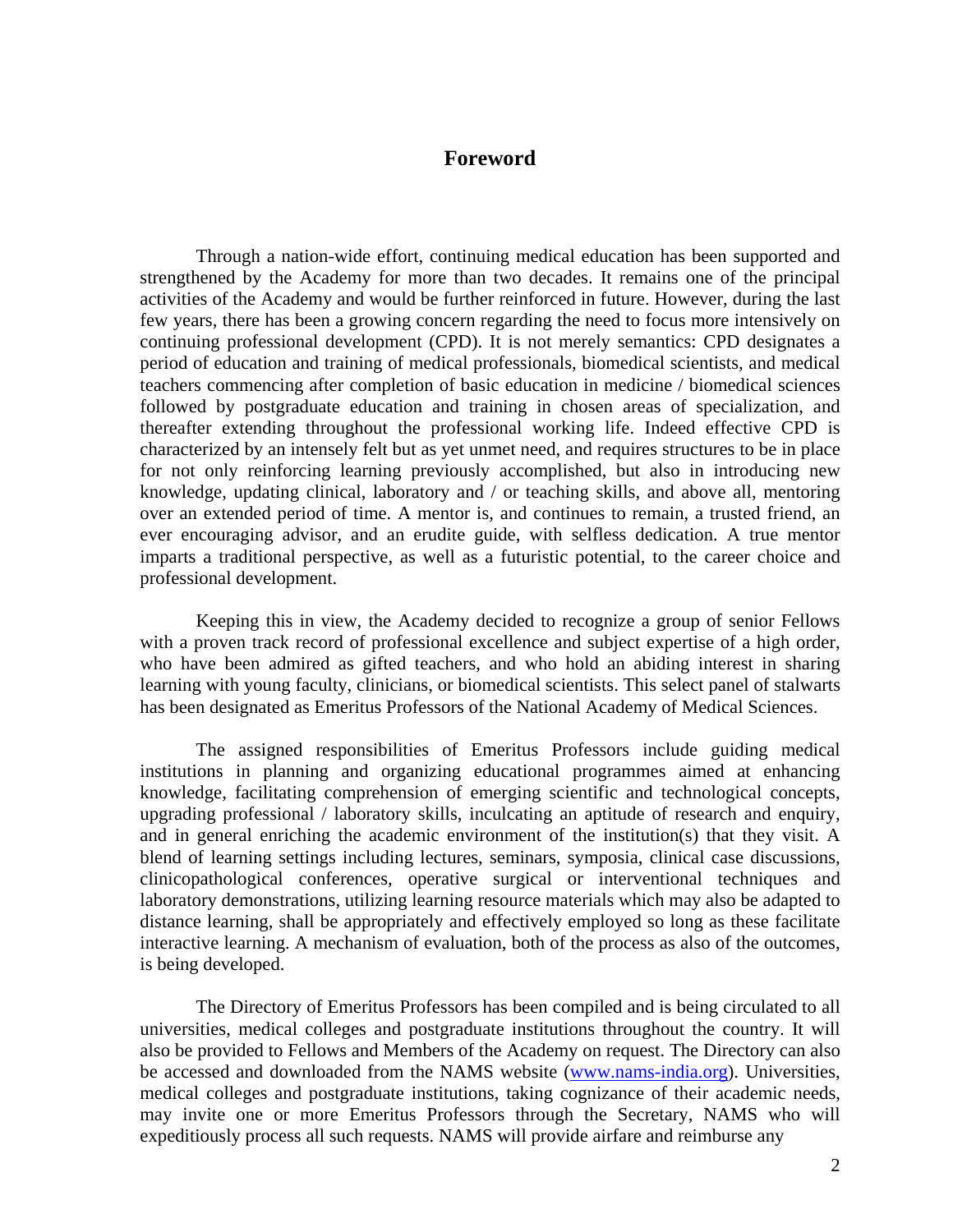incidental expenses. Local hospitality shall be extended by the concerned university, medical college / institution. Minimum period of stay during any single visit shall be three working days. Inherent flexibility shall be ensured both in the administrative arrangements as well as in the academic assignments.

As Henry Adams aptly stated: a teacher affects eternity; he can never tell where his influence stops. We visualize a similar nationwide impact of Academy Emeritus Professors.

 $-020335$ 

(Prof. J.S. Bajaj ) Chairman – Academic Committee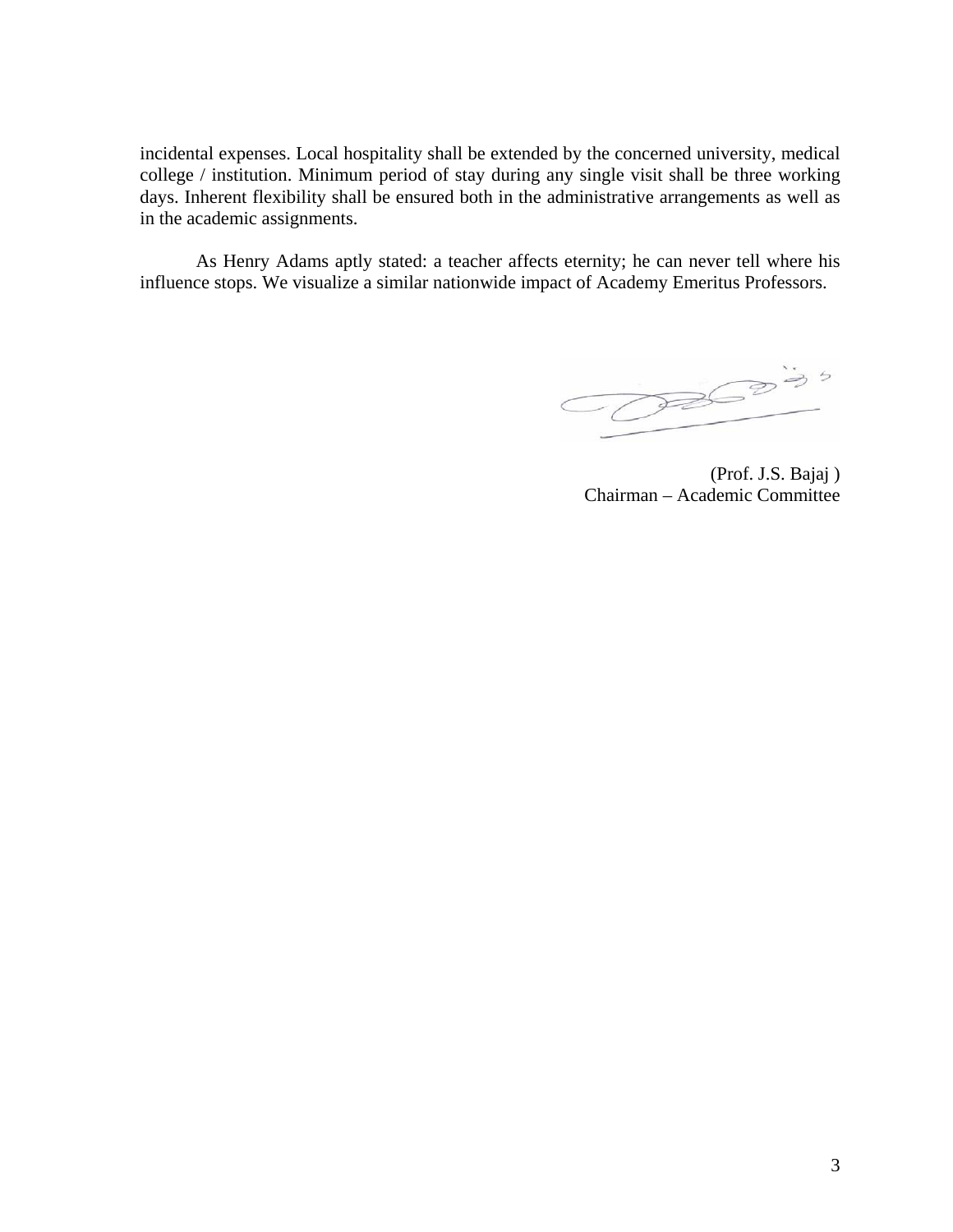

Prof. Agarwal took his medical education from K.G. Medical College, Lucknow and did post-doctorol training with Noble Laureate Baruch S. Blumberg at Fox Chase Cancer Center, Philadelphia, USA. He started his career as Lecturer in Medicine at the King George's Medical College in 1970. He then moved on to the SGPGIMS in 1986 to set up the Departments of Medical Genetics and Clinical Immunology and started the programme of DM in these subjects. With his endeavors these subjects have been included in the schedule of super specialities by the Medical Council of India.

Prof. S.S. Agarwal is known for being a keen researcher. The spectrum of his research work has ranged from studies of DNA replication and DNA repair in human lymphocytes to clinical trials and epidemiological studies. He is credited with the delineation of etiology of Handigodu disease, mode of inheritance of Indian Childhood Cirrhosis, evaluation of the genotoxic effects of MIC in the population exposed in the Bhopal Gas tragedy of 1984, defining of the spectrum and frequency of Thalassemia mutation in Uttar Pradesh leading to provision of antenatal diagnosis of Thalassemia at SGPGI, establishment of safety and efficacy of Gugulipid, a product of CDRI, as hypolipidemic agent which led to its marketing in India and establishment of efficacy of periconceptional folic acid supplementation in preventing recurrence of Neural Tube Defects in India. In addition to his own research projects, he has also actively coordinated various multi-centric task force studies of the ICMR in the field of medical genetics. In the field of immunology he has contributed to the study of immunomodulators and sero-epidemiology of malaria.

Prof. Agarwal has been recipient of the prestigious Shanti Swarup Bhatnagar prize, Ranbaxy Award for Clinical Research and Vigyan Ratna Award of the UP Govt. He is also Founder Fellow of the Indian College of Physicians, Mumbai. He has delivered several prestigious national orations.

Since 1980, Prof. Agarwal has been associated with the establishment and development of SGPGI, Lucknow. As the first Dean of the SGPGI, Prof. Agarwal was instrumental in evolving the syllabus and curricula of various super speciality courses at the institute and laying down of novel traditions of teaching training and evaluation. Various plans of the first phase of the institute got consolidated during the tenure of his Directorship. Subsequent to his superannuating from SGPGI he accepted another challenging task of developing the Advance Center for Treatment, Research and Education in Cancer (ACTREC), a research wing of the Tata Memorial Center at Kharghar, Navi-Mumbai. He was its founding Director from 2001-2004. Presently he is providing honorary services to the CDRI and Vivekanand Polyclinic at Lucknow.

# *Area of specialization: Genetics & Immunology/Internal Medicine*

*Address: D-13, Vivekanandpuri, Lucknow, Tel: Res: (0522) 2322505, E-mail: [shyam\\_agarwal@vsnl.net](mailto:shyam_agarwal@vsnl.net)*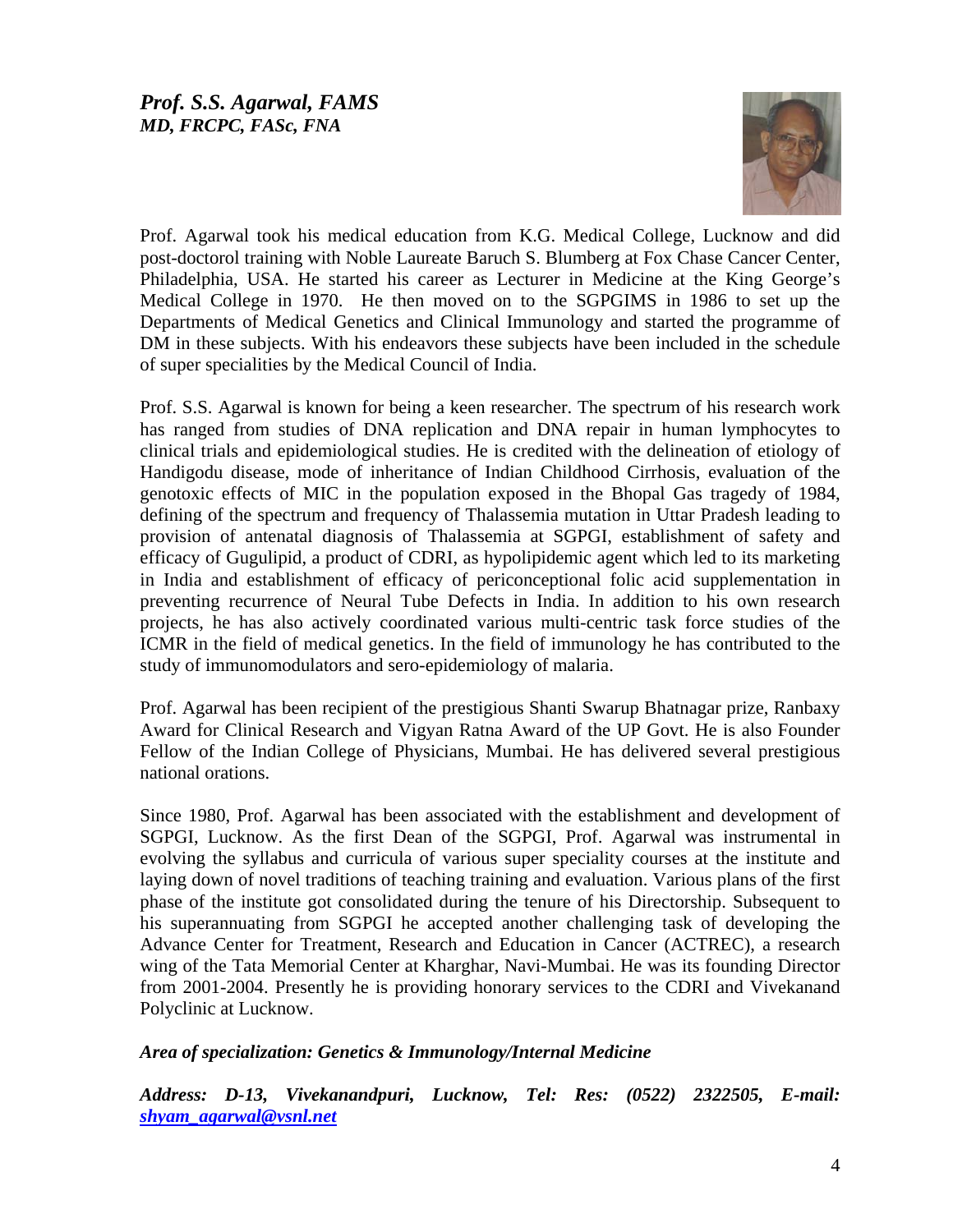# *Prof. J.S. Bajaj, FAMS*

*MD, FRCP(Ed.), FRCP (Lond.), D.M.(h.c. Karolinska), Hon. D.Sc.(B.H.U.), D.Sc. (h.c. MGR Med. Univ.), Hon. D.Sc. (Madras), D.Sc.(h.c. GND Univ.),D.Sc. (h.c. Univ. Health Sc., Andhra) D.Sc. (h.c. Punjabi Univ.)* 



Prof. J.S. Bajaj served as Member (Health), Planning Commission, Government of India, in the rank of Minister of State (1991-98) and steered the development

of national policy and plans for health and medical education. He joined the Faculty of the AIIMS in 1966, formally retiring as Professor and Head of Medicine in 1996. He served as Honorary Physician to the President of India from 1977-82 and again from 1987-92. He also served Prime Minister of India from 1991-96. For his distinguished achievements as a Medical Educationist, Prof. Bajaj received the coveted Dr. B.C. Roy National Award in the category of 'Eminent Medical man' for the year 1992. The citation at the award of D.Sc. Dr. MGR Medical University, Tamil Nadu, stated: '*With his outstanding professional achievements and significant research contributions, coupled with organizational leadership and conceptual planning of health manpower and health care delivery systems, Professor Bajaj can be rightly counted not only amongst the most eminent medical men of the country, but also as a highly reputed medical statesman with vision and courage.'* 

His most outstanding researches include the original work on Entero-Hypothalamo-Insular Axis, Mathematical models of insulin kinetics in health and disease, and Endocrinal and Metabolic Profile of Protein-energy malnutrition. He has published 5 books on Insulin and Metabolism, Diabetes mellitus and Glucagon and has more than 250 publications and research communications to his credit. He has delivered 67 prestigious national and international academic orations and lectures, notable being Banting Oration, Hodgkin-Sanger Oration, Sir AL Mudaliar Centenary Oration, JRD Tata Oration, Taro Takemi Memorial Oration, Radhakrishnan Memorial Lecture, Lilly Lecture, Sir Edward Mellanby Memorial Lecture, Sir Alister McIntyre Distinguished Award Lecture, and Academy Oration. He has received more than 50 national and international awards including medals, plaques and scrolls of honour notably Masaji Takeda Medal, Japan, Dhanwantri National Award, and the Gifted Teacher Award of API. In recognition of his outstanding contributions, he was awarded *Padma Shri* in 1981. The citation at the award of *Padma Bhushan* in 1982 by the President of India stated: "*Prof. J.S. Bajaj is an eminent physician, diabetologist and medical scientist of international repute*".

Professor Bajaj was first Academic Sub-Dean of AIIMS. He was the Founding Chairman of BF University of Health Sciences, Punjab, nurturing its growth and development for five years. He served the National Board of Examinations as Chairman of its Examination Review Committee, and later as its President for a 3 year term. He was elected President, NAMS (1992-1994) and continues to steer its Academic programmes. He led the Indian delegation to the World Health Assembly, Geneva in 1993. He was the Vice-Chairman of the WHO Expert Committee on Diabetes in 1979; Co-chairman of the WHO Study Group in Diabetes in 1986 and of the WHO Meeting for National Diabetes Programmes, Geneva, 1994. He is Honorary President, Diabetic Association of India, Past President, Endocrine Society of India and President, Indian Association for the Advancement of Medical Education. He was the first scientist from outside Europe and the USA to have been elected in 1985 as the President of the International Diabetes Federation (IDF) for a 3 year term, at the completion of which he had the singular distinction of being unanimously elected as Honorary President of the Federation for life.

*Area of specialization: Endocrinology, Diabetology and Metabolic Medicine / Medical EducationAddress: Director & Chief Consultant, Diabetes, Endocrine & Metabolic Medicine, Batra Hospital & Medical Research Centre, New Delhi – 110062. Tel: (011) 29053176 (Direct), 29958747 Extn. 3043, E-mail: profbajaj@yahoo.com*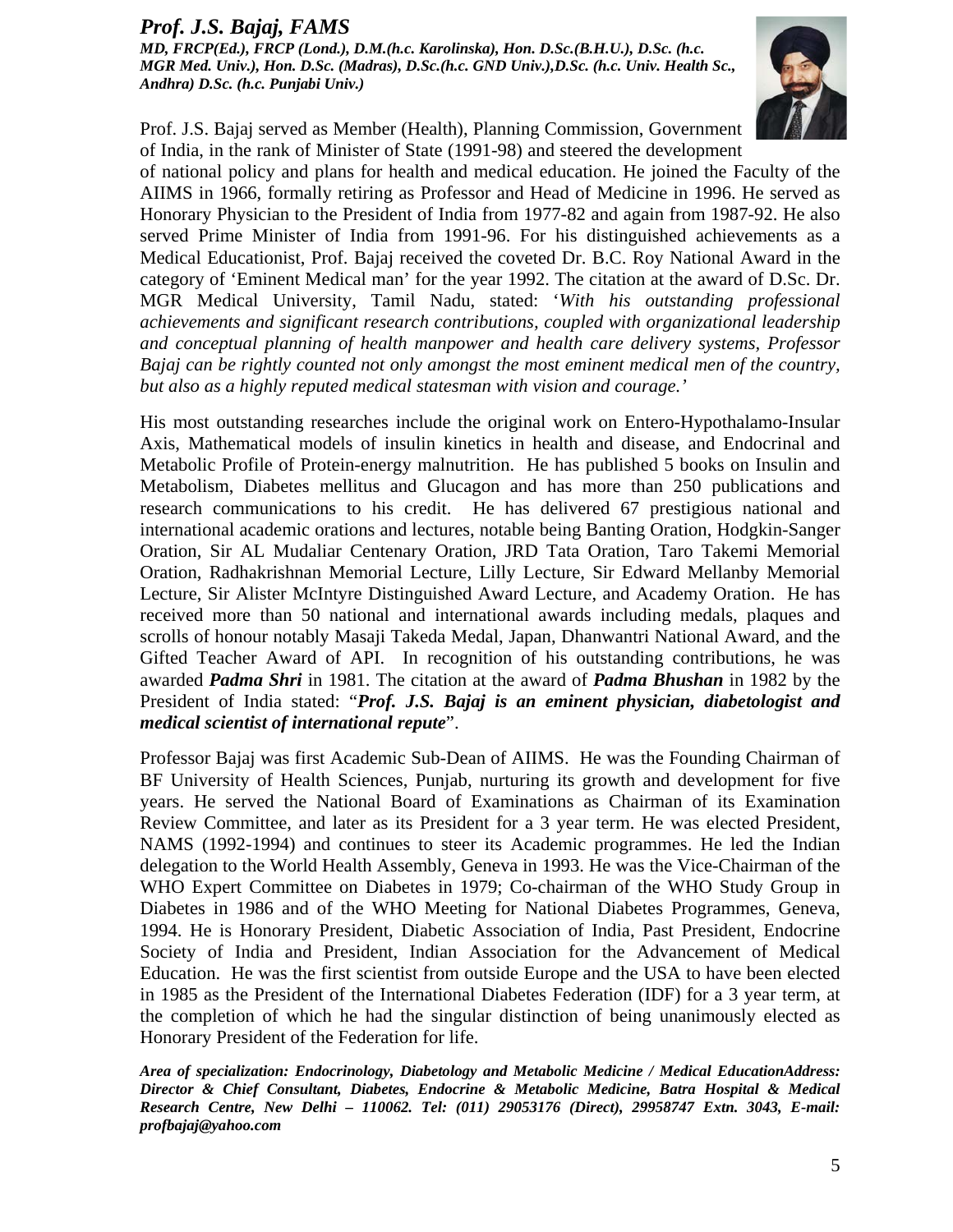

Prof. M. Berry is former Professor and Head, Department of Radiodiagnosis, AIIMS, New Delhi. Her major thrust areas of research work include cost effective imaging protocols, gastrointestinal, hepatobiliary, pancreatic diseases, quality assurance programme and radiation protection in diagnostic radiology. A WHO collaborating center in Imaging Technology and Radiation Protection was established at AIIMS.

She received funds for various multicentric research projects from International Atomic Energy Agency (IAEA) Vienna, Atomic Energy Regulatory Board (AERB), ICMR, Ministry of Welfare, Govt. of India. The list of research projects includes comparative evaluation of ultrasonography  $\&$  scintigraphy in the diagnosis of focal  $\&$  diffuse liver diseases; radiation protection in diagnostic radiology; evaluation of radiation risk in cardiac radiological and angiography procedures; evaluation of fetal growth parameters during pregnancy, clinical parameters *vis-a-vis* ultrasonography; epidemiology of peptic ulcer in India; quantification of radiation harm from diagnostic X-rays; physio-anthropometric studies of the lower extremity in the Indian population.

Based on the experience of working with two spiral CT scanners and various projects undertaken in the Department of Radiodiagnosis at AIIMS, a book on "Spiral CT Protocols: A Practical Approach" was published in March 2000 to present a set of comprehensive and practical imaging protocols for everyone practicing with spiral CT scanner in Indian scenario.

She initiated and successfully completed the tripartite joint venture of three best academic institutions of the country, AIIMS, PGI, Chandigarh, MAMC, Delhi of organising teaching courses and publishing books on Diagnostic Radiology covering all organ systems including Advances in Imaging technology. She had been one of the active members for Radiology Education & Technical training programmes in Inter Institutional collaboration between AIIMS and Bangladesh, B.P. Koirala Institute of Health Sciences, Dharan, Nepal, AERB and MCI.

Her area of expertise is Diagnostic Radiology with special interest in Gastrointestinal, Hepatobiliary and Pancreatic imaging and quality assurance programmes.

She has delivered Sir Jagdish Chandra Bose Memorial Oration and Achanta Lakshmipathi Oration.

*Area of specialization: Radiology & Imaging* 

*Address: M-14/40, DLF City, Phase II, Gurgaon, Tel: 0124 2364504, 2388010, [manorama\\_b@hotmail.com](mailto:manorama_b@hotmail.com)*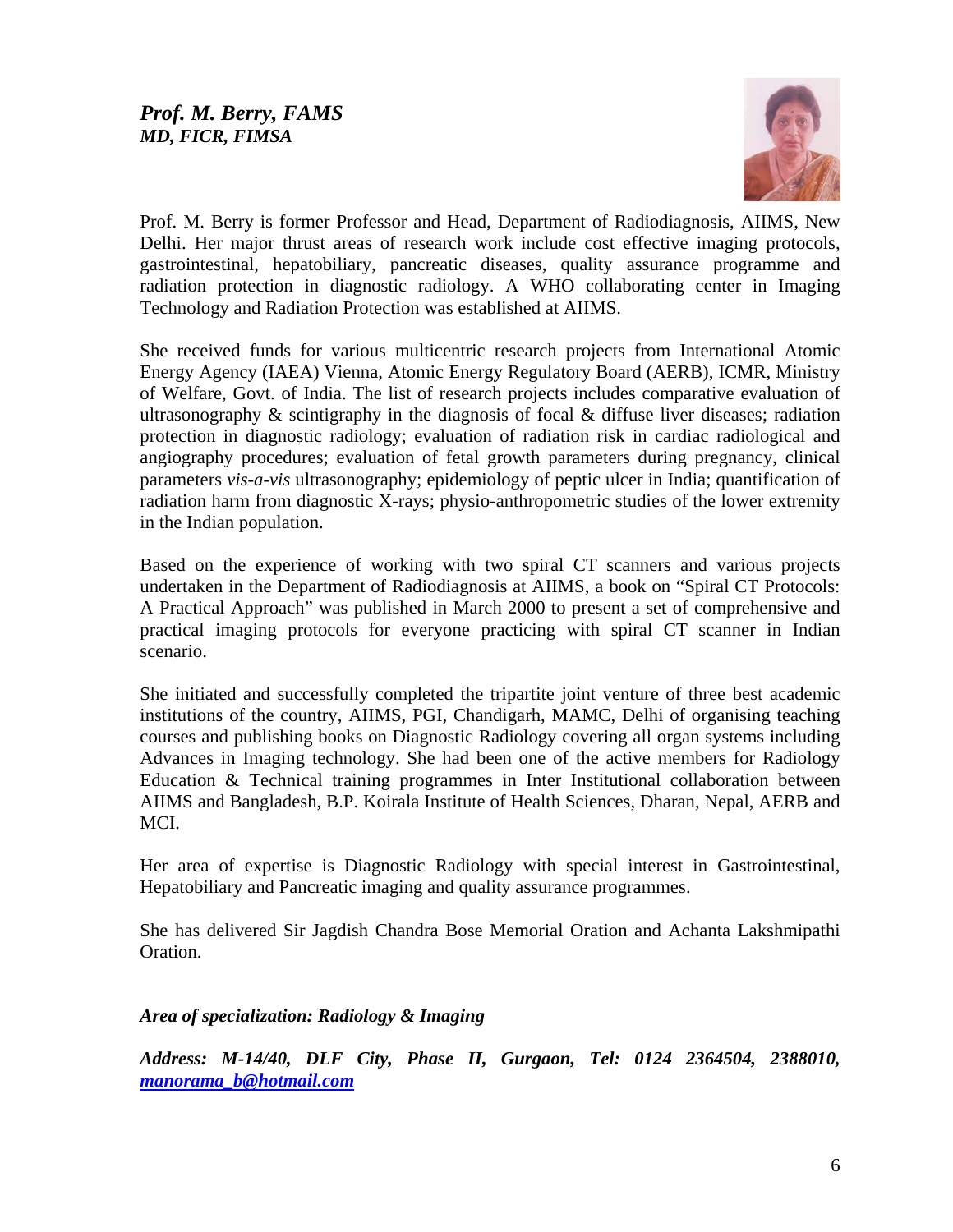

Prof. M.K. Bhan is at present, Secretary, Government of India, Department of Biotechnology, Block-2, CGO Complex, Lodi Road, New Delhi.

Dr. Bhan is an internationally reputed and leading researcher in child health, who has worked tirelessly to investigate and apply science-based solutions to major causes of childhood deaths in developing countries. His scientific contributions have led to several interventions, which have received WHO endorsement and have been actually introduced into the national and developing country diarrheal disease control programmes.

Dr. Bhan was among the global leaders who contributed to an understanding of the critical role of zinc deficiency as the basis of immuno deficiency in malnourished children.

Prof. Bhan leads a team of researchers for vaccine development. Rota virus is the most important cause of diarrheal deaths and development of vaccine is a priority. Recent development of Vi conjugate vaccine, using outer membrane protein as a carrier, is awaiting clinical trials.

Prof. Bhan is recipient of many national and international awards like Shanti Swaraup Bhatnagar Award, National Ranbaxy Award, ST Achar Gold Medal of the Indian Academy of Paediatrics, S.S. Mishra Award of the National Academy of Medical Sciences, Biotech Product and Process Development and Commercialization Award and Pollins Foundation Research Award for US \$ 100,000 (Year 2003).

# *Area of specialization: Paediatrics*

*Address: 436, Asiad Village, New Delhi, Tel: (011) Off: 24362950, 26593822, 26588822, 26594792, Res: 26493883, Mobile: 9811097350, [mkbhan@medinst.ernet.in,](mailto:mkbhan@medinst.ernet.in) [mkbhan@dbt.nic.in](mailto:mkbhan@dbt.nic.in)*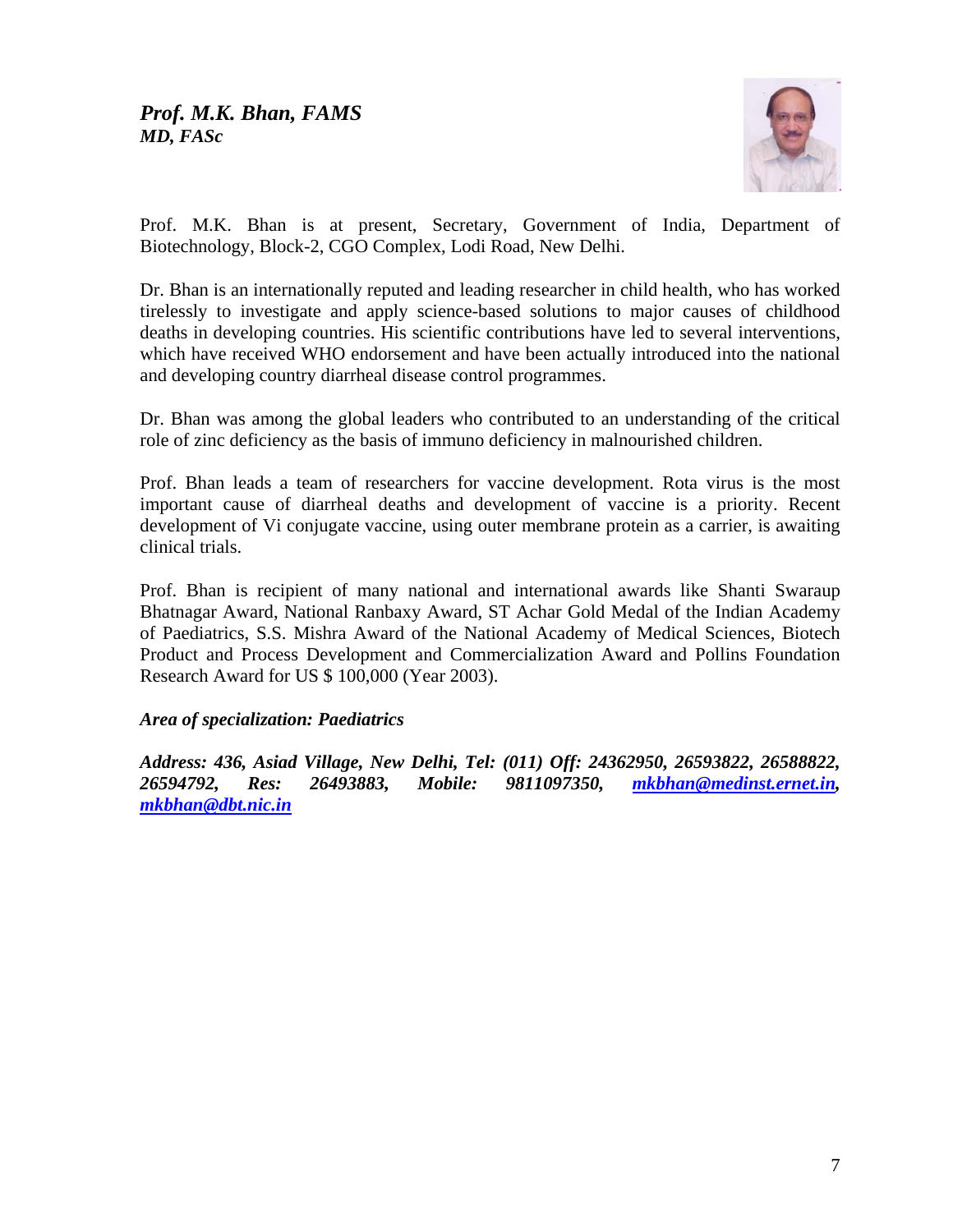

Prof. C.S. Bhaskaran is a renowned Microbiologist and a Medical Educationist. After graduation in Medicine from Madras University, he took M.D. (Bact & Path) from Andhra University. He had advanced training in Microbiology in London School of Hygiene & Tropical Medicine, London. He served as Professor of Microbiology for over 2 decades and worked as Additional Director and Director of Medical Education, Director, Institute of Preventive Medicine and Public Health Laboratory Services and Vice Chancellor of N.T.R. University of Health Sciences in Andhra Pradesh. He is an excellent teacher, a good research worker and an able administrator. He has trained several postgraduate students and published 40 research papers in journals of good standing. His main fields of interest in Microbiology have been Nosocomial and Urinary Tract Infections with special reference to characterization of Staphylococcus aureus and Escherichia coli.

He is the recipient of Fellowships of The Royal College of Pathologists; National Academy of Medical Sciences (India), International Medical Sciences Academy; Association of Basic Medical Sciences of India; Indian College of Pathologists, A.P. Academy of Sciences and he was conferred Honorary Doctorate in Science (DSc. h.c.) from N.T.R. University of Health Sciences. He also received Dr. B.C. Roy (MCI), Dr. H.I.Jhala (IAMM), Dr. Siva Reddy (APSA), Dr. Shankar Benerjee (APIAPM) awards and delivered Dr. Govinda Reddy (NTR UHS), Dr. Khanolkar (NAMS) and Dr.Lalitha Kameswaran (Dr.MGR Tamil Nadu Medical University) Orations. He was associated with several National and International Organizations such as MCI, ICMR, NBE, Planning Commission and Ministry of Health and Family Welfare, Govt. of India and WHO. He was the President of the Indian Association of Medical Microbiologists.

He has been associated with the National Academy of Medical Sciences since 1972 and served the Academy in various capacities. He continues to take active interest in the academic activities of the Academy.

# *Area of specialization: Microbiology/Medical Education*

*Address: 17, Radhika Colony, West Marredpally, Hyderabad, Tel: (040) 27800666, shamala@satyam.net.in*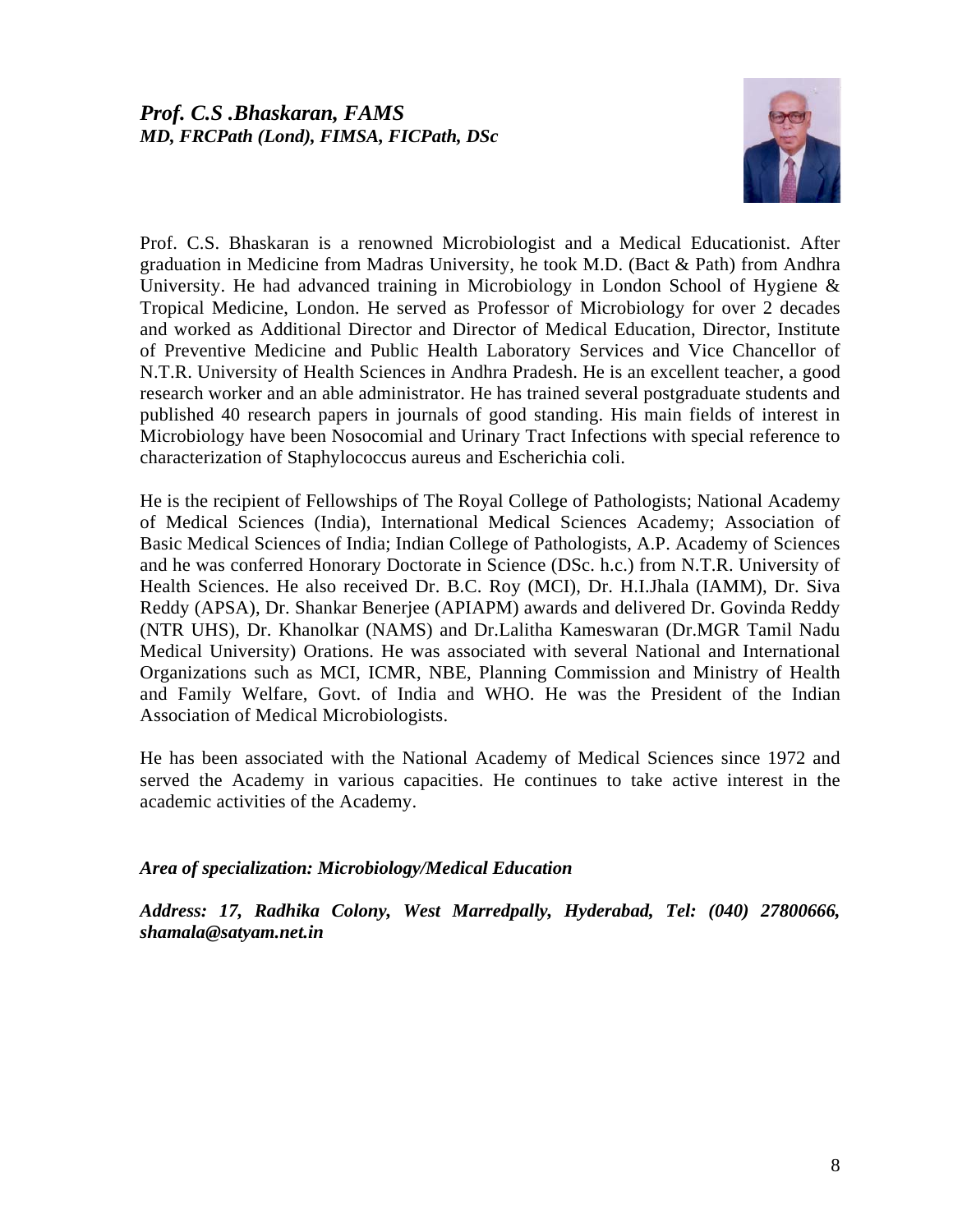

Prof. Mrs. C. Syamala Bhaskaran is a well-known Pathologist with special interest in Cytopathology. After graduation in Medicine, she took M.D. Degree (Path & Bact) from Andhra University. She had advanced training in Cytopathology at Bland Sutton Institute of Pathology, The Middlesex, London and in Oncopathology and Immunopathology at the University of Pittsburgh, USA.

She worked as Professor and HOD of Pathology in different medical colleges in Andhra Pradesh for over 2 decades and later as Additional Director and Principal and HOD of Pathology, Gandhi Medical College, Hyderabad until her superannuation in 1990. She is an excellent teacher, a good research worker and an able administrator. Trained several postgraduate students and published 80 research papers in Journals of good standing. Her main fields of interest are Cytology and Oncopathology. She is the recipient of several academic distinctions, which include Fellowships of the National Academy of Medical Sciences (India); International Medical Sciences Academy and Indian College of Pathologists, and awards such as Ernest Fernandez Award (Indian Academy of Cytologists), Best Teacher's Award (Government of Andhra Pradesh), Dr.B.C.Roy National Award (MCI) and Dr. Shanker Banerjea Memorial Award (Indian Association of Pathologists & Microbiologists, A.P. Chapter. She also delivered [Dr. T.V.S. Chalapathy](http://dr.t.v.s.chalapathy/) Rao Memorial Oration (IMA Vijayawada), Cipla Oration (Indian Academy of Cytologists), Advani Bregenza Oration (Association of Medical Women of India, Cama Albes Hospital, Mumbai), IAPM Vidharbha Chapter Oration and Dr.Govinda Reddy Memorial Oration (NTR University of Health Sciences).

She was also associated with National organizations such as ICMR, MCI, NAMS, NBE, and Member of the Senate of Padmavathi Mahila University, Tirupati. She was the Council Member of the National Academy of Medical Sciences (India). She continues to practice her specialty as a consultant and evinces keen interest in the Continuing Medical Education programmes organized by the Academy in the country.

#### *Area of specialization: Pathology*

**Address:** *17, Radhika Colony, West Marredpally, Hyderabad, Tel: (040) 27800666, shamala@satyam.net.in*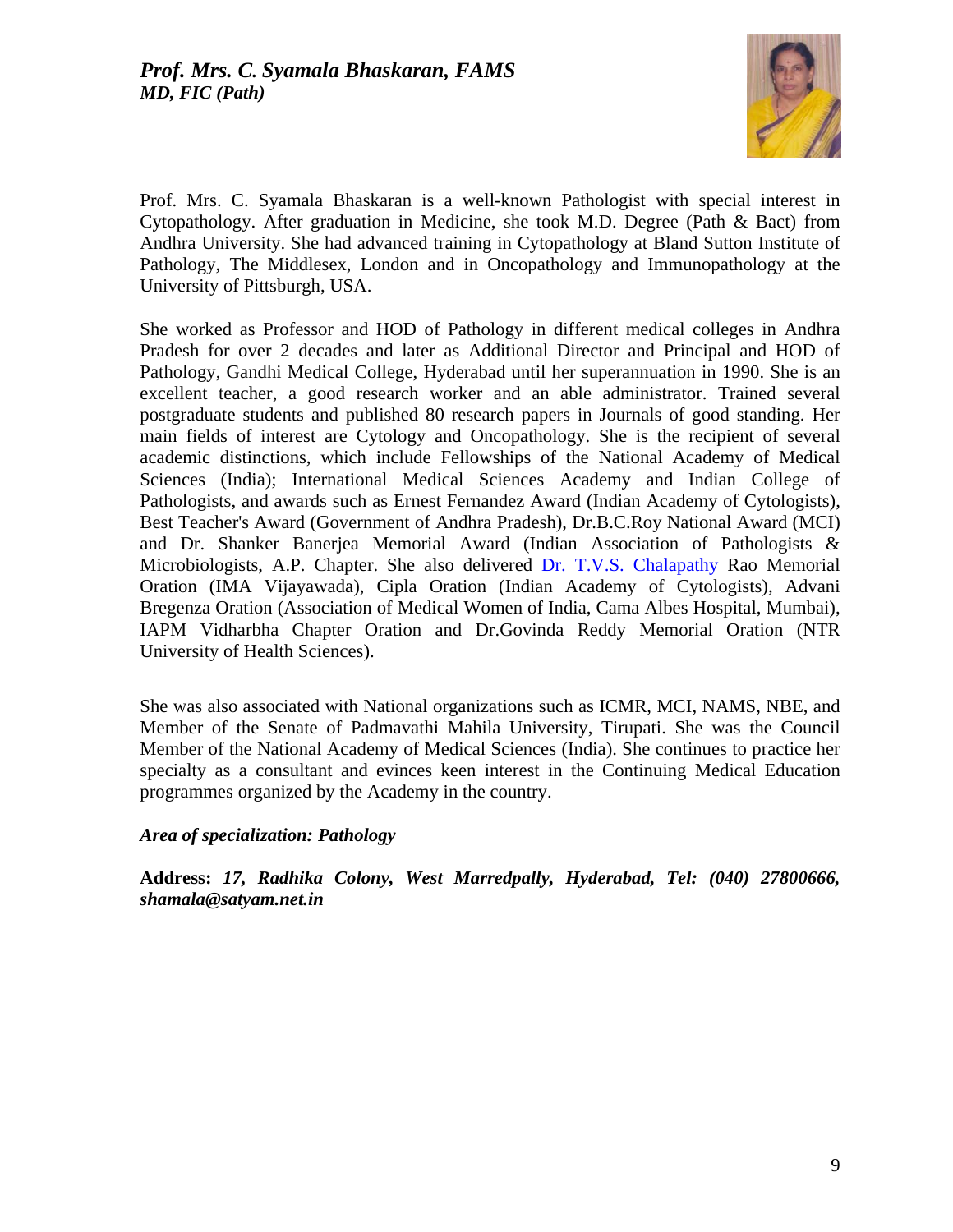

Prof. Rohit Bhatt served as Professor and Head of Obst. & Gyne department at Medical College, Baroda from 1963 to 1984. At present he is the chief of the Obst. and Gynae department of Bhailal Amin General Hospital since 1984. Dr. Bhatt was elected the Fellow of the National Academy of Medical Sciences in 1981. He has been the President of various national bodies like Federation of Obstetricians and Gynecologists of India, Perinatology society of India and National association of reproductive and child health. Dr. Bhatt was the vice-president of Asia Oceania Federation of Obstetricians and Gynecologists in 1992-94. He also was the Chairman of the Indian College of Obstetricians and Gynecologists (ICOG), and is the Chairman-elect of International Journal of Gynaecology and Obstetrics (India). Dr. Bhatt was honorary lecturer of Obst. & Gynae at the university of Edinburgh in 1965. He was also consultant to John Hopkins Program International in Gynaecology and Obstetrics. Dr. Bhatt was consultant in MCH program of World Health Organization (WHO). He was a WHO Fellow in UK in 1965. Dr. Bhatt was also a senior consultant to The Population Council. He has also worked as a Director of Laparoscopic Training center under John Hopkins University in 1979-82. Dr. Bhatt was invited as a visiting professor at Postgraduate Institute of Medical Education and Research, Chandigarh in 1971 and RNT medical college in 1975.

Dr. Bhatt serves on the editorial board of many scientific journals. He was invited to give several orations in India and abroad. He has contributed chapters in many books and has more than 150 publications in scientific journals. Dr. Bhatt's main interests are on maternal and perinatal health, population stabilization, fertility control, pregnancy anemias and infertility.

# *Area of specialization: Obstetrics & Gynaecology/Maternal & Child Health*

*Address: 1, Shivani Society, Vasna Road, Off Old Padra Road, Baroda, Tel: (0265) Clinic: 2411408, Res: 2253182, Mobile: 9376222745, gabt@satyam.net.in*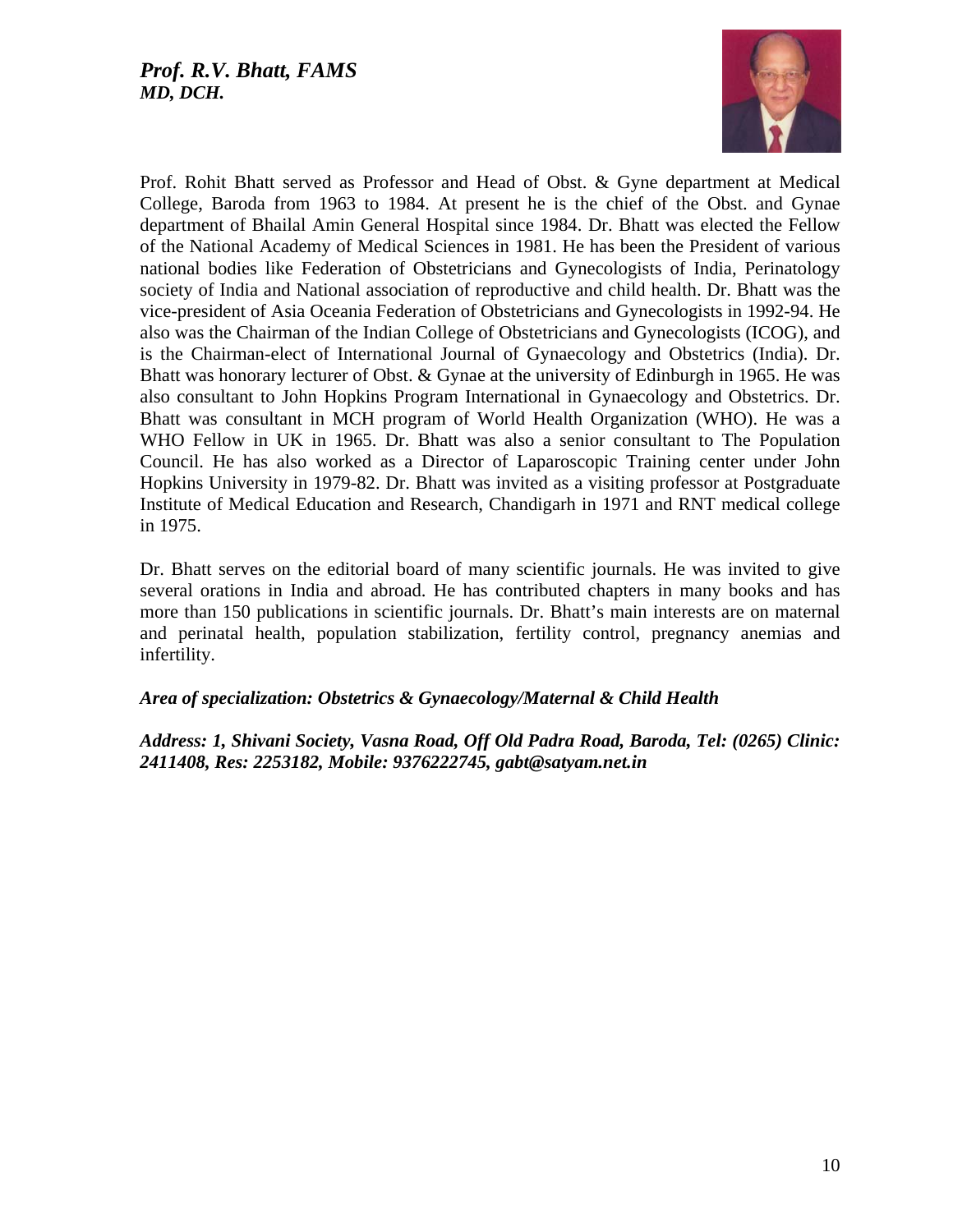

Air Marshal (Retd.) (Prof) MS Boparai graduated from Medical College Amritsar and joined the Armed Forces Medical services in 1957. He did his doctorate training in Ophthalmology at Sarojini Devi Institute of Ophthalmology Hyderabad and Armed Forces Medical College, Pune. While doing a post doctoral fellowship in general Ophthalmology and Orbital/Oculoplastic Surgery, he practiced Ophthalmology at Moorfields Eye Hospital, London for two years.

His Academic appointments include Associate Professor/Professor and later Prof. and HOD Ophthalmology at AFMC, Pune. Still later he was Prof.- cum- Dean and Director of the college. He has taught Ophthalmology at AFMC, Army Hospital (Research and Referral) and other teaching hospitals of Armed Forces for 25 years. He has been member speciality board in Ophthalmology of National Board of Examinations, twice. His major interest in Ophthalmology has been oculoplasty/orbital surgery and ocular Trauma. He has published/read over 150 papers in these fields. Major area of his research work has been high attitude ophthalmology under the aegies of Defence Research and Development Organization. He was on the board of high attitude medical research center, Leh for a number of years. He has contributed chapters in a number of books and has been Chairman editorial board of Medical Journal, Armed Forces (India).

He has been honorary Eye Surgeon to the President of India twice. He has been the recipient of BC Roy National Award, Ati Vashisht Sewa Medal, Commendation medal by Chief of Army Staff and WHO fellowship. He has been and presently continues to serve as a council member, National Academy of Medical Sciences (NAMS). He has been President of a number of Professional bodies viz Indian Society of Aerospace Medicine, Ocular Trauma Society of India, Oculoplastic association of India and a number of state societies. He has delivered 7 orations and a large number of guest lectures and keynote addresses.

Having held the rank of Lt. General in the Army and later Air Marshal in Indian Air Force, he superannuated from the post of Director General Medical Services in 1995. Since then he is Director, Boparai Eye Clinic and Research Center, 15/5 RB Center, Nangal Raya, New Delhi and Consultant Ophthalmology, Bodh Raj Institute of Ophthalmology, Jeewan Hospital, 67/1, New Rohtak Road, New Delhi. He is involved in a big way with medical social work for prevention and control of blindness in association with, Impact India Foundation, Hitkari Rural Foundation, Andhkar Vinaash Samiti, Lajpat Bhawan and Ministry of Health and Family Welfare Govt. of India.

# *Area of specialization: Ophthalmology/Medical Education*

*Address: 915, Sector 17-B, Defence Colony, Gurgaon, Tel: Off: (011) 28521498, Res: (0124) 2341077, Mobile: 9312259058, E-mail: boparaiorbit@yahoo.com*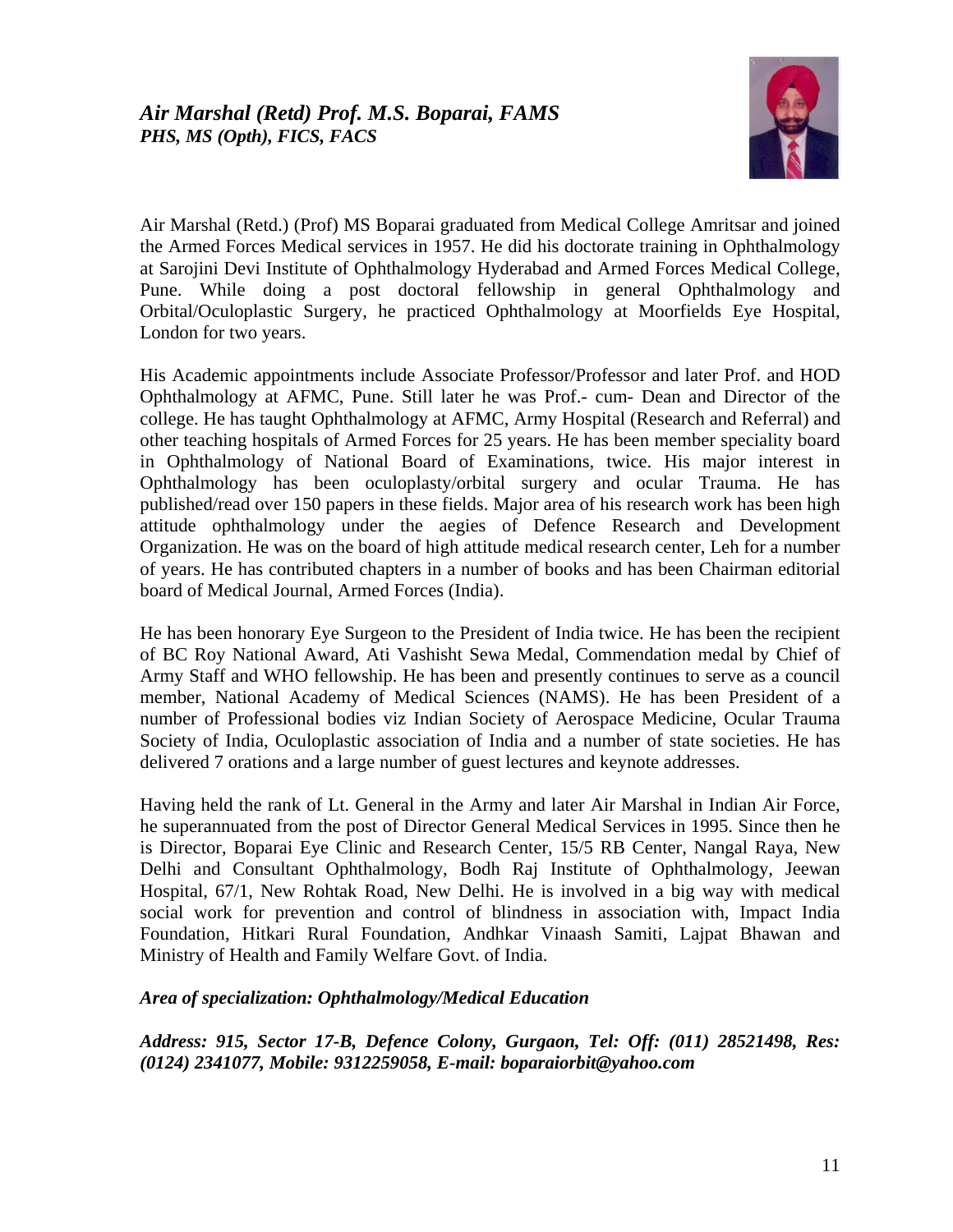

Prof. (Mrs.) Kamal Buckshee is a senior consultant at Indraprastha Apollo Hospitals, Fortis La Femme and Medical Director of The Woman Clinic. She was the former Professor and Head of the Department of Obstetrics and Gynaecology at AIIMS, where she was actively engaged in teaching, training, patient care and research for nearly three decades. She is the recipient of Dr. B.C. Roy award of "Eminent Medical Teacher", Commonwealth fellowship (UK), WHO (Stockholm-fetal medicine), Norwegian Academy senior scientist award for training in IVF and ART, fellow of American Fertility Research. She has been awarded fellowship by Royal College of Obst. and Gynae (FRCOG ad eundem), Lifetime achievement award of FOCGSI and AOGD. She is the first Indian Obstetrician and Gynecologist to develop and standardize inutero Fetal Skin Biopsy technique, cordocentesis for fetal diagnosis and inutero blood transfusion, uterine balloon therapy in patient with Dysfunctional Uterine Bleeding. She also devised a novel method of terminating a pregnancy associated with large and multiple fibroids-reported for the first time in world literature. Her work on zona antibodies, cytotoxic drug sensitivity test to predict tumor response to chemotherapy in genital tract malignancies are also the first reported such studies from India.

Her other achievements have been in the field of Gyn. Endocrinology esp. in PCOS, Hyperandrogenism, Plastic Reconstructive Surgery of the vagina and cervix, Microsurgery, Infertility, Adolescent Gynaecology, Oncology and High Risk Pregnancy, She has been examiner for DM in endocrinology, DM genetics, Ph.D and MD (Obst. & Gynae) for India, Nepal, Dhaka and Sri Lanka and has been the president of FOGSI, ISOPARB and AIIMSONIANS and member of Delhi Medical Council; Advisor to medical colleges, CSIR, UPSC to select faculty and pool officers. She has also been the chairman of Reproductive Biology Committee-AOFOG , Bureau of Indian Standards and has a large number of publications (>200). Her pursuit for newness in Obst. & Gynae, quality care, ethics and patient care based on evidence based medicine has won her recognition in her specialty.

# *Area of specialization: Obstetrics & Gynaecology*

*Address: House No. 46, Sector-15 A, NOIDA, Tel: (0120) Off: 26925801, Res: 2513213, Mobile: 9810171888, [kamalb@del6.vsnl.net.in](mailto:kamalb@del6.vsnl.net.in)*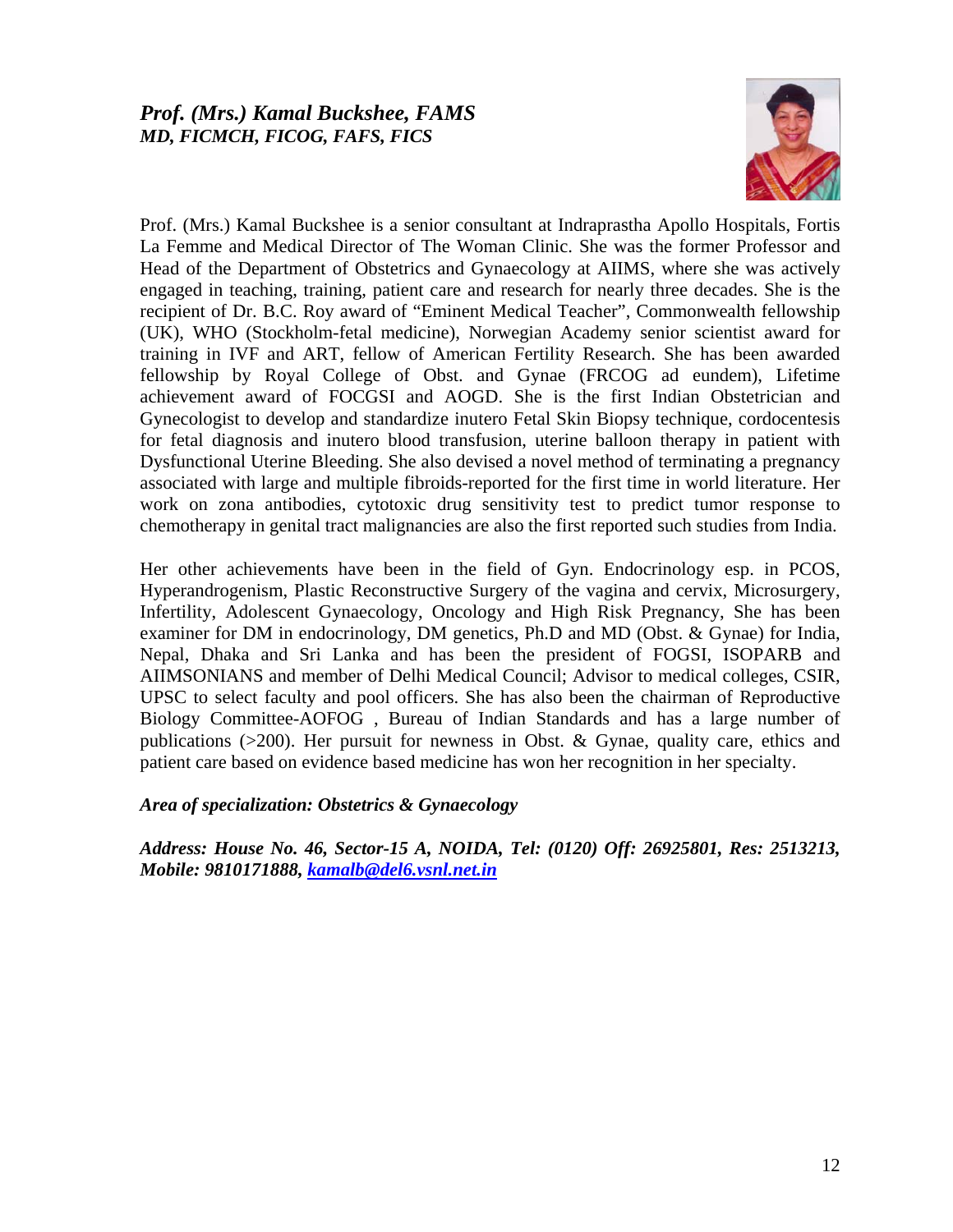# *Prof. Ranjit Roy Chaudhury, FAMS D.Phil(Oxon), FNA, FRCP(Edin), FIMSA, DSc(h.c.)*



Professor Ranjit Roy Chaudhury, Emeritus Scientist at the National Institute of Immunology, New Delhi since 1991 and former Professor of Pharmacology and Dean at the PGI, Chandigarh has had a distinguished career as a medical educationist, and a leading research worker. He is also recognized as a health policy planner. He completed his medical studies at the Prince of Wales Medical College, Patna in 1954 and proceeded to Oxford on a Rhodes Scholarship-the first doctor from India to obtain this coveted scholarship. After obtaining the D.Phil degree he returned to India and worked first at the AIIMS and then at the PGI, Chandigarh – with a spell of deputation at the World Health Organization.

His successful effort in modifying the conventional approach to clinical evaluation of herbal remedies has led to significant changes in the methodology adopted and has helped in drastically curtailing the time required for carrying out such studies. Currently, in his capacity as the Chairman of the ICMR Scientific Advisory Group on Traditional Medicine since 1991 Professor Roy Chaudhury, using this modified approach, has been able to significantly contribute to the national effort in clinical evaluation of medicinal plants effective against various diseases.

His original research in the field of reproductive pharmacology on the mechanism of action of intrauterine devices has won global recognition. In view of the need for a herbal oral contraceptive in India – which would be very acceptable to the people, Professor Roy Chaudhury and his team investigated one hundred plants and identified six of these for further work. One such plant combination is now, after extensive standardization, acute and subacute and teratology studies, going to be clinically evaluated at three centres.

Professor Roy Chaudhury's expertise in Pharmacology, Clinical Pharmacology and Toxicology is extensively being used by organizations such as the ICMR, CSIR and the Department of Biotechnology. He was the first Chairman of the Toxicology Review Panel of ICMR in 1978 and, after his retirement in 1990, has again been Chairman since 1991. He is now Chairman of the Sub-committee of the Ethical Committee on clinical trials of drugs, medicinal plants, vaccines and diagnostics.

He has received many awards as recognition of his work. These include the prestigious S.S. Bhatnagar Award, Dr. B.C. Roy Award, the Amrut ModiAward of UNITRUST.

In 1998, the President of India, in recognition of his services to medical education and research awarded him the **Padma Shri.**

#### *Area of specialization: Clinical Pharmacology*

*Address: Y-85, Hauz Khas, New Delhi-110016. Tel: (011) Off: 26717121 to 7145, 26165733, 26717110, Res: 26856524, Fax: 26165776, Mobile: 9810155705, [dsprud@satyam.net.in](mailto:dsprud@satyam.net.in)*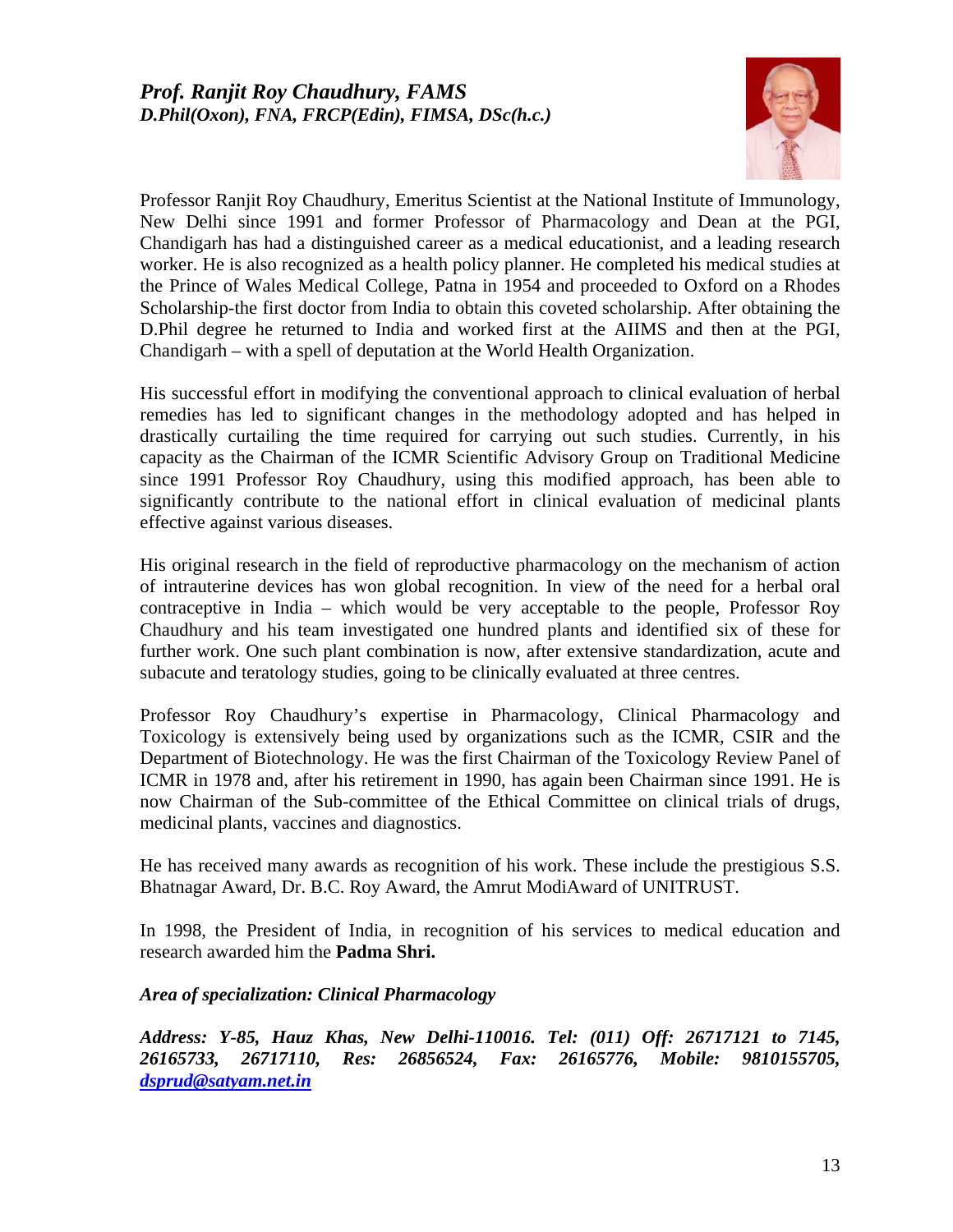

Prof. J.S. Chopra was born in June, 1935. He was Head Department of Neurology, Postgraduate Institute of Medical Education and Research Chandigarh (1968 - 1995) and is currently Emeritus Professor. He has a long administrative experience and examinership of various institutions. He was member of expert and selection panels and ICMR Core Committees etc.; Founder Director Principal Govt. Medical College Chandigarh; Secretary Medical Education and Research Chandigarh Administration; Consultant Neurologist Armed Forces of India. He was Founder President Indian Academy of Neurology; Past President Neurological society of India. The awards conferred on him include Certificate of Merit Indian Academy of Medical Sciences; Pelipa Perindevi Surya Kumari award; Distinguished Alumnus award GMC Patiala; 9th Shri Amrut Mody Research award, M S Sen Oration award ICMR, Dr. B.C. Roy National award MCI, National Lecturer University Grants Commission.

Dr. Chopra's international recognitions include Guest Speaker/ Visiting Professor; Vice Chairman , World Federation of Neurology (WFN); Research Group on Organization and Delivery of Neurological Sciences; Member & Co-Chairman, Finance committee Member, Public Relations Committee, Ethical Committee, Structure & Functions Committee, Publication and Website Committee of WFN; Member, Executive Committee and Gift Committee, International Federation of Clinical Neurophysiology; National Delegate from India - WFN.

Dr. Chopra has delivered many prestigious orations *viz*. Dr. M. S Sanjeev Rao Oration, Dr. N. K. Gupta Oration, Dr. R. S. Allison Oration U.K., Baldev Singh Oration, NSI 2005. He is a Member of Fulton Society, British Medical Society, American Neurological Association, Association of British Neurologists, Ulster Medical Society; Honorary Member , American Academy of Neurology, and American Neurological Association member, Indian Academy of Neurology, Neurological Society of India. He is a Fellow of Royal College of Physicians, Edinburgh (U.K.), National Academy of Medical Sciences, Founder Fellow, Indian Academy of Neurology. Dr. Chopra was the Editor of Neurology India (1991 - 1996), Neurology in Tropics, Text Book of Neurology, `World Neurology', a publication of WFN, and was on Editorial Board of 10 international journals and other books. He has published 235 Scientific Papers and over four dozen chapters in various books and monographs.

# *Area of specialization: Neurology*

*Address: H. No. 1153, Sector 33 C, Chandigarh, Tel: (0172) Res: 2661532, [jagjitscd\\_04@rediffmail.com](mailto:jagjitscd_04@rediffmail.com)*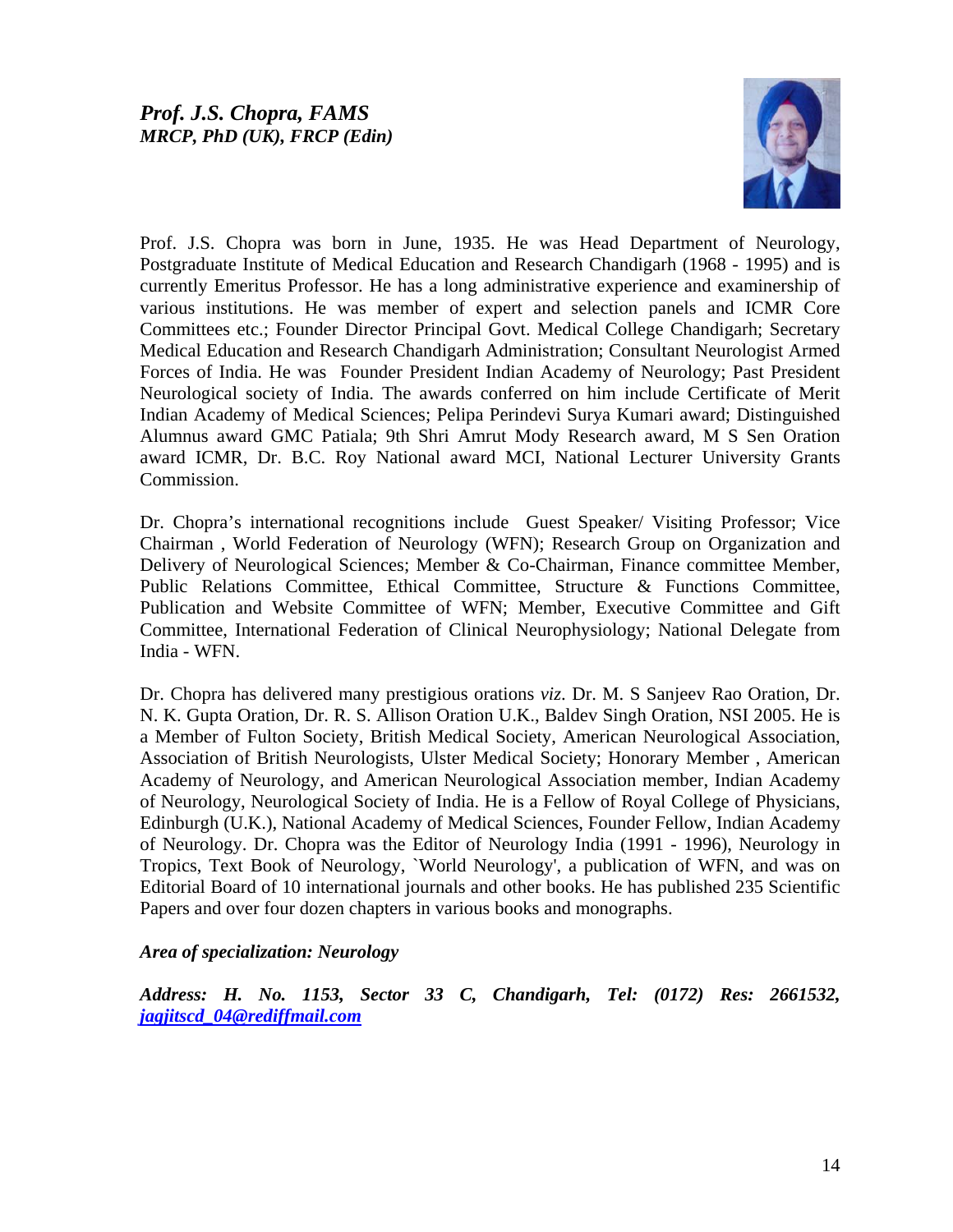# *Prof. K.S. Chugh, FAMS MD, FRCP, FACP, FICP, FICA.*



Prof. K.S. Chugh is an Emeritus Professor of Nephrology and Former Chairman, Dept. of Medicine and Professor and Head, Department of Nephrology, PGIMER, Chandigarh.

Prof. Chugh's major contributions in Renal Medicine include pattern of acute renal failure in the tropical countries, pathogenesis of renal lesions due to snake bites, glomerular diseases associated with tropical infections like malaria, leprosy, tuberculosis and schistosomiasis, renal amyloidosis, renovascular hypertension due to Takayasu's arteritis in the young in India, pregnancy associated renal disease and various aspects of dialysis, transplantation and infections amongst dialysis and transplant recipients and ethical problems of transplantation in developing countries.

He has published 403 papers including 38 chapters, in international and national journals and textbooks. He has contributed several invited editorials and articles in International Journals and Books.

He has been a recipient of 38 national and international awards. These include **Padma Shri**, Dr. B.C. Roy National Award as "Eminent Medical Man of the Country of the year 1992", Gifted Medical Teacher Award by the Association of Physicians of India and the Dhanvantri National Award. He was the first Asian Nephrologist who was honoured by the National Kidney Foundation of USA with "Distinguished International Award" and by the Kidney International with "Nephrology Forum Award". Besides these, he is a recipient of Sir Shri Ram Memorial Oration and Glaxo Oration by the National Academy of Medical Sciences, Dr. B.C. Roy National Award for the development of specialty of Nephrology by the Medical Council of India, two national awards by the ICMR for outstanding research in Nephrology, Senior Common Wealth Award (UK), Gold Medal Prize by the Nihon University Tokyo, Japan, George Coelho Memorial Award by the Assoc. of Physicians of India, B.L. Khullar Gold Medal by the Indian Society of Nephrology and several others including Nishan-e-Khalsa Award by the Govt. of Punjab. The Association of American Nephrologists of Indian Origin has honored him with a Life Time Achievement Award in Philadephia in November 2005 and the Indian Society of Nephrology has conferred a Life Time Achievement Award on him at the XXXVI ISN Conference in December 2005.

#### *Area of specialization: Nephrology*

*Address: Emeritus Professor of Nephrology, Post Graduate Institute of Medical Education & Research & Director, National Kidney Clinic and Research Centre, 601, Sector 18-B, Chandigarh, Tel: (0172) Off: 2782000, Res: 2541600, chughks@sancharnet.in*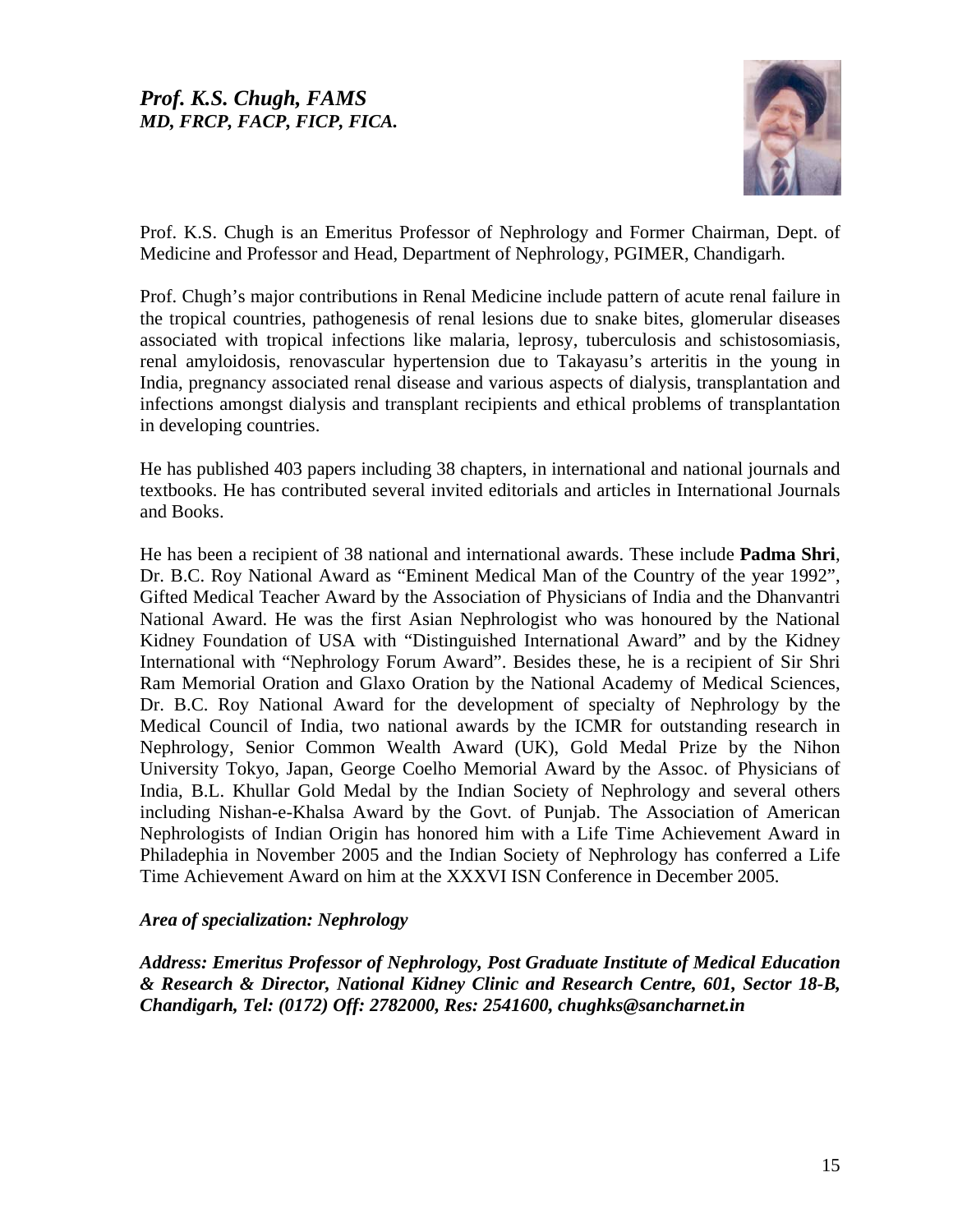

Prof. T.D. Chugh during his long academic carrier has taught, trained and mentored undergraduate and post-graduate students both in India and abroad. He graduated and post graduated in Amritsar. He started his academic and professional carrier in Amritsar in 1958 and moved to Rohtak in 1966. In 1972, he started a new Department of Medical Microbiology and established post graduate programmes-MD, M.Sc and Ph.D. In 1979, he moved to Kuwait and established a department of Medical Microbiology in the young faculty of Medicine.

He is a gifted teacher, having been adjudged as the best teacher by his students and peers repeatedly. As a biomedical scientist, he has published 227 research papers in national and international Journals and made some landmark studies. Colicine production of *Klebsiella*  was described on an auto transferable plasmid first time in the world literature**.** Also his comprehensive studies on pathogenesis of infective Endocarditis showed for the first time in the world that the adhesion of *Staph. epidermidis* is lipoteichoic acid. He has done comprehensive studies on the diagnosis of tuberculosis by detection of antibodies, antigens and PCR. The speciation and drug resistance of local strains was carried out. Studies on the efficacy of BCG vaccination and *M. vaccae* vaccine as an immunotherapeutic agent were made in tubercular patients. Serotyping, biotyping and bacteriocin typing were used as epidemiological markers for K. *pneumoniae* and *Ps. aeruginosa* in studies of nosocomial infections. He established Klebocin typing for *K. pneumoniae* for the first time and was awarded a grant by Indian Council of Medical Research for national survey.

His scientific work has been acknowledged in India. He is Fellow of National Academy of Medical Sciences and International Medical Sciences Academy. He was awarded Gen. Amir Chand Oration and Professor K.L. Wig Oration. His work has been acknowledged by International Community and awarded Fellowships of The Royal College of Pathologists in 1987 and American Academy of Microbiology (1995). Kuwait University honored him with "Best Funded Research Award" in 2000 and "Distinguished Research Performance Award" in 2001. He has been an invited Faculty Member to several WHO Intercountry Workshops and a Visiting Professor to Centers of Excellence.

He is currently Director of Laboratories and Senior Consultant, Sir Ganga Ram Hospital and Advisor, Communicable Diseases, ICMR, Headquarters, New Delhi.

#### *Area of specialization: Microbiology*

*Address: D-702, Som Vihar, R. K. Puram, New Delhi, Tel: Res: 26171390, Mobile: 9818575933, [chughtd@hotmail.com](mailto:chughtd@hotmail.com)*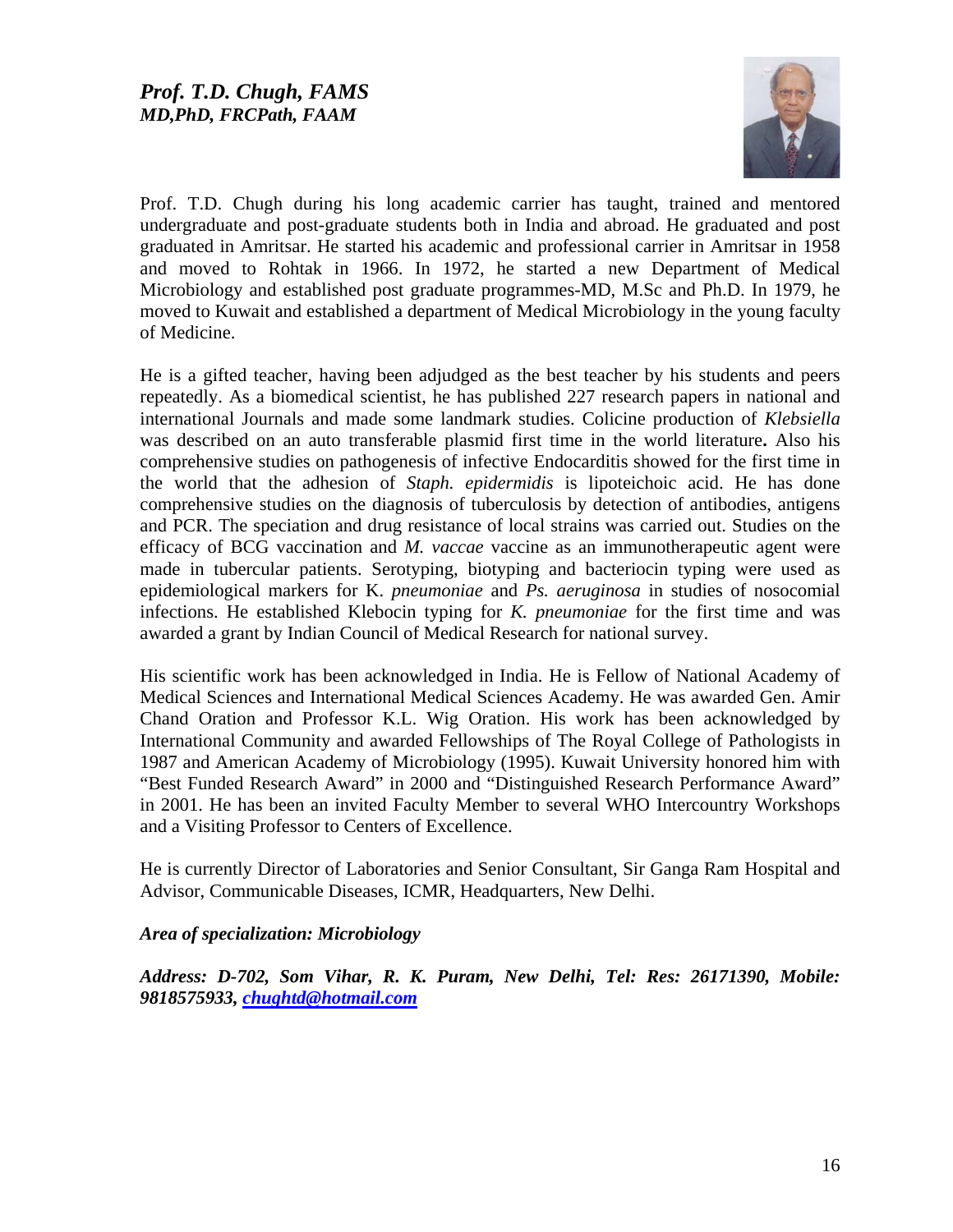

Prof. P.K. Dave retired from AIIMS in June, 2003 as Director, after starting his career as an undergraduate of the first Batch. He is a committed professional, reputed Orthopaedic Surgeon and a fine academician. During his stint as the Head of the Department of Orthopaedics, he developed and nurtured all sub-specialities of orthopaedics and made it a center well-known for spinal surgery and joint replacement. As Director, he made all-round development of AIIMS, initiated development of newer facilities like Trauma Center, Dental College and De-addiction Center.

He has been the editor of Indian Journal of Orthopaedics, Vice President of Delhi Medical Council, President of Association of Spine Surgeons of India and President of Delhi Orthopaedic Association. He has been a Member of Medical Institutes of national importance (PGI, AIIMS, NII, IGIMS, NIHFW, Neilgrihms and SGPGI). He has delivered many prestigious orations and has been bestowed with many honours. He has been Hony. Surgeon to Hon'ble President of India. He was awarded **Padma Shri** by the Govt. of India in recognition of his services in the field of medicine*.* 

He is a Fellow of Indian Academy of Yoga, National Academy of Medical Sciences, International Medical Science Academy, International College of Surgeons, Indian Section.

He has many publications to his credit, both National and International. He is the Immediate Past President of National Academy of Medical Sciences and President of Indian Society of Biomechanics. He is the Chairman of National Accreditation Board for Hospitals and Committee on Disaster Management of the Human Rights Commission. He is also a Member of the Committee of the University Grants Commission for review of granting of Deemed University status, and the Chairman of Sub-Committee on large animals, constituted by Ministry of Health and Family Welfare.

Presently, he is working at Rockland Hospital as the Chairman of its Advisory Board and has made it a State-of-the-art hospital with ethical practices.

His areas of expertise are Joint replacement surgery, spinal surgery, limb lengthening, articular tuberculosis and TM Joint Ankylosis etc.

#### *Area of specialization: Orthopaedics*

*Address: A-8, Sector- 26, NOIDA (U.P.) Tel: (011) Off: 26588792, 26589326, 26588718, Rockland Hospital: 51222222, 51688750, Res: (0120) 2540619, Mobile: 9810952288,: [rocklandhospital@yahoo.co.in](mailto:rocklandhospital@yahoo.co.in)*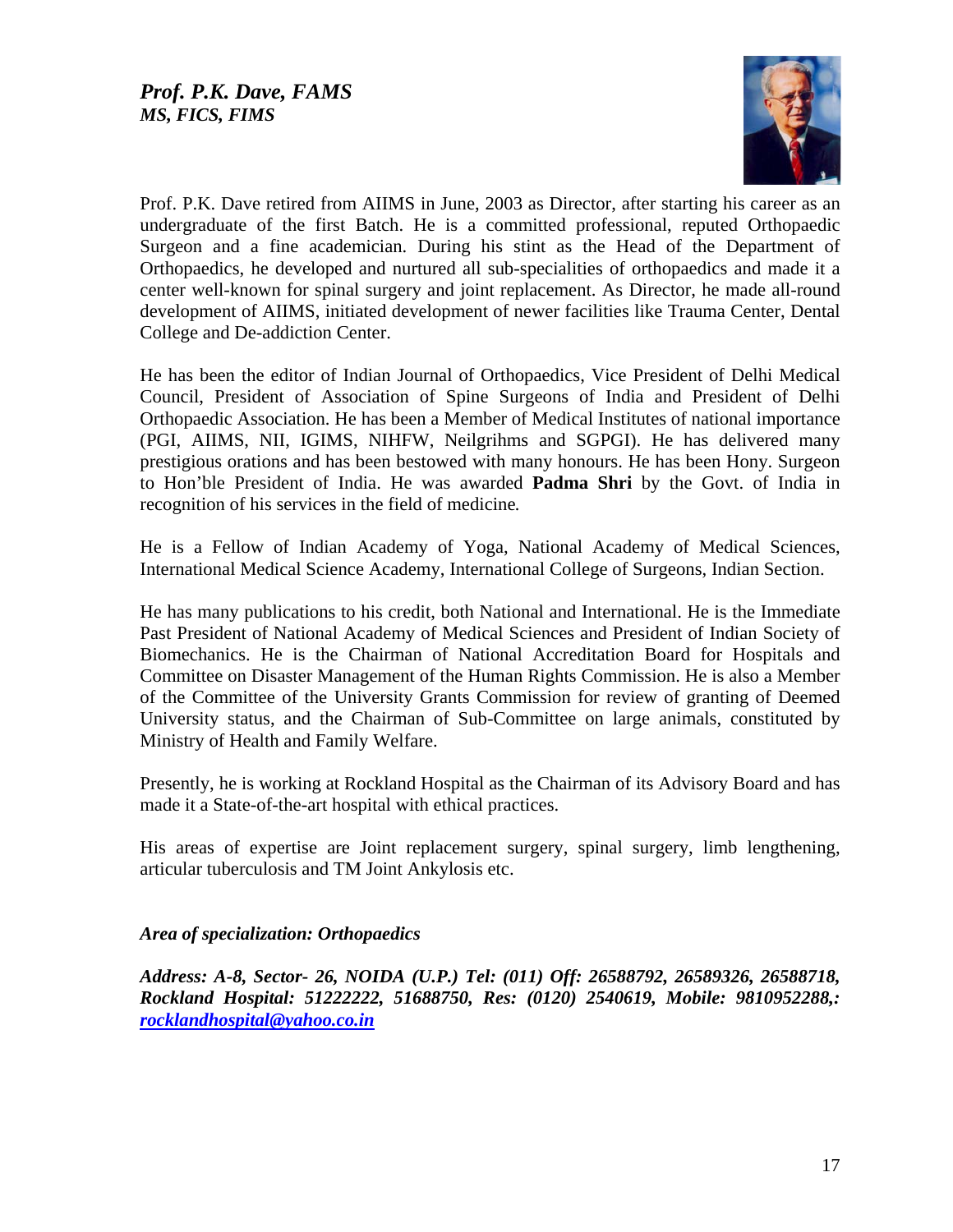

Dr. Madhav G. Deo received his MD and PhD from the All India Institute of Medical Sciences, New Delhi. Portions of his thesis work have been cited in Text/Reference Books, and he has also received National awards for outstanding work by young scientists.

He was the Director Research and Chief of Laboratories, Jaslok Hospital, Visiting Professor, School of Health Sciences, Pune, Chairman, Scientific Advisory Committee, National AIDS Research Centre. At present Dr. Deo is the Vice President and Secretary of the Moving Academy of Medicine and Biomedicine.

He is the recipient of **Padma Shri,** the R.D. Birla National Award, Om Prakash Bhasin Award and Silver Jubilee Research Award (ICMR), and Hari Om Alembic Research Fund Award. He has delivered several prestigious orations which include Silver Jubilee Oration (AIIMS), Platinum Jubilee Lecture (India Science Congress), Sarabhai Oration, Basanti Devi Amir Chand Oration (ICMR).

Dr. Deo's work is widely recognized internationally particularly in the field of cancer, leprosy and protein calorie malnutrition. He has published 120 papers in reputed international journals.

# *Area of specialization: Medical and Biomedical Research*

*Address: C-13, Kubera Gulshan Apartments, D.P. Road, Aundh, Pune-411007. Tel: (020) 5893128, madhavd@pn3.vsnl.net.in*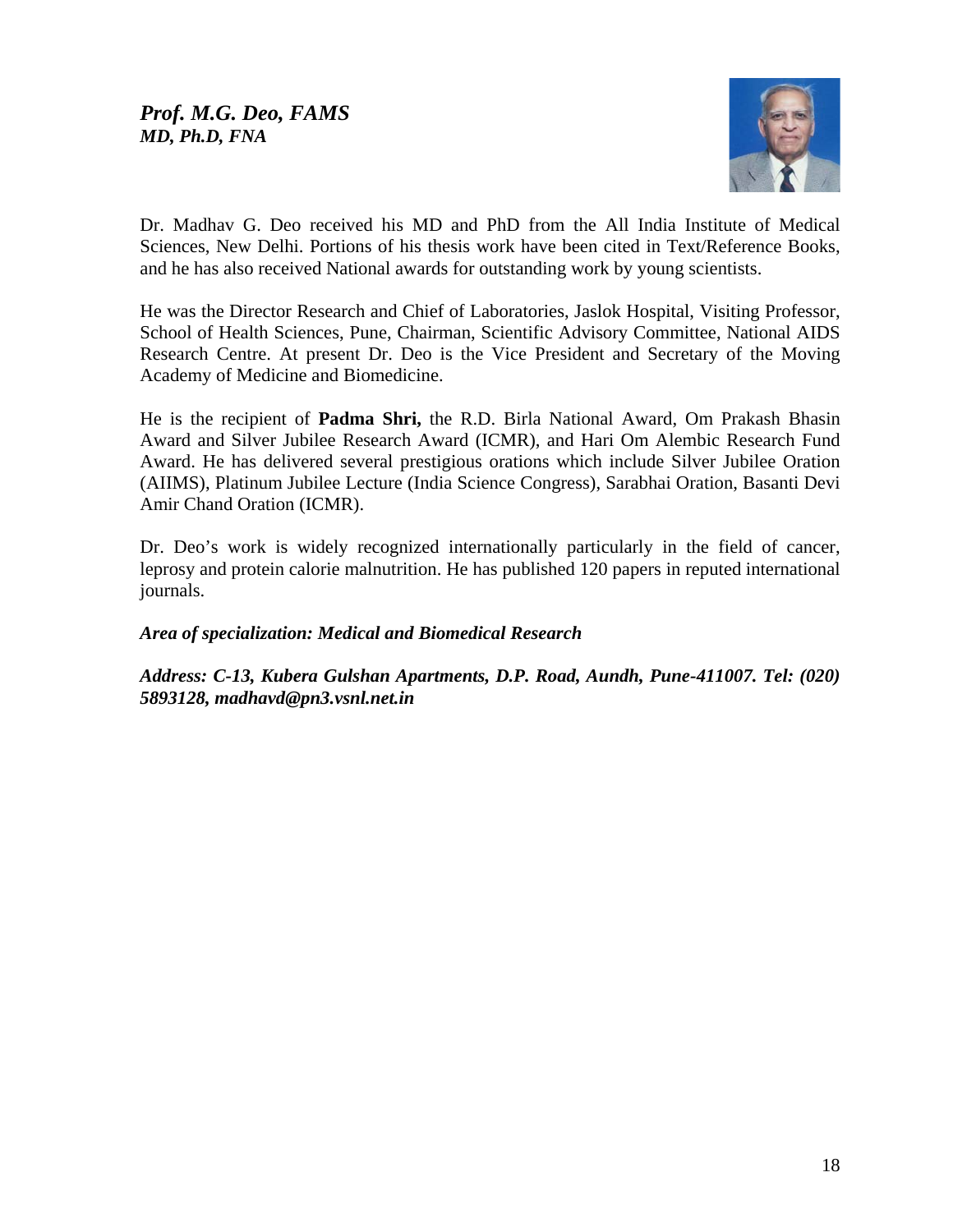

Prof. S.S. Deshmukh is the former Dean, LTMG Hospital and LTM Medical College and Former Vice Chancellor, University of Mumbai. She has been the former Professor of Paediatric Surgery, KEM Hospital and President of Association of Surgeons of India and former President of National Academy of Medical Sciences (India).

She is the recipient of prestigious national awards including Dr. B.C. Roy Award and the Dhanwantari Award. She is an honorary Fellow of Royal College of Surgeons. She has delivered 35 prestigious Orations and published 8 books. She is at present Governor's nominee on University of Mumbai (Teacher's Selection Committee) and is a member of the Academic Council of SNDT Women's University.

# *Area of specialization:* **Paediatric Surgery**

*Address: "Samarth Krupa", Ram Mandir Road, Vile Parle, Mumbai, Tel: 26152883, 26115819, [snehalatadeshmukh@vsnl.net](mailto:snehalatadeshmukh@vsnl.net)*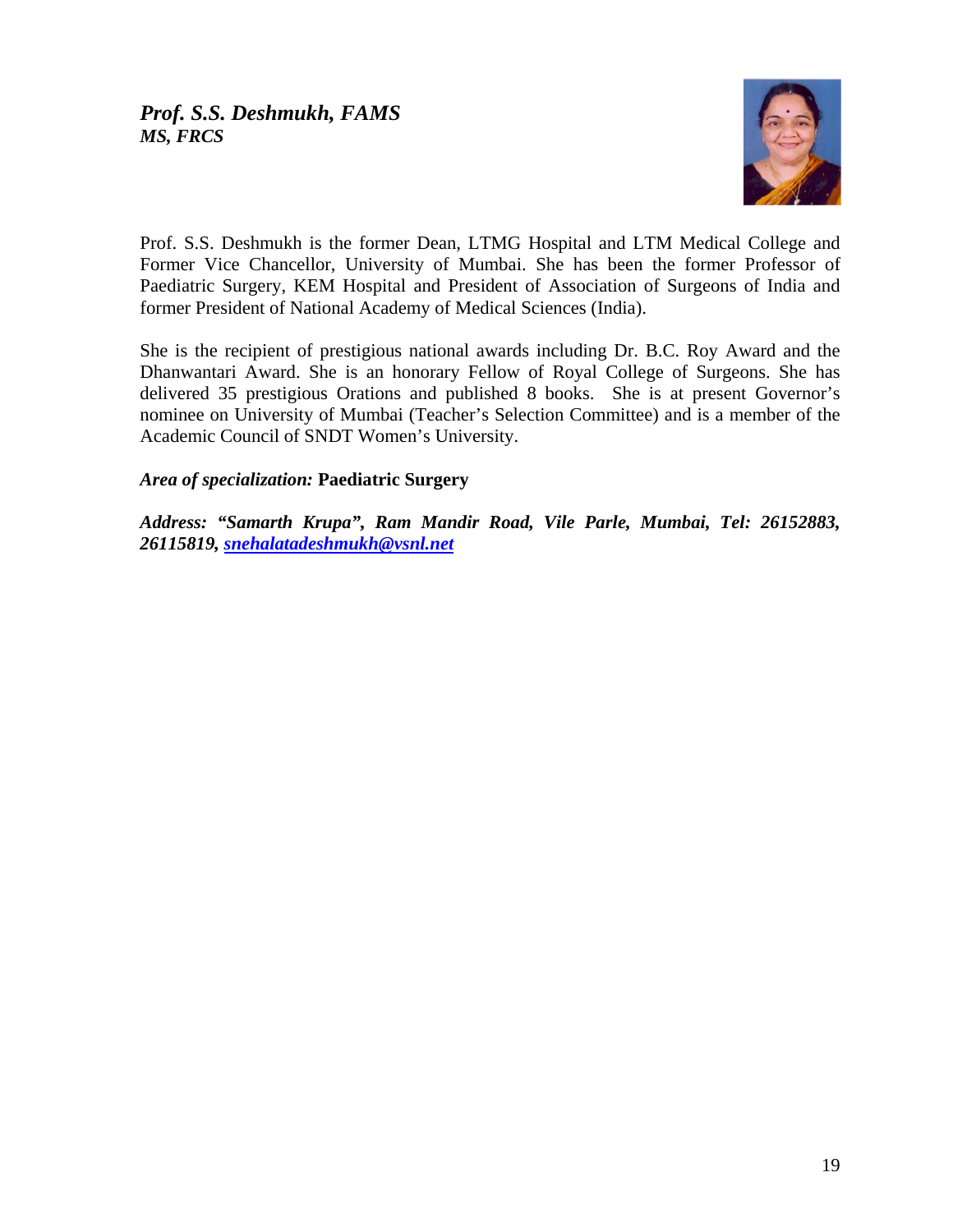

Prof. C. Sita Devi after serving in AP Medical Services for over 30 years, retired as Principal and Head of the Department of Biochemistry, Andhra Medical College, Vishkhapatnam. She is a fellow of NAMS, Association of Clinical Biochemists of India, Association of Medical Biochemists of India and Founder Fellow of International Medical Sciences Academy. She worked at the University of Minnesota on TCM fellowship for one year (1961-1962). She received WHO fellowship for one year (1971-1972) when she worked in Sarafimer hospital of Karolinska Institute, Stockholm.

She has published 52 papers in National and International journals. Her work on scorpion venom, dracontiasis and lipids was quoted in foreign text books.

She chaired several scientific sessions at National Conferences and organized national and state conferences both as Head of the Department of Biochemistry and Principal, Andhra Medical College.

She was an examiner for undergraduates and post graduates of several universities. She was a member of Board of studies for undergraduates and post graduates of Andhra and Banaras Hindu Universities.

She received Dr. B.C. Roy Award of the MCI under eminent Medical Teacher's category. She was a member of National Technical Committee of NABL, Dept. of Science and Technology for accreditation of Clinical laboratories (1997-98) and member of Andhra Pradesh Medical Council 1997-2001. She was President of Association of Medical Biochemists of India 1993-1994, and Association of Clinical Biochemists of India 1980. She was elected as member of Council of National Academy of Medical Sciences (2001-2003). She received meritorious teacher's award of AP state in 1985. She delivered Brigadier Sinha oration of IMA and Silver Jubilee oration of Trivandrum Medical College. She delivered Dr. Gopalakrishnan Association oration at Association of Medical Biochemists of India, Kakinada (AP) on 27<sup>th</sup> November, 2003. She was honored as Eminent Women Scientist 2004 by Academy for Science, Technology and Communications. She worked as consultant in Biochemistry of Laboratory Services, CDR Hospitals, Hyderabad, for 13 years.

She worked as Advisor and Senior Consultant Biochemist in the Department of Laboratory Medicine, CARE Hospital, The Institute of Medical Sciences, Banjara Hills, Hyderabad, from 2001 to 2005.

# *Area of specialization: Biochemistry*

*Address: Flat No. 404, Mount Kailash Apartments, Road No. 4, Banjara Hills, Hyderabad, Tel: (040) Off: 55668888 Exn. 271, Res: 23353657, E-mail: csitadevi@yahoo.com*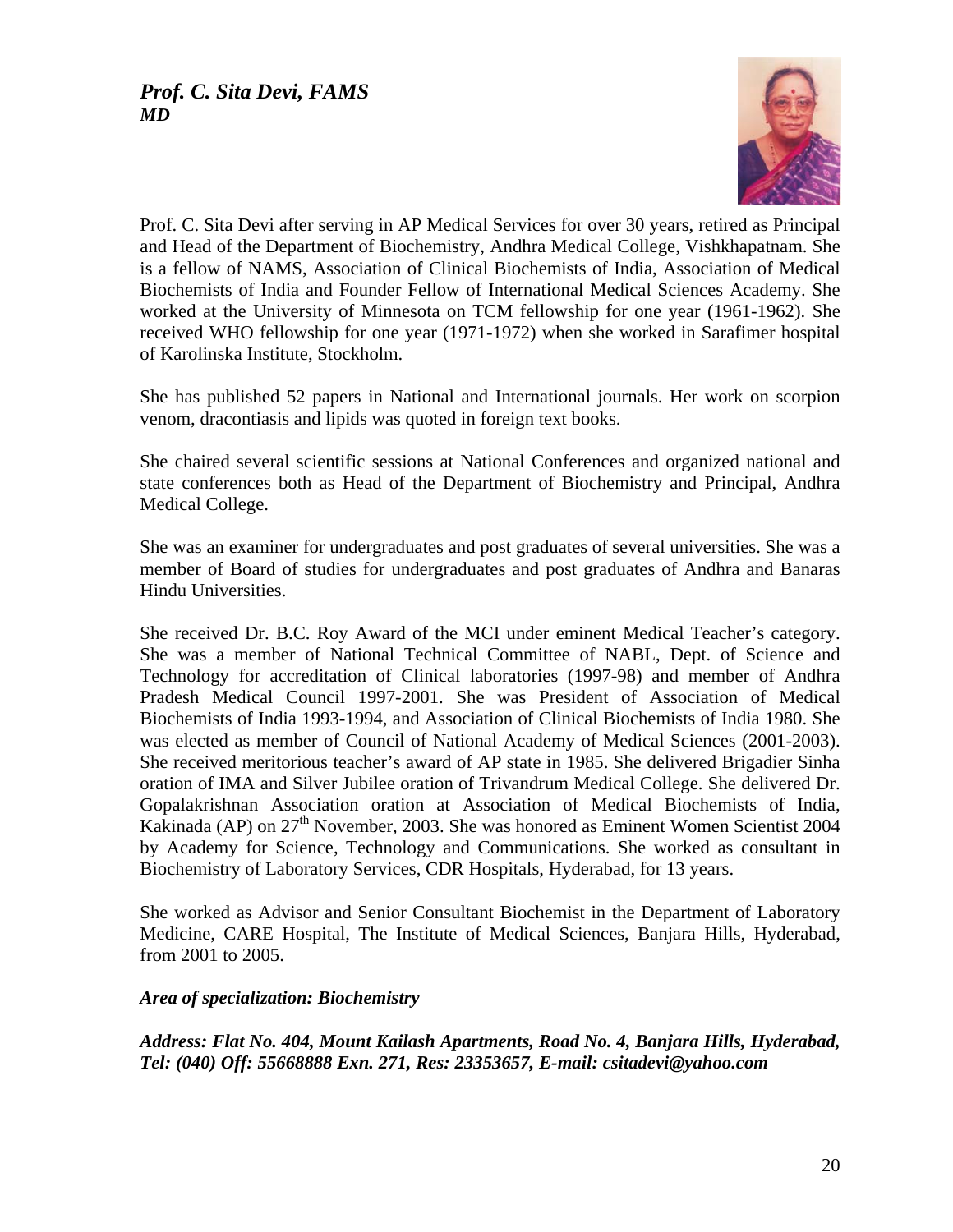

Prof. N.K. Ganguly received MD (Microbiology) from PGIMER, Chandigarh and obtained D.Sc. (h.c.) from Bundelkhand University, Jhansi, Chhatrapati Shahu Ji Maharaj University, Kanpur and University of Calcutta, Kolkata. Currently, he is Director General, ICMR, New Delhi. He was General President, Indian Science Congress Association for the year 2004-2005; acting Director, National Institute of Biologicals; acting Director, PGI, Chandigarh. Prof.Ganguly has published 694 papers and guided 138 Ph.D theses. His major research areas have been tropical diseases, cardiovascular diseases and diarrhoeal diseases. His area of specialization is infection and his interest in this area ranges from immunology, biotechnology and public health.

He was the President of National Academy of Medical Sciences, New Delhi and President, Asian Society of Diarrhoeal Diseases and Nutrition. He is Chairman, Lancefield International Society on Streptococci and Streptococcal Diseases; President, International Society of Health Research (Indian Chapter); President, Academy of Cardiovascular Sciences (Indian Chapter). Emeritus Professor, PGI, Chandigarh; Visiting Professor, Dr.B.R.Ambedkar Centre for Biomedical Research, Delhi; Professor of International Health, University of Minnesota, Minneapolis;

He has been Chair of WHO-SEARO Advisory Committee on Health Research for the last 4 terms. He is Vice-Chairman, Joint Coordinating Board for Special Programme for Research and Training in Tropical Diseases; Joint Indo-US Vaccine Action Programme, Joint Indo-US Maternal & Child Health; and Joint Indo-US STD/AIDS Working Board. He is member UNAIDS Vaccine Advisory Committee; Scientific Board Grand Challenges, Bill & Melinda Gates Foundation; National Advisory Council, ICRW Delhi; International Advisory Group, Fogarty International Centre, NIH, and Drugs for Neglected Diseases Core Group. He is Chairman, Research Council of CDRI, Lucknow and CCMB, Hyderabad. He is Chairman, Scientific Advisory Committee, Centre for DNA Fingerprinting and Diagnostics, Hyderabad; Tata Memorial Centre, Mumbai; Bose Institute, Kolkata and SGIPGMER, Lucknow. He is Governing Body member of 23 Indian institutes and Public Health Foundation of India.

He has won 90 awards. These include Norman Alpert Award, Goyal Prize; SN De Memorial Lecture Award of INSA; Dr.Y.SubbaRow Memorial Lecture; OP Bhasin Award; Ranbaxy Research Award; 5 ICMR awards; Prof. NS Dhalla Award for lifetime achievement in Cardiovascular Pharmacology; Rameshwardas Birla National Award; Excellence in Science and Technology of the Indian Science Congress Association.

# *Area of specialization: Microbiology*

*Address: Flat No. 446-449, Hawa Singh Block, Asiad Village Complex, New Delhi-110049. Tel: (011) Off: 26588662, Res: 26493145, 26493045, Fax: 26588662, E-mail: [gangulynk@icmr.delhi.nic.in](mailto:gangulynk@icmr.delhi.nic.in)*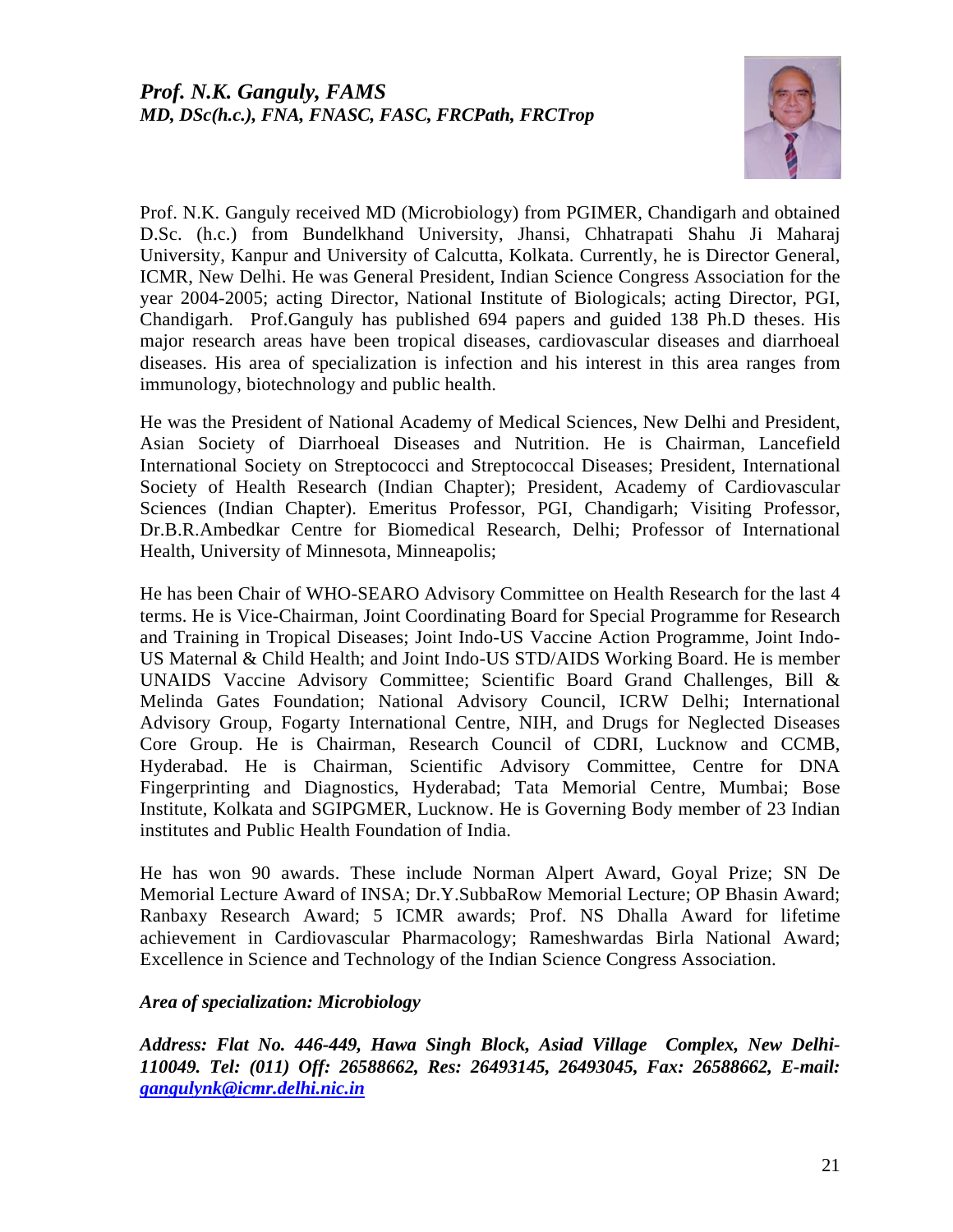# *Prof. B.K. Goyal, FAMS DTMH, MRCP, FRCP, FICP, FACC*



Prof. B.K. Goyal is an internationally recognized cardiologist and medical educationist. He is practicing as a consultant cardiologist at Bombay since 1966. Prof. Goyal is the only cardiologist outside the United States to have the unique distinction of being appointed as the Hony. Consultant Cardiologist at the Texas Heart Institute, Houston.

Prof. Goyal is the Hony. Dean and Chief Cardiologist at the Bombay Hospital Institute of Medical Sciences and former Director-Professor of Cardiology of J. J. Group of Hospitals and Grant Medical College, Mumbai, which he served in an honorary capacity for 25 years. He is the Hony. Consultant to the Armed Forces of India, a visiting professor of cardiology at the University of Alabama in US and visiting cardiologist to the Oshner Heart Institute, New Orleans. The State Government honoured him by appointing him as Professor Emeritus of Cardiology for life. He is a member of the Executive Council and Senate of the University of Bombay and has served as member of the Central Council of Health and Family Welfare and National Council for blood transfusion. He was the hony. Chairman of the Haffkine Institute at Mumbai for fourteen years and under his stewardship the institute successfully developed indigenous polio Vaccine which was duly approved by the WHO.

In recognition of the public service rendered by him he was appointed as the Sheriff of Bombay in 1980. He is the recipient of many national and international awards and has also delivered several prestigious orations. He was the President of Cardiological Society of India, Association of Physicians of India, National Society for Prevention of Heart Disease and American College of Cardiology. He is the founder president of Heart Foundation of India and Indian College of Interventional Cardiology. He was conferred Purandare Award by the Indian Medical Association and Nadna International Award for his outstanding contribution in the field of cardiology. Recently, he has been appointed as Editor, Journal of American College of Cardiology, South East Asia Edition.

He has been awarded **Padma Shri, Padma Bhushan and Padma Vibhushan** by the President of India**.** 

#### *Area of specialization: Cardiology/Hospital Administration*

*Address: 76, Bhulabhai Desai Road, Breach Candy, Mumbai, Tel: (022) Off: 22032222, 22067676/285, Res: 22037777, Mobile: 9820154445, [bkgoyal999@hotmail.com](mailto:bkgoyal999@hotmail.com), drbkgoyal@hotmail.com*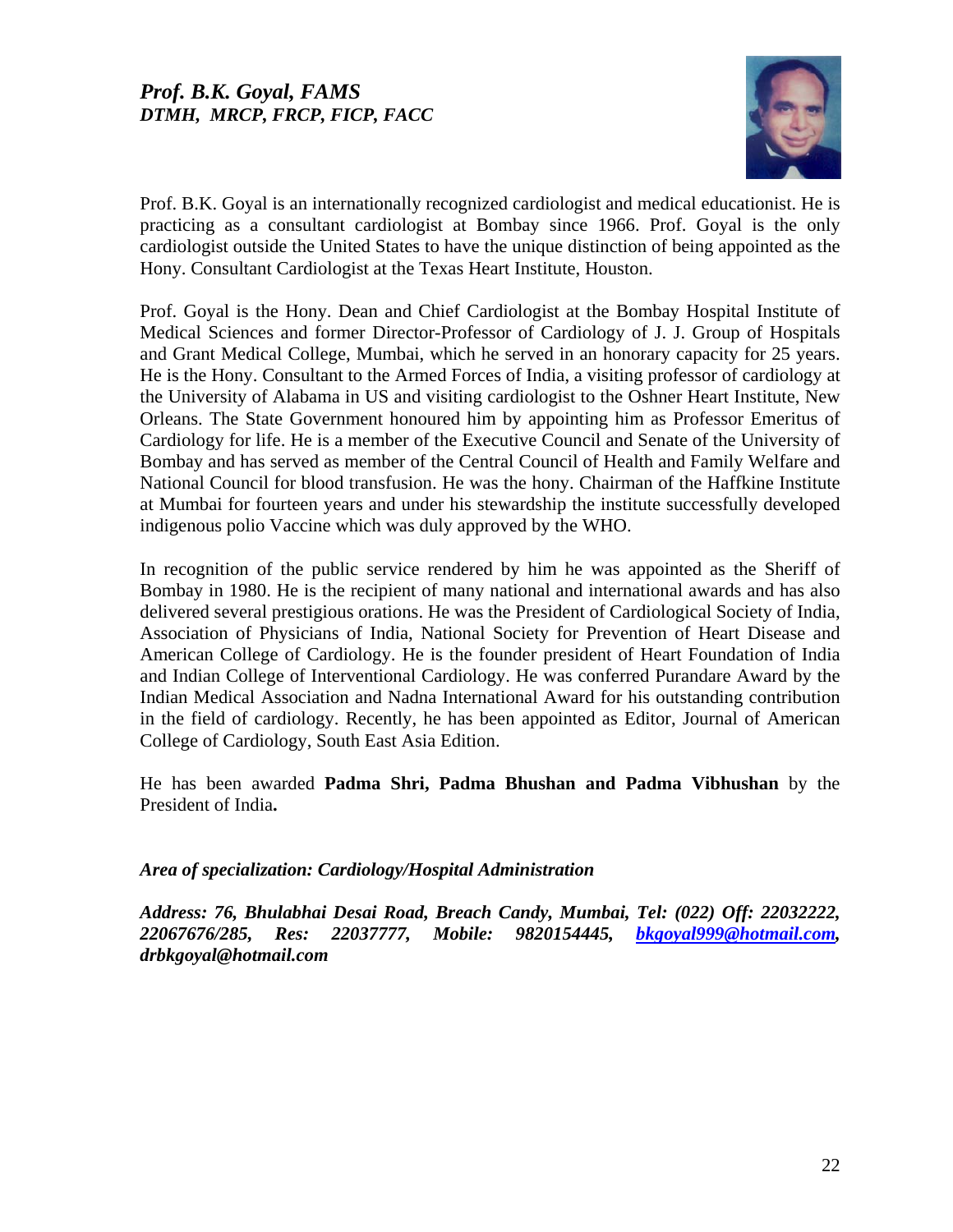

Prof. Om Datt Gulati did his MBBS from Madras University, MD from Agra University and MS from University of Colorado, USA.

He was Asst. Prof. & Prof. Pharmacology & Dean, Medical College, Baroda 1954-85, Dean & Medical Director. Pramukhswami Medical College & Shree Krishna Hospital & Medical Res. Center, Karamsad 1985-93. He has published over 135 research papers in reputed national & international journals. He visited University of Colorado 1958-59 as TCM Fellow, University of Edinburgh 1967-68 as WHO Fellow & William S Hall Psychiatric Institute, Columbia SC as Teaching Research Scientist 1974-76. Delivered lectures at several National & International Conferences. He is a Member of IMA., Assoc. of Physiologists & Pharmacologists of India, British Pharmacological Society; Advisory Ed. Board, Autonomic Pharmacol, UK, Indian J Pharmacol. President, Indian Pharmacological Society 1984; Editor Indian J. Physiol Pharmacol.

Prof. Gulati is a Fellow and has served as Council Member of NAMS & Indian Pharmacological Society: He was awarded SS Bhatnagar Prize 1971; Shri Ram Gold Medal, NAMS 1973; Shri Amrut Modi Research Foundation Award 1978-80; BC Roy Award 1981; Uvnas Prize, Indian Pharmacological Society.

He was a member of Pharmaceutical & Drugs Committee CSIR; Bhatnagar Prize Award Committee CSIR; Hari Om Ashram Award Committee MCI, Project Review Committee ICMR; RAC & EC, Indian Institute of Chemical Biology, Kolkata.

# *Area of specialization: Pharmacology/ Autonomic nervous system*

*Address: 4 Shivani Society, Vasana Road, Vadodara,* , Tel: (0265) Off: 2280431, Res: 2253633, [odgulati@yahoo.co.in](mailto:odgulati@yahoo.co.in), [odgulati@sarabhai.co.in](mailto:odgulati@sarabhai.co.in)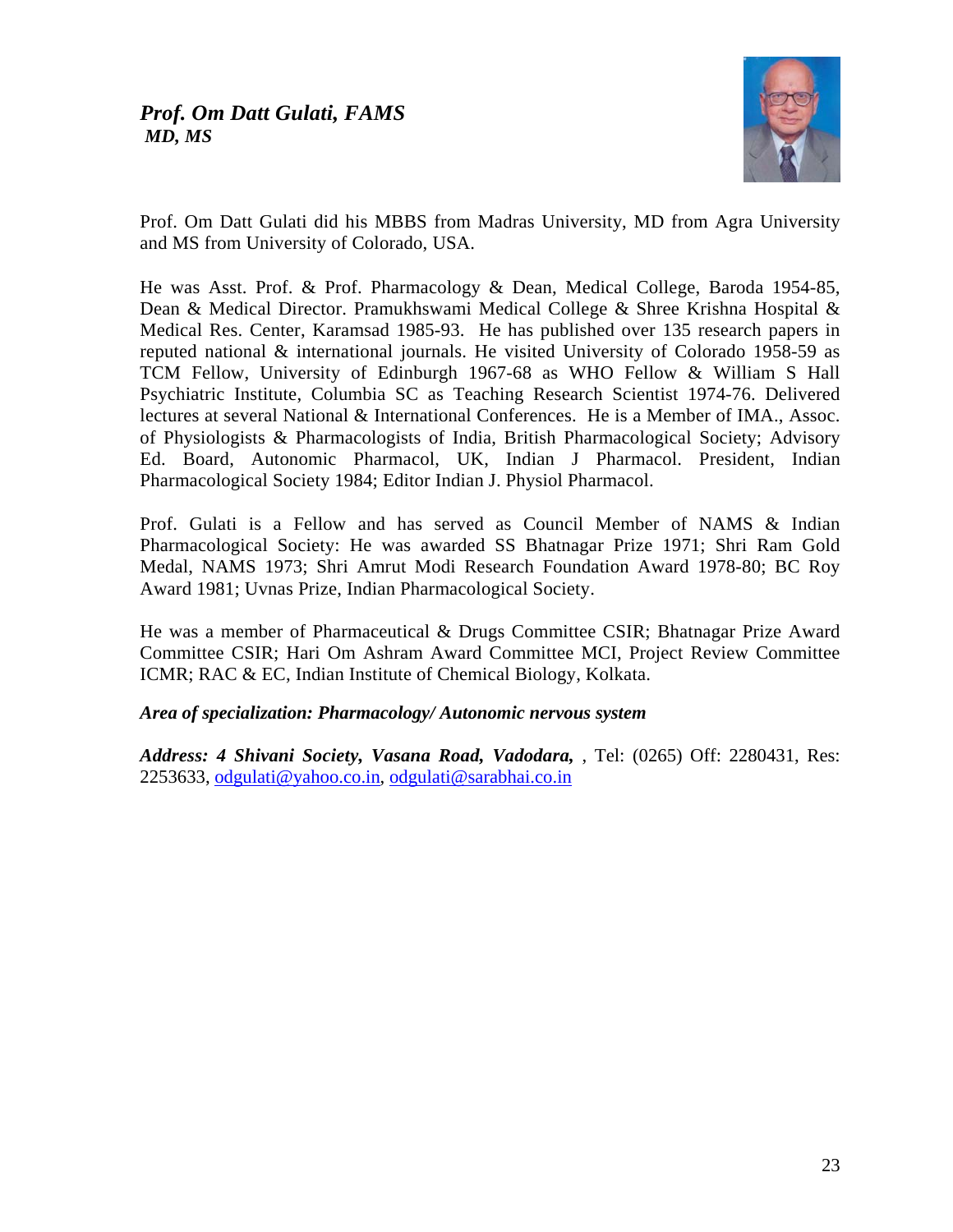

Prof. J.S. Guleria after his MBBS and MD in general medicine from Amritsar Medical College, joined the then fledgling AIIMS in 1958. He obtained DM in cardiology from AIIMS in 1962. Prof. Guleria supported the development of AIIMS from its very formative years. He contributed significantly in the establishment of medical disciplines. He occupied various faculty positions, became Professor of Medicine in 1971 and later Head, Department of Medicine and Dean AIIMS.

After his retirement from AIIMS in 1987 he established the Department of Medicine in the newly started Delhi University College of Medical Sciences at Shahdra.

His contributions to advancing medical education in India and in third world countries are highly significant. His excellence as a teacher has been recognized by various national bodies. Medical Council of India conferred Dr. B.C. Roy National Award as "Eminent Teacher" in 1983; IMA appointed him National Professor in Medicine; AIIMS honoured him with "Most Popular Teacher" award in 1993.

WHO used his services as a consultant in medical education for assisting and developing undergraduate curricula in the countries of South East Asia Region. He has served as a visiting Professor and an examiner in both undergraduate and post-graduate degrees to various universities in India and abroad.

Professor Guleria is deeply committed to research activities. He along with other colleagues has made significant contributions in the understanding of problems of high altitude hypoxia, chronic obstructive lung disease, famine oedema of Bihar and haemodynamic changes in severe anaemia. Indian council of Medical Research selected him for M.N.Sen oration award for high altitude studies 1977, and Dr. P.N. Raju Oration Award 1983 for original research work in chronic chest diseases. He is also the recipient of Shri Om Prakash Bhasin foundation for Science and Technology Awards in the category of health and medical sciences 1990. He was a co-chairman and member of WHO South East-Asia Region committee for research for 4 years.

Prof. Guleria is a distinguished physician who practices scientific and holistic medicine. He has received awards, recognitions and orations from various professional bodies for his contribution to clinical medicine. He was awarded **Padma Shri** in 2003. Presently he is Sr. Consultant in Medicine at Sitaram Bhartia Institute of Science Research, New Delhi.

#### *Area of specialization: Internal Medicine/Chest Diseases*

*Address: K-11, Green Park Extension, New Delhi, Tel: (011) Off: 26968905, 26867435, Res: 26195447, 26161468, E-mail: [sbisr@vsnl.com](mailto:sbisr@vsnl.com)*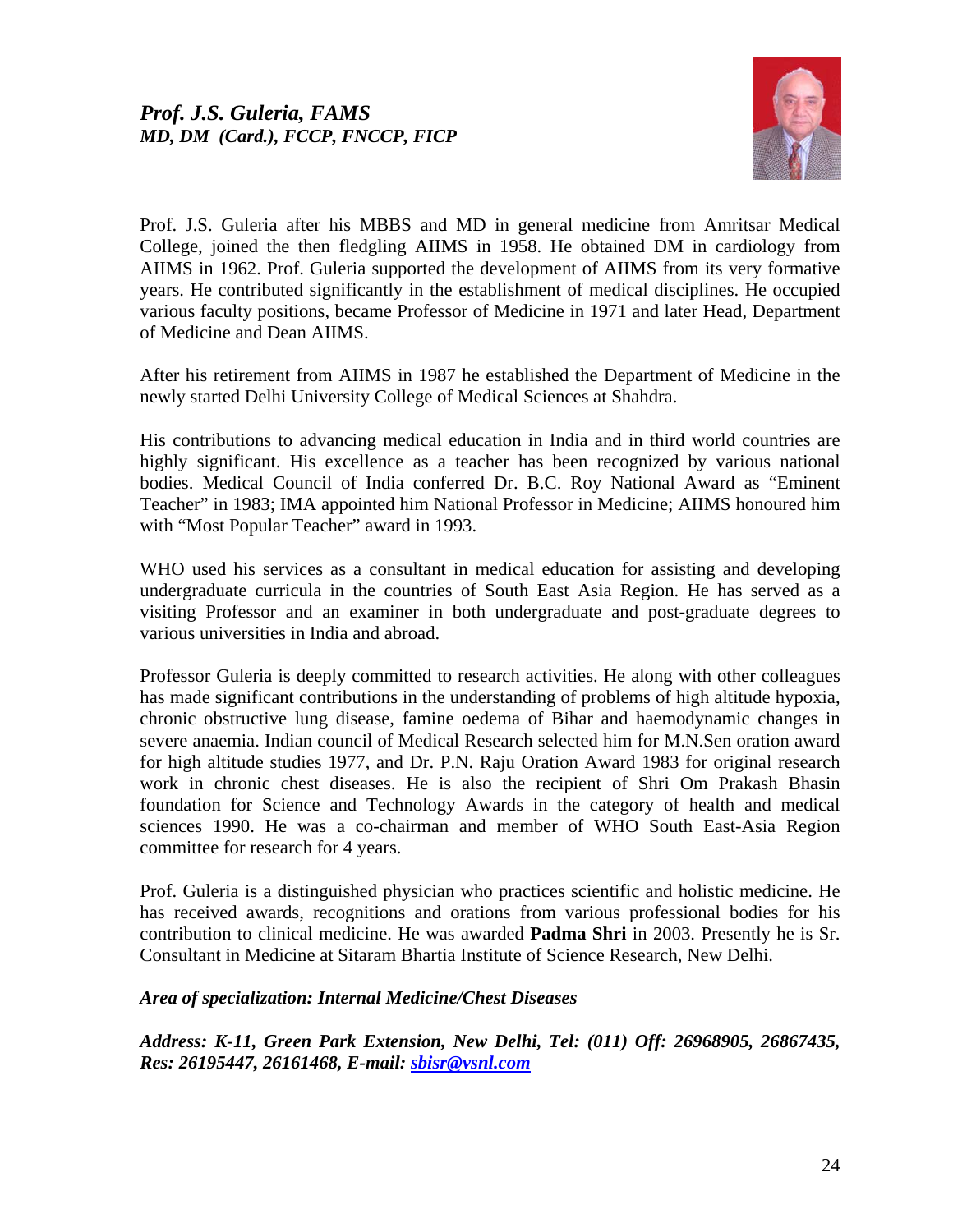# *Prof. O.P. Gupta, FAMS MD, FRCP, FICA, FCCP (USA), MSEd.(California), FAIID, MRCP (Endo.)*



Prof. O.P. Gupta is currently working as Emeritus Professor of Medicine, BJ Medical College, Ahmedabad. He has been Professor of Medicine, Dean and Director, Medical Education and Research, Government of Gujarat. He retired in 1988.

Formerly, Prof. Gupta also worked as Asstt. Professor of Medicine at All India Institute of Medical Sciences, New Delhi (1960), research fellow at the Royal PG Medical School, Hammersmith, London (1957-59) and at Joslin Diabetes Clinic, Boston, USA (1964).

He has been recipient of several awards including prestigious Dr. B.C. Roy award. He has worked as consultant, advisor and fellow to the World Health Organization and to Asian Development Bank, USAID, Ford Foundation and several national organizations. He has been closely associated with National Academy of Medical Sciences in several capacities, including as Vice President and Emeritus Professor. He has been the founder president of research society for study of diabetes in India (RSSDI) 1972, President of Diabetes Association of India, 1981 and RSSDI, 1998. He has been recipient of several gold medal and national awards, has published a large number of papers in national and international journals and contributed chapters in national and international books on diabetes. He has widely traveled and has presided over sessions of international diabetes conferences.

Dr. Gupta is also recipient of (1) SGP Moses oration and gold medal, Kochi, 2002; (2) Rashtriya Gaurav Award, India International Friendship Society, 2002; (3) Dr. Vasavda oration and gold medal, IMA 2003; (4) National Academy of Medical Sciences (India), KL Wig oration and gold medal, 2004; (5) contributed a chapter in national textbook of diabetes by RSSDI-2006 and (6) has been appointed as co-ordinator, noncommunicable disease cell, Govt. of Gujarat, 2006.

At present, Dr. Gupta is practicing as a consultant physician, diabetologist and endocrinologist at Ahmedabad. He is attached to several eminent hospitals and institutes there and is still engaged in academic activities.

# *Area of specialization: Medicine/Endocrinology and Diabetology/ Medical Education*

*Address: 170, Sunrise Park, Opp. Drive-in-Road, Nr. Asia School, Ahmedabad,. Tel: (079) Off: 26462131, Res: 26852222, Mobile: 9825474680, [sasikurup@hotmail.com,](mailto:sasikurup@hotmail.com) [sasikurup@gmail.com](mailto:vsmathur@satyam.net.in)*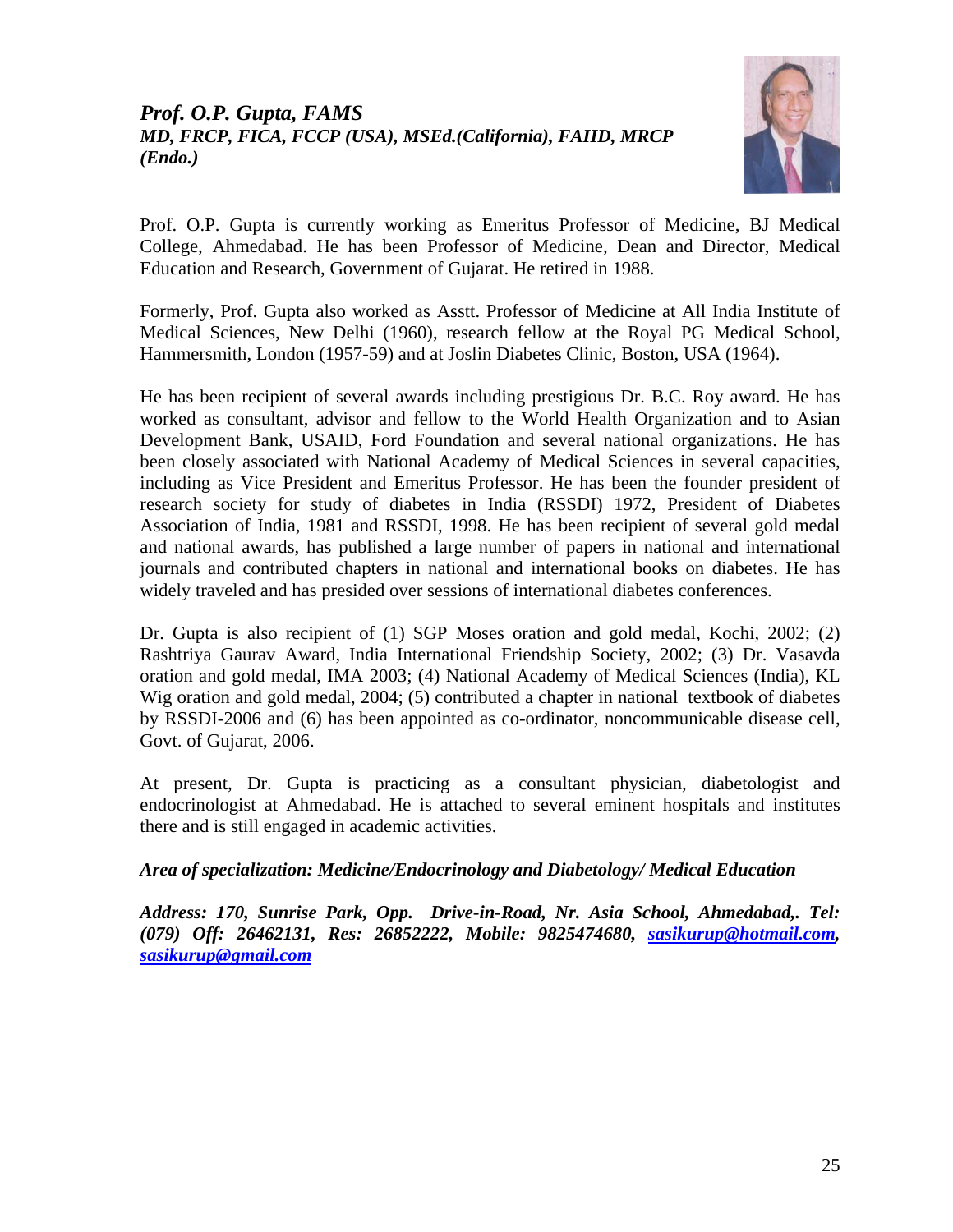

Dr. C.M. Habibullah after graduating in 1958 obtained M.D in 1963 and DM (Gastroenterology) in 1972.

Dr. C.M. Habibullah worked as Professor and Head, Department of Gastroenterology, Osmania Medical College, Osmania General Hospital during 1975-1992, he was Principal, Osmania Medical College, Hyderabad from 1992 to 1994 and retired as Director of Medical Education, Government of Andhra Pradesh. Presently he is the Director of Deccan College of Medical Sciences and allied institutions.

He is Fellow of National Academy of Sciences, National Academy of Medical Sciences, and American College of Gasteroenterology. He is the Emeritus Professor of the National Academy of Medical Sciences and NTR University of Health Sciences, Vijayawada.

He has been awarded "Doctor of Science" by NTR University of Health Sciences (2003) and also been awarded **Padma Shri** by the Government of India in 2001. He was awarded "B.C. Roy award" for Medical Excellence and "Modi Unichem ICMR Award", in 1972. He is also been awarded "Kharazmi award" on Medical Research from President, Islamic Republic of Iran in 1996.

He has 130 publications in scientific Journals of National and International of repute and he has presented 205 papers at National and International Conferences and contributed chapters in seven books.

He is actively involved in projects with ICMR, Department of Science and Technology (DST), Department of Biochemistry (DBT) including Indo-US Vaccine Action Programme (VAP) scheme.

His scientific contributions include the study of various aspects of diseases of gastrointestinal tract and liver. His current studies are Cell Therapeutics in liver diseases, Hepatitis C and H.pylori studies.

#### *Area of specialization: Gastroenterology*

*Address: 29/A, "Baitul Habeeb", Venkateswara Colony, Naryanguda, Hyderabad, Tel: (040) Tel: Off: 24342954, Res: 24753232, 24752242, cmhabib@rediffmail.com*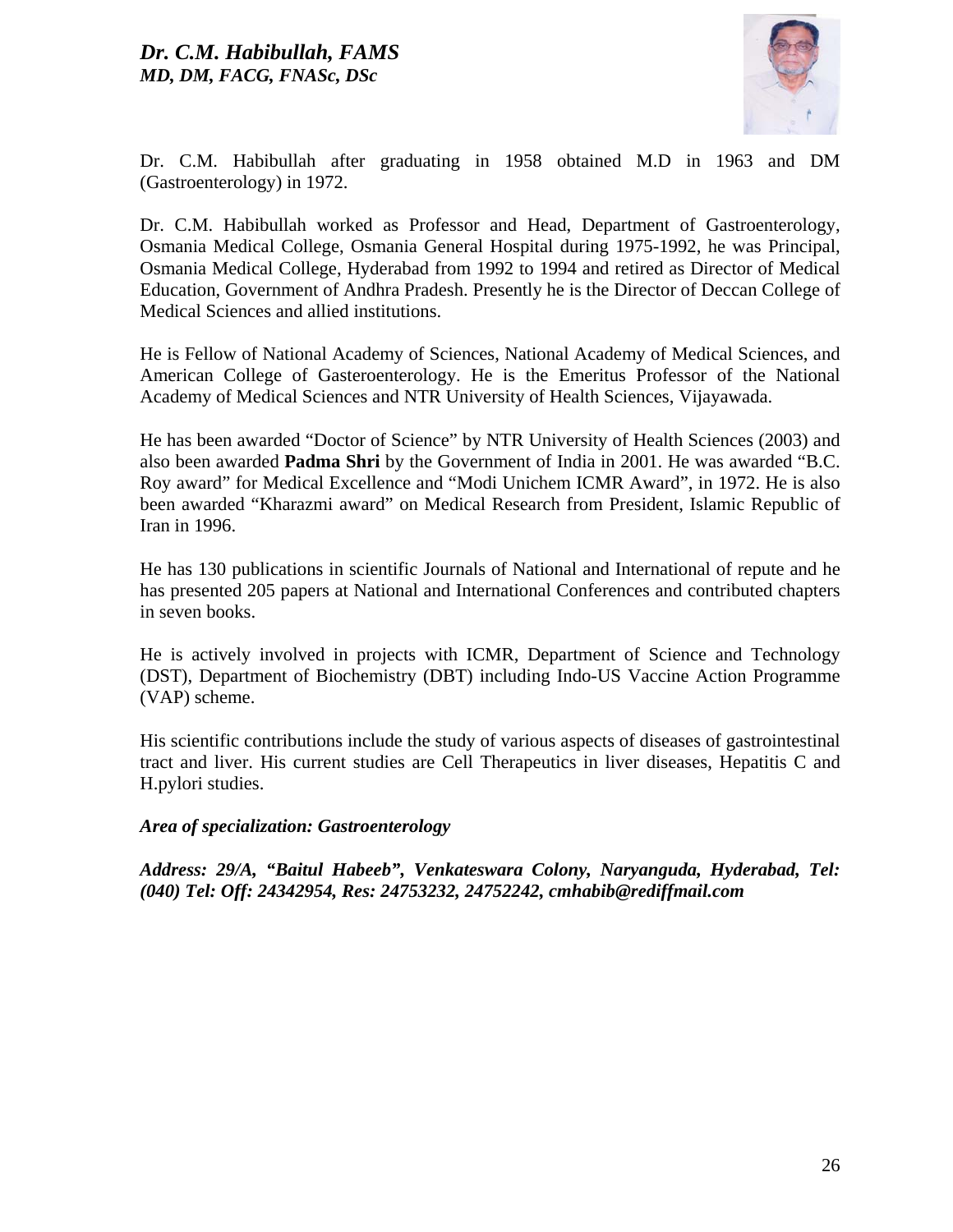# *Prof. S. Kameswaran, FAMS MS, DLO, PhD, D.Sc(Hons), FRCS (Edin), FRCS (Glasg), FACS, FICS.*



Prof. S. Kameswaran is a senior highly qualified ENT surgeon. He obtained his MS, DLO from University of Madras, FRCS from Edinburgh and Glasgow Royal Colleges. He was awarded Ph.D. by M.K. University Madurai and D.Sc (Hons) by Dr. MGR Medical University Tamilnadu.

He was elected Emeritus Professor of the National Academy of Medical Sciences (India) besides being a corresponding member of the Royal Academy of Sciences, Belgium.

He is a fellow of the American College of Surgeons, Senior Vice President of the International College of Surgeons and has functioned as WHO short term consultant for the Republic Maldives. He had occupied during his service time the post of Director of Institute of ORL Madras Medical College, and later the post of director of PG Institute of Basic Medical Sciences of the University of Madras.

He had been the President of ENT Surgeons of India, Past President of Speech and Hearing Association of India, President of Acoustic Society of India, etc. He has been the recipient of National Award **Padma Shri** from President of India, Dr. B.C. Roy Award from the MCI, Basanti Devi Amirchand Award from ICMR, Dr. P.N. Chhuttani Oration Award from the National Academy of Medical Sciences, and Air Marshal Subroto Memorial Oration Award from the Aviation School, Bangalore.

He has published over 60 papers in the National and International journals and edited 2 books in ENT. At present he is Patron of Madras ENT Research Foundation, an outstanding ENT institute in this country.

# *Area of specialization: Otorhinolaryngology*

*Address: Door No.5, III Avenue, Indra Nagar, Adayar, Chennai, Tel: (044) Off: 24994957, 24970876, Res: 24912575, Fax: 24411357, [merf@vsnl.net](mailto:merf@vsnl.net)*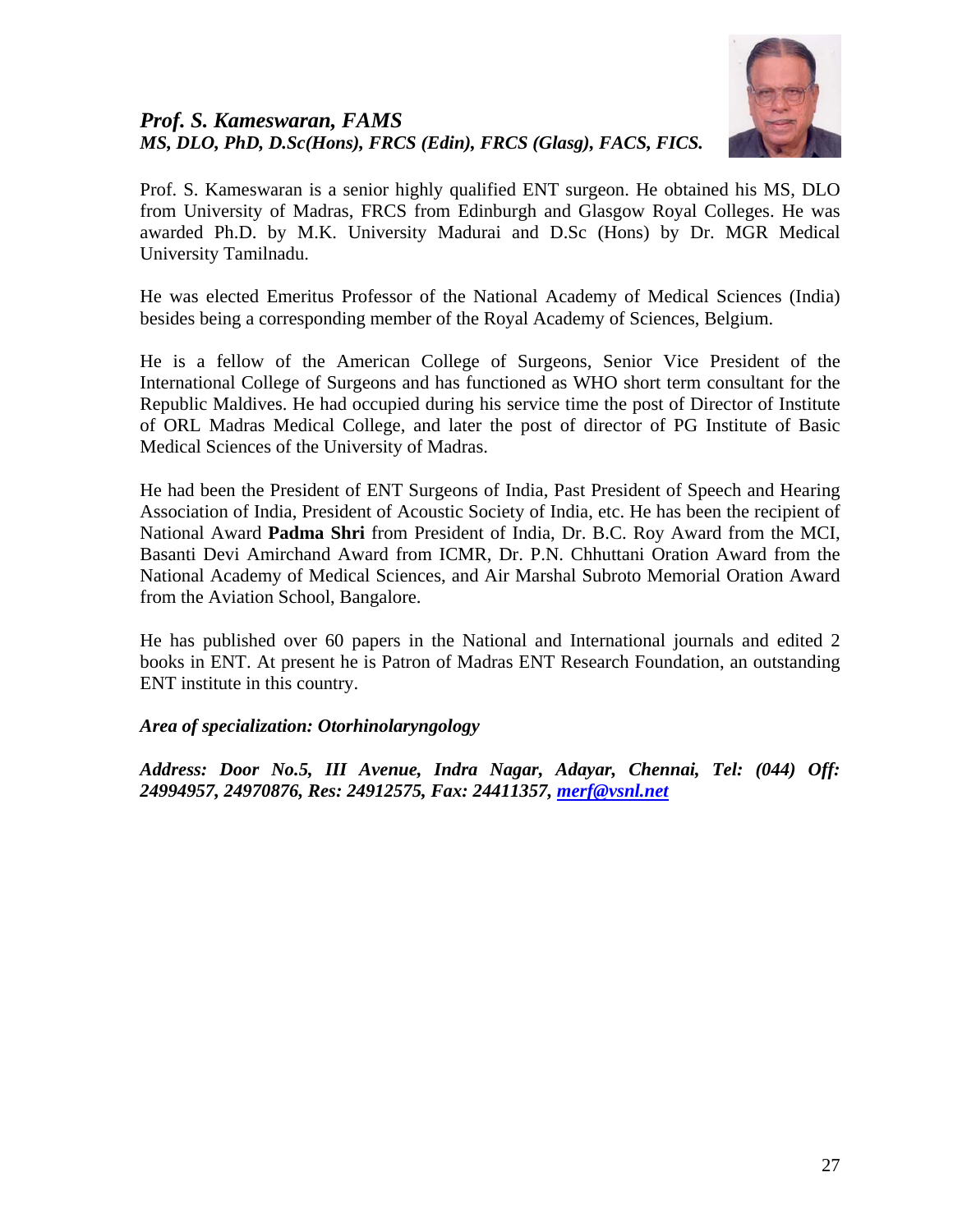# *Prof. B.M.L. Kapur, FAMS MS, FRCS*



Prof. B.M.L. Kapur is presently Senior Consultant in G.I. Surgery and Cancer Surgery at Apollo, Holy Family and Sitaram Bhartia Hospitals.

He joined All India Institute of Medical Sciences, New Delhi in 1962 and took voluntary retirement in 1992. Prof Kapur is one of the senior surgeons of India specializing in Gastrointestinal and Cancer Surgery.

Prof. Kapur has got research, teaching and professional experience of nearly 50 years and has published 200 articles in national and international journals and has presented nearly 170 papers at national and international conferences, seminars, CME programmes. His research is in the field of gall stones diseases, pancreatitis, peritoneal adhesions, shock, wound infection, cold injury, and his expertise in surgery of obstructive jaundice, carcinoma breast and G.I. cancer has been recognized nationally and internationally.

Prof. Kapur has been honoured by many awards and orations including Dr. B.C. Roy National Award of MCI, Pandlai Oration of ASI, Glaxo Cancer Oration of ICMR, Lifetime Contribution of DMA. He has been the council member and President of many Professional Associations.

*Area of specialization :Gastrointestinal Surgery* 

*Address: C-394, Defence Colony, New Delhi, Tel: (011) Res: 24330075, 24336332, Mobile: 9818182213*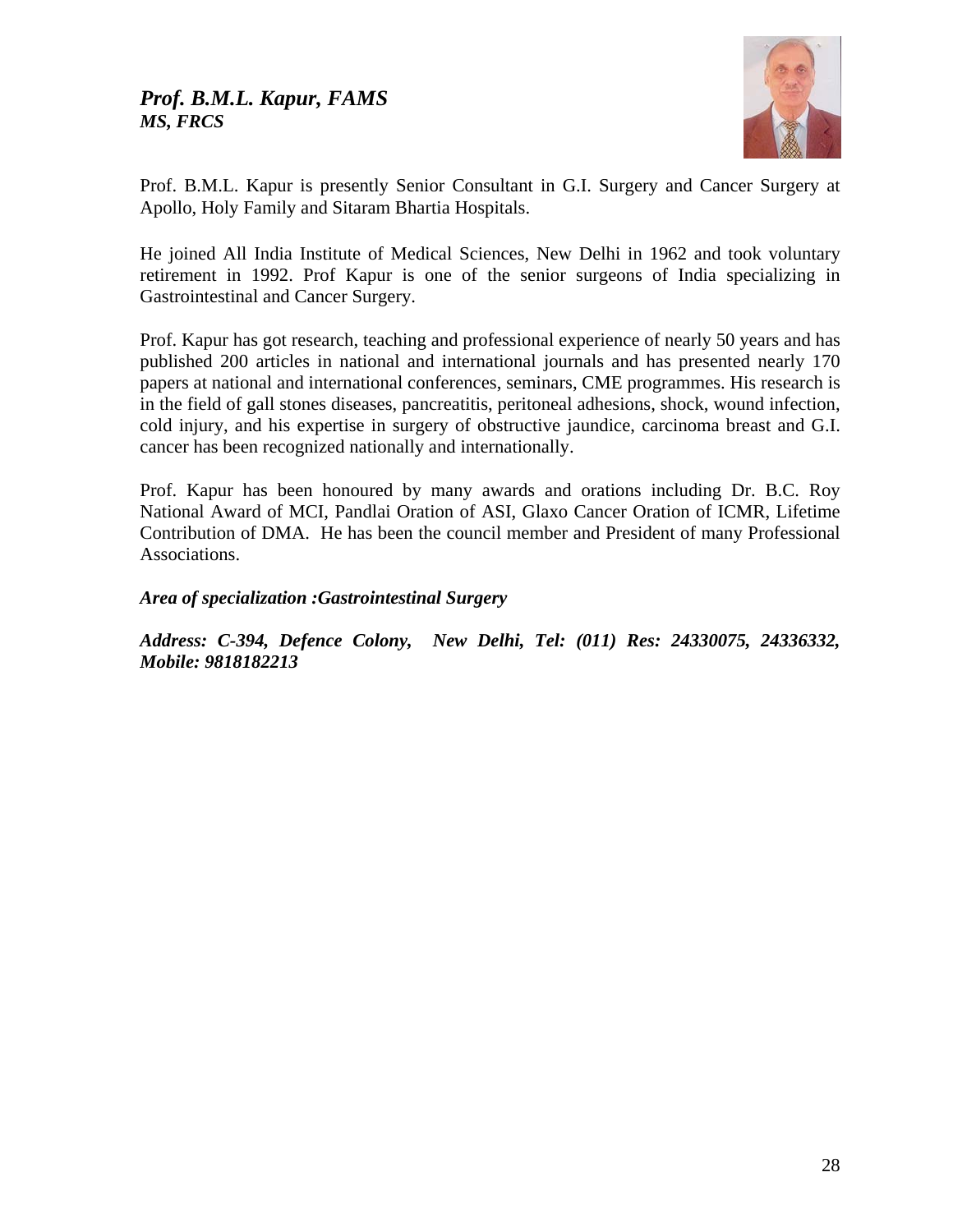# *Prof. Narayana P. Kochupillai, FAMS MD, FASc, FNA*



Prof. Narayana P. Kochupillai was born in Quilon, Kerala on  $10<sup>th</sup>$  February 1939 and joined the MBBS programme of the AIIMS in 1958 and completed his MD in internal medicine from the same institution in 1966. He joined the faculty of the AIIMS, New Delhi as a lecturer in Medicine in 1970 and retired from the AIIMS as Prof. and Head, Department of Endocrinology and Metabolism in 2003.

He has 35 years of professional, teaching and research experience in Internal Medicine and Clinical Endocrinology and Metabolism. He has been a Clinical Consultant, Teacher and Researcher at the AIIMS, New Delhi for over 35 years. He worked as a Soloman A Berson fellow with Dr. Rosalyn S. Yalow, Nobel Laureate in Physiology and Medicine at the Mount Sinai Medical School during 1974-76. He has been the leading author of over 125 scientific papers published, national, international peer-reviewed journals. His scientific work has been cited in international science citation index for over 30 years. His original scientific discoveries resulted in new insights into the nature of several widely prevalent endocrine and metabolic disorders in India and other 3<sup>rd</sup> World countries, leading to adoption of successful preventive measures nationally and internationally to save millions from physical as well as mental disabilities and developmental disorders. He has provided expert tertiary care in the specialty of internal medicine as well as clinical endocrinology and metabolism to hundreds of thousands of people from all over India, Nepal, Bhutan as well as several parts of southern China for over 30 years. As a teacher he has trained over 40 super-specialists in clinical medicine, clinical endocrinology and metabolism as well as Biotechnology leading to the award of MD, MS, DM and PhD degrees by the AIIMS, thus contributing remarkably to speciality development in India.

The merit of his professional as well as scientific work and accomplishments has been recognized nationally and internationally as follows: Soloman A. Berson International fellowship, Shakuntala-Amir Chand Prize, Basanti Devi Amir Chand Prize, Majumdar Oration Award, Fellowship of the Indian National Science Academy (FNA), Annual Oration of the Endocrine Society of India, INSA-Royal Society International Exchange Fellowship, Srikantia Memorial Oration Award, Ranbaxy International Award for Clinical Research, President of the Endocrine Society of India, Guha Memorial Oration Award, B.C. Roy National Award, and the national honour of **Padma Shri***.* 

#### *Area of specialization: Endocrinology & Metabolism/Diabetes & Biotechnology*

*Address: C/o Dr. V. Kochipillai, Chief, I.R.C.H, All India Institute of Medical Sciences, New Delhi, Tel: (011) 26588828, Mobile: 9818309294, kochupillai@hotmail.com*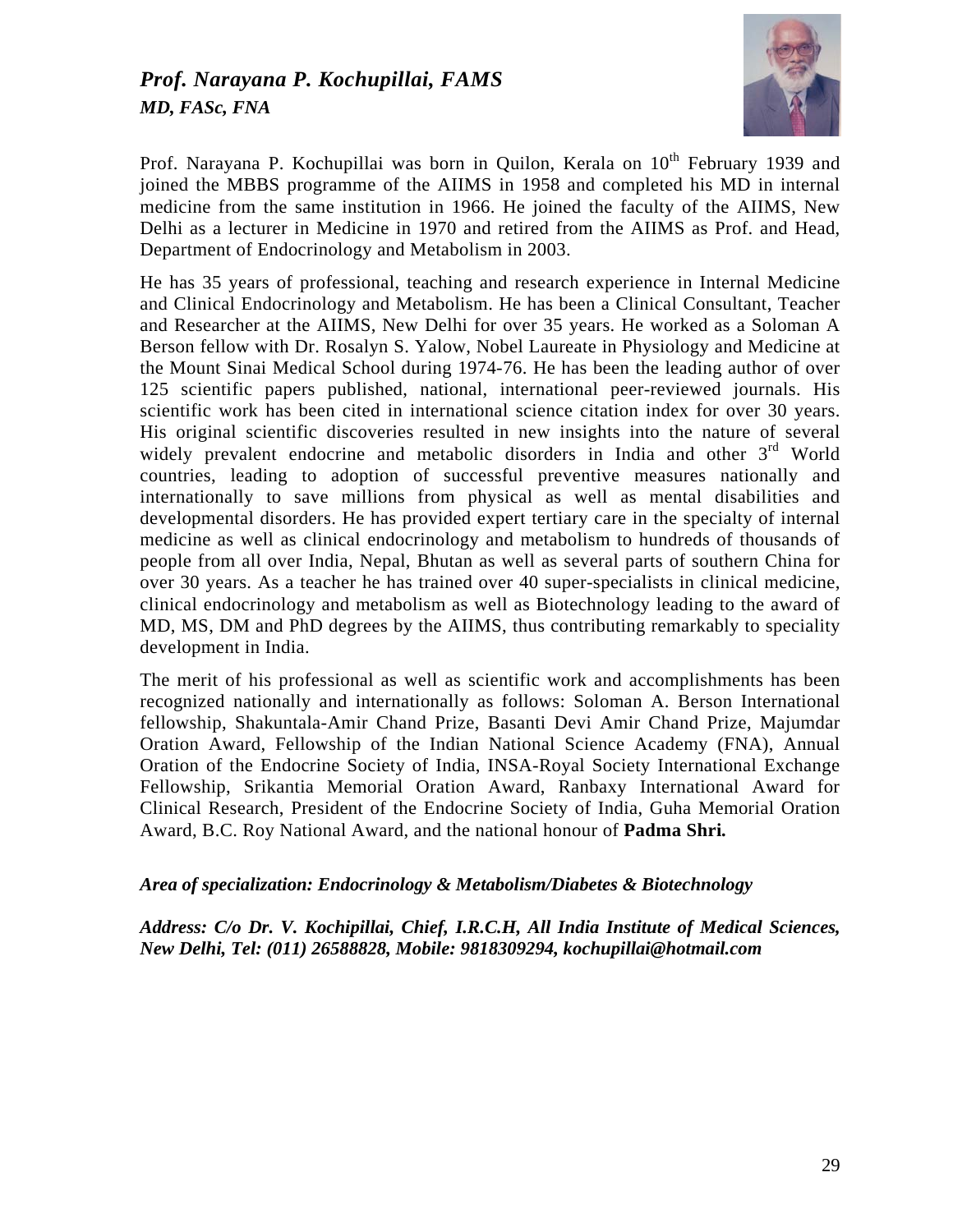# *Prof. R.D. Lele, FAMS MBBS (OSM), DTN & H (Eng), FRCP (London).*



Prof. R.D. Lele is at present Honorary Chief physician and Director of Nuclear Medicine, Jaslok Hospital & Research Center, Mumbai and Honorary Director of Nuclear Medicine, Lilavati Hospital & Research Center. He was the former Dean, Grant Medical College and Sir J.J. Group of Hospitals. He has been the first recipient of Gifted Teacher Award Instituted by the Association of Physicians of India.

He has a large number of innovations/new discoveries to his credit. These include Normal Pressure Hydrocephalus diagnosed by radionuclide cisternography; brain perfusion abnormalities in HIV patients long before clinical detection of AIDS dementia; Gallium-67 lung scanning to show that over 70% lung lesions in sputum  $+$  Pulm. TB disappear within 4 months of chemotherapy; pioneered the clinical use of radioimmunoassay; Nuclear Cardiology in India; SPECT of the heart and the brain; Nuclear Stethoscope.

He has been awarded Padmabhushan, Dhanvantari Award, Hon. D.Sc. (N.T.R. Univ of Health Sciences, AP), Netaji Oration API, Sarabhai Oration SNM, Homi Bhabha Oration SNM.

His areas of specialization are Molecular Medicine, Computers in Medicine, Comparative study of Ayurveda and Modern Medicine, with validation of ancient insights through modern technology.

# *Area of specialization: Nuclear Medicine/Molecular Medicine*

**Address:** *102, Buena Vista, Gen. J Bhosle Marg, Mumbai Tel: (022) Res: 22021817, 22022171, Fax: 22855225, E-mail: lele1@vsnl.com*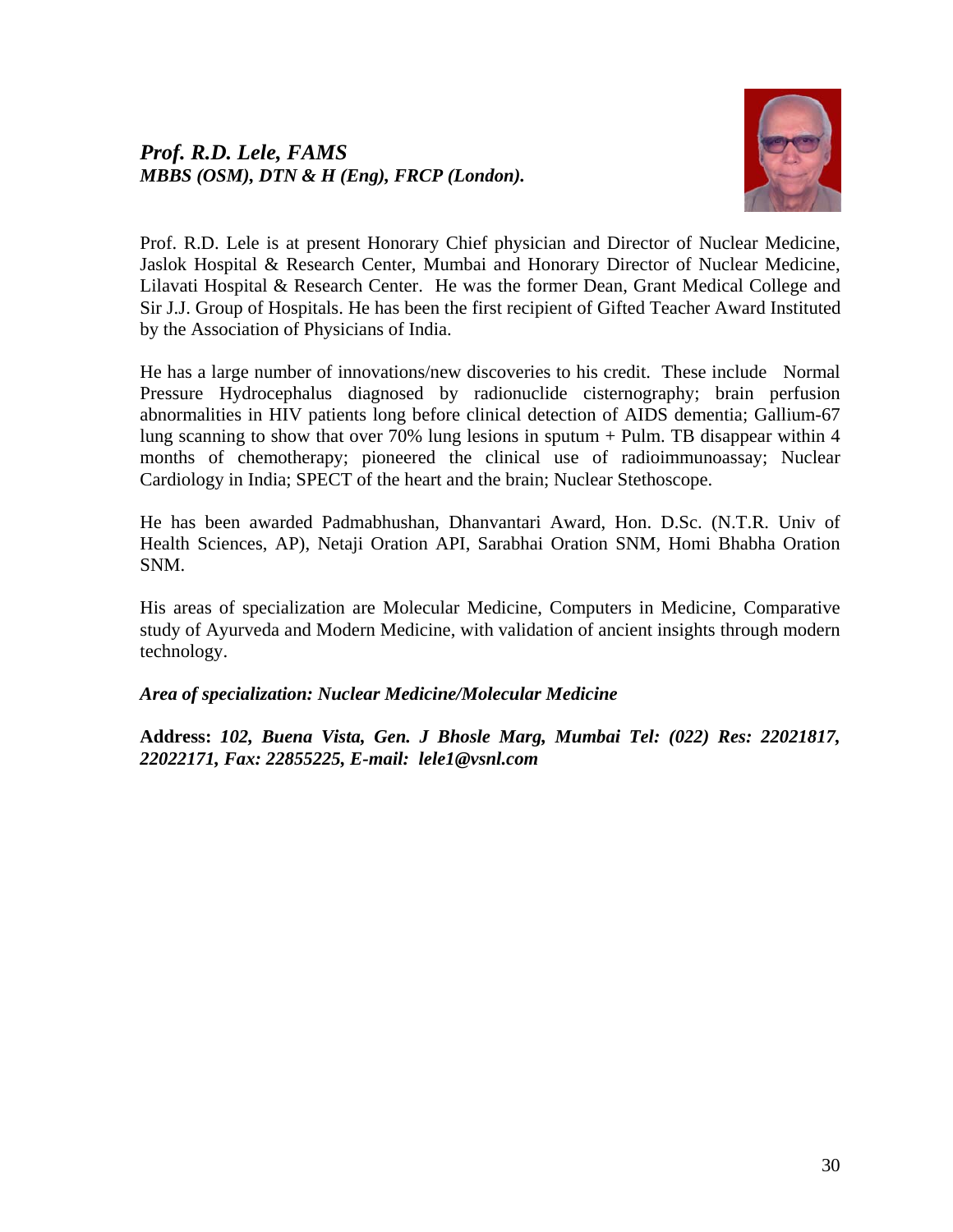# *Prof. K.G. Nair, FAMS MD, PhD, FACC, FICA (USA), FRSM (Lond.), FPCC, FASc, FISE, FIACS*



Prof. K.G. Nair is an internationally recognized professor of Cardiology. He graduated in 1953 from the KEM Hospital, Mumbai with the highest marks in the University. Before he returned to India in 1970, he was an Asst. Professor of Cardiology, Harvard University, Associate Professor of Cardiology at the University of Chicago, and later, Prof. of Cardiology at the University of Pennsylvania Hospital. He is a pioneer in Molecular Cardiology having started his work on RNA polymerase activity in hypertrophying hearts as far back as 1962, and has a PhD in this subject from the University of Chicago (for his pioneering work on cyclic AMP phosphodiesterase in 1960). He has been the President of all major societies in India and a fellow of the American College of Cardiology, Royal Society of Medicine, European Society of Cardiology, the Philippine Society of Cardiology and the prestigious Indian Academy of Sciences. He has organized many international meetings in India and abroad. Recently, he was made a Fellow of the International Academy of Cardiovascular Research and awarded the Howard Morgan Prize for his research work. He has over 200 publications, including contributions to many text books, and has given numerous orations in India and abroad. He is recognized as a gifted teacher of Medicine and Cardiology, and for his contributions to molecular cardiology.

He had a wide administrative experience, first as the Professor and Director of Medicine at KEM Hospital where he was also the Director of Cardiology, Medical Director-Breach Candy Hospital; Chairman-Research Committee of Hinduja and Consultant In-Charge of the ICCU at Jaslok Hospital.

He is currently the Medical Director of the Holy Family Hospital, Mumbai. He is a Trustee of the Lady Tata Memorial Trust and the Dorabji Tata Trust and on the governing body of the Tata Memorial Hospital. Very recently Dr. K.G. Nair has been inducted on the Special Advisory Committee to the Prime Minister on Research and Health Matters.

# *Area of specialization: Cardiac Biochemistry/Molecular Biology*

*Address: 8, Ashley House, 167-A, Colaba Road, Mumbai, Tel: (022) Clinic: 23865008, 23886831, Res: 22151759, Mobile: 9820065386, nairkg@vsnl.net*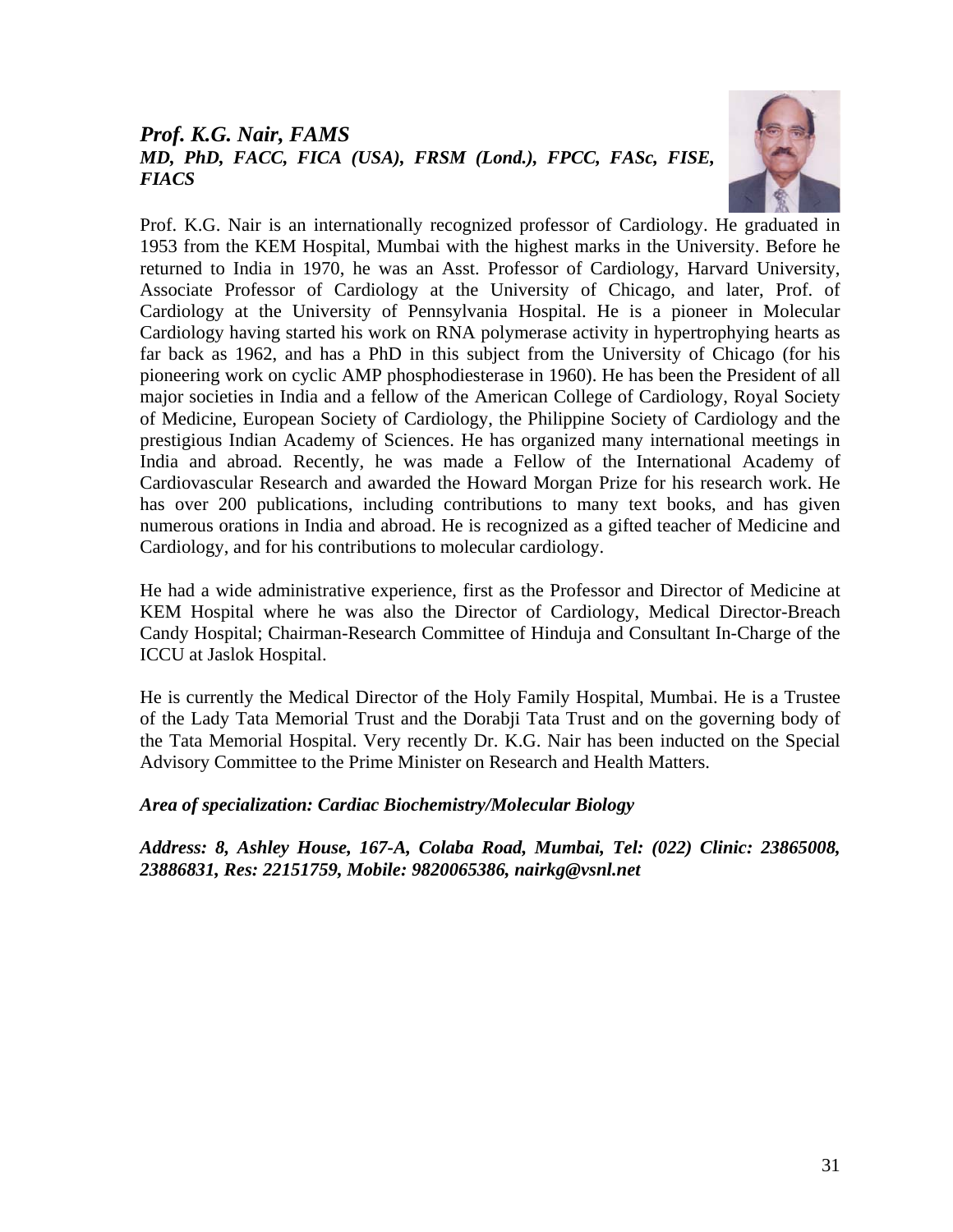

Prof. J.N. Pande is the former Professor and Head, Department of Medicine, AIIMS, New Delhi and is at present senior Consultant in Medicine and Chest Diseases, Sita Ram Bhartiya Institute of Science and Research, New Delhi. His research interests are epidemiology and pathophysiology of common respiratory disorders including chronic obstructive lung disease and tuberculosis. His current research interests are sodium in hypertension, metabolic syndrome and NAFLD. He has published 170 papers in national and international journals. He has delivered many prestigious orations.

*Area of specialization: Medicine and Chest Diseases* 

*Address: 26 A, Pocket B, Sidhartha Extension, New Delhi, Tel: (011) Res: 26345260, Mobile: 9811213672*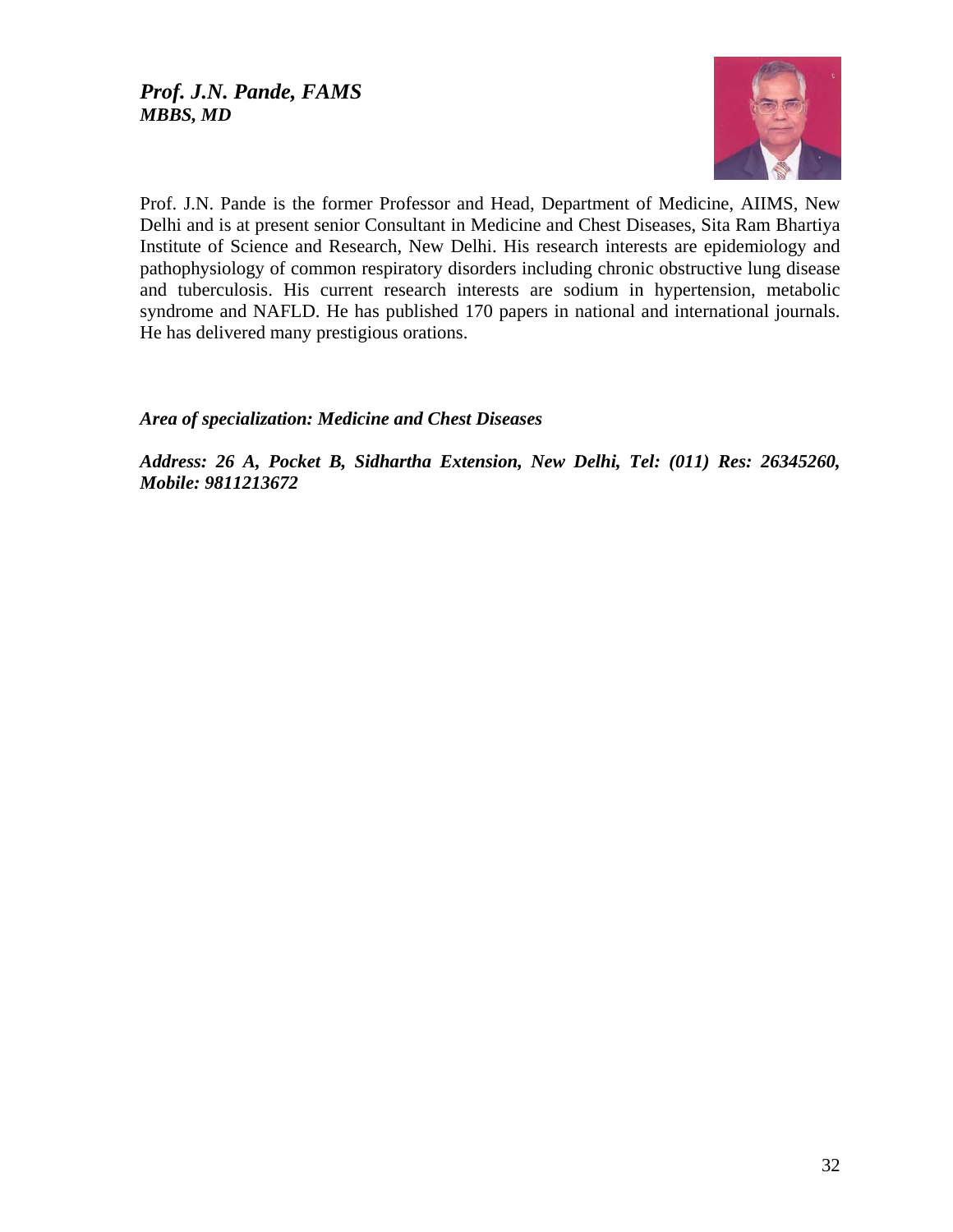# *Prof. N. Rangabashyam, FAMS PhD, DSc (h.c.) FRCS (Eng, Edin and Gl), FRCP (Ed.), FAMS (S'pore), FACS*



Prof. N. Rangabashyam is a pioneer in the field of Surgical Gastroenterology and Proctology. He has received wide acclaim for his expertise in the field of GI Surgery in India and abroad. An experienced academician, he has over 3 decades of teaching experience both at the undergraduate and post-graduate levels. He served as Former Head of the Department of Surgical Gastroenterology and Proctology and Clinical Professor of Surgery, Madras Medical College and Government General Hospital, Madras, and was responsible for setting up a department for the first time in India and M.Ch (Surgical Gastroenterology). He has been the President of the Association of Surgeons of India and Indian Society of Gastroenterology and now the President of the Ostomates India.

He has given several named orations including Sir Stanford Cade Lecture of RCS, London and Sir A.M. Ismail Oration of the Malaysian College of Surgeons. He received Dr. B.C. Roy National Award, Hari Om Ashram Award and Dr. R.V. Rajam Oration. He has written a book in Tamil for the public awareness programme periodically for the public and contributed articles in various text books of surgery including Oxford Text book of Surgery.

He has been an examiner to most of the Universities in India and the Royal College of Surgeons of Edinburgh, College of Surgeons, University of Khota Bharu, Malaysia, Kaban Sang, Nepal and Kuwait. He was convenor of the National Board of Examinations in the speciality of Gastroenterology and Member of the Council, National Academy of Medical Sciences. He was National Representative for the Edinburgh and Paris meetings of the Federation of Surgical Colleges. As a unique honour The Royal College of Physicians awarded the fellowship for a surgeon. He was elected as a fellow of the Association of Surgeons of Great Britain and Ireland and of the Academy of Sciences in India and Academy of Sciences, Singapore. He is a fellow of the James IV Association. He was awarded the coveted RCS Edinburgh Gold Medal. He has been conferred the D.Sc (h.c.) from Dr. M.G.R. Medical University. In June, he received the fellowship of the Royal College of Surgeons of England. His students trained by him are working as consultants all over India and abroad.

He delivered convocation address at the following places:-

Manipal Academy of Higher Education (A Deemed University), Manipal in 2002, Madras Medical College, Chennai, -2004, K.S. Hegde Medical Academy, Deralakatte, Mangalore, 2004, College of physicians and surgeons of Bombay, Mumbai, 2004. Elected as President of the International Hepato-Pancreato-Biliary Association-Indian Chapter. Recently he received the Gastroenterology Excellence Award for the year 2003-2004 in recognition of his contribution to Medical Education in particular to surgical gastroenterology. He is an adhoc committee member of the Medical Council of India.

# *Area of specialization: Surgery*

*Address: 38, Venkatanarayana Road, T. Nagar, Chennai, Tel: (044) 24347474, 24340974, [n\\_rangabashyam@hotmail.com](mailto:n_rangabashyam@hotmail.com)*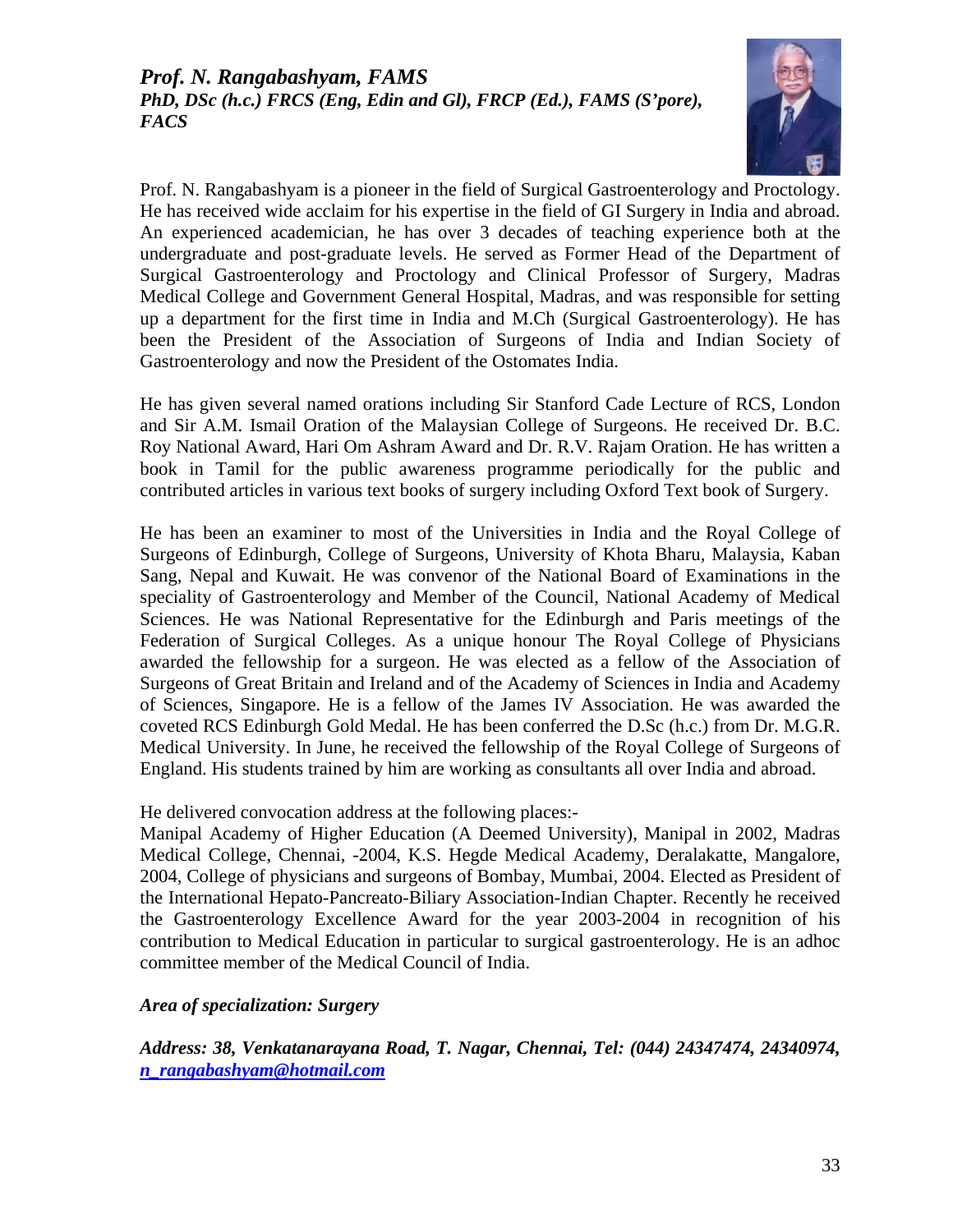

Prof. S. Balaparameswara Rao has been Prof. of Neurosurgery, Andhra Medical College, Prof. of Osmania Medical College, Prof. of Andhra Medical College, King George's Medical College and Professor of Neurosurgery, Osmania Medical College. He is an Emeritus Professor of Neurosurgery, Osmania Medical College and honorary Neurosurgeon, Nizam's Institute of Medical Sciences.

He has been the President of Neurological Society of India and has been conferred with Dr. B.C. Roy National Award and Distinguished Scientist award from A.P. Academy of Sciences. He has published more than 80 papers in national and international journals. He has been the examiner of neurosurgery in various universities and has delivered many prestigious orations. He is a member of various selection boards and expert committees.

# *Area of specialization: Neurosurgery*

*Address***:** *'NAAG'; 6-3-1111/6, Begumpet, Hyderabad-560016. Tel: (040) 2312112*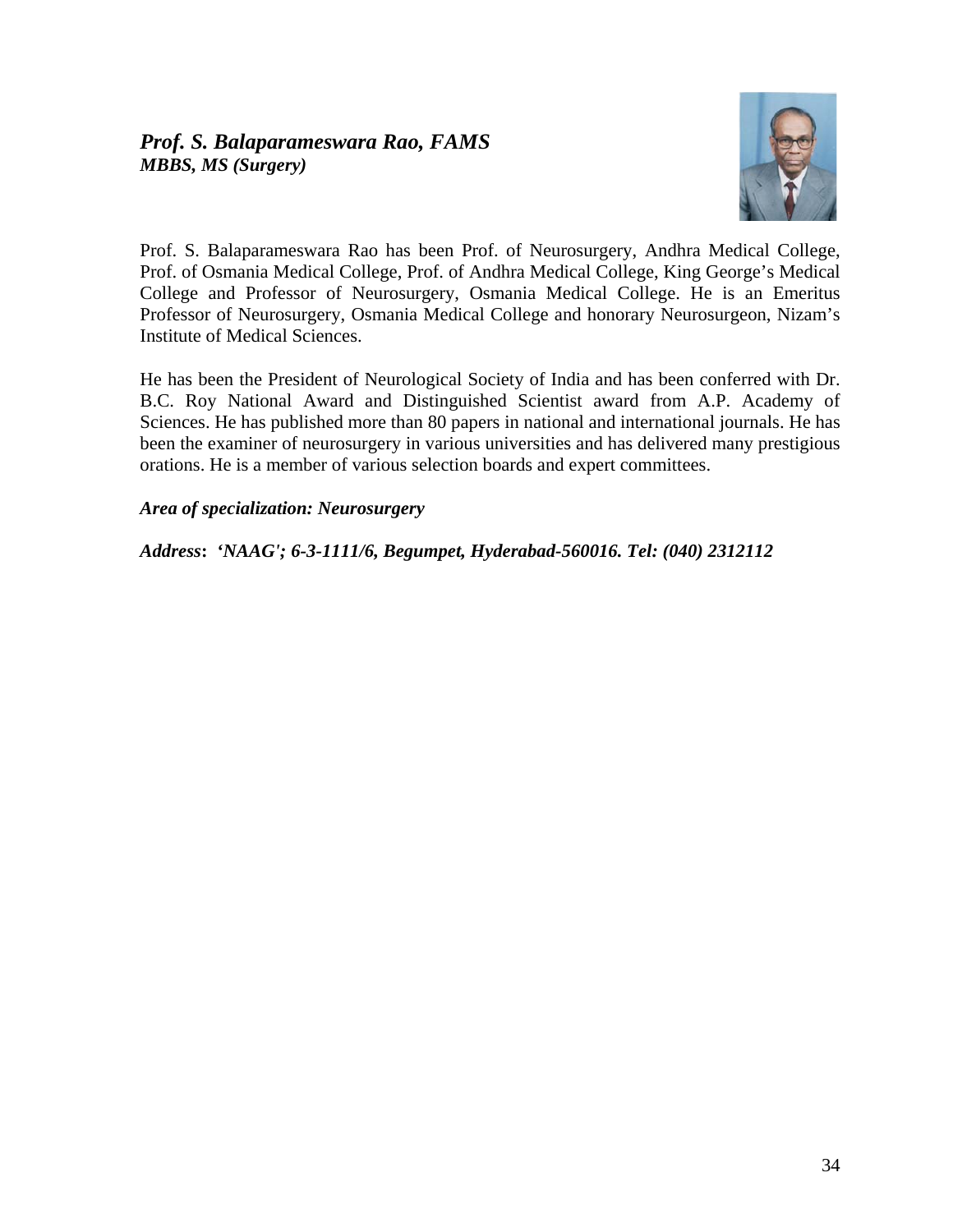# *Prof. C.R.R.M. Reddy, FAMS MD, PhD, DSc, FASC.*



Prof. C.R.R.M. Reddy had a brilliant academic career and obtained his MD (Pathology), Ph.D and DSc in Pathology from Andhra University.

He has to his credit 64 Publications in International and 187 papers in National Journals. His papers have been quoted in over 55 books and monographs.

He has won national awards like Sandoz Oration award of ICMR and Hari Om Ashram award of MCI.

At Kurnool where he worked for more than a decade his interest was on Dracontiasis, Hydatid Disease, Cardiomyopathies and cystic fibrosis of pancreas.

At Visakhapatnam where he worked until he became a Director of Medical Education, his interest was mainly on the habit of reverse smoking and its relation to carcinoma of palate. Extensive field and pathological studies showed the intimate relationship between the habit and cancer. Over 50 papers were published on this subject and the Andhra University awarded him a DSc in Pathology and also an Honorary DSc.

He retired as Director of Medical Education of A.P. Medical services. After retirement he worked in many corporate hospitals as Senior Consultant Pathologist.

#### *Area of specialization: Pathology*

*Address: 404, Mount Kailash, R.No. 4 Banjara Hills, Hyderabad, Tel: (040) Off: 55668888 Exn. 273, Res: 23353657, crrmreddy@yahoo.com*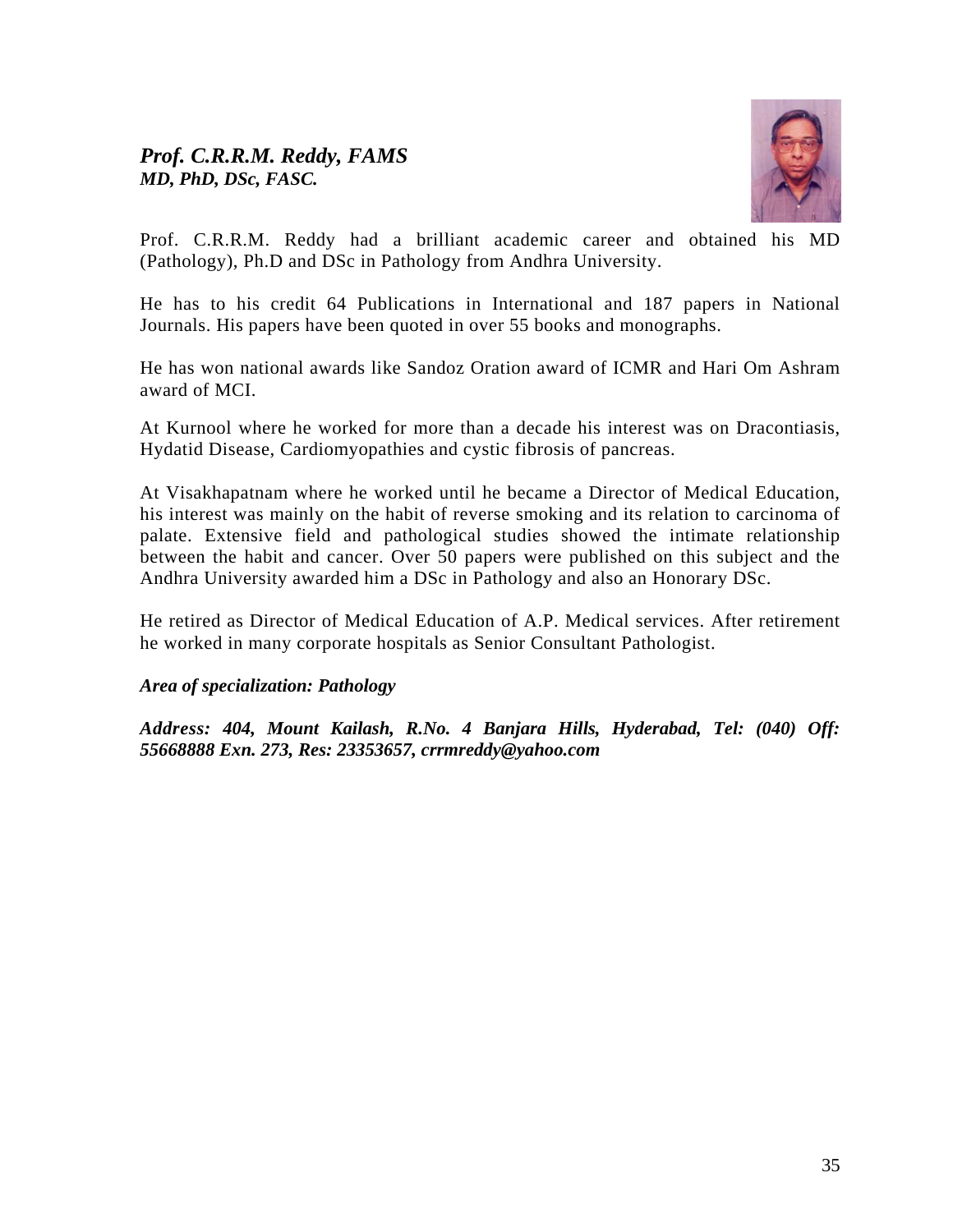# *Prof. G.S. Sainani, FAMS MD, FRCP (Lond.), FRCP (Edin.), PhD, DSc, FACC (USA), FACP (USA), FCCP (USA), FRSM (Lond), FAIID, FIAMS, FMASc, FISE, FICP (Ind.), FIMSA, FICN, FICA (USA), FICC (Ind), FIACM, FGSI*



Prof. G.S. Sainani is Emeritus Prof. for Life, Grant Medical College; Consultant, Jaslok Hospital and Armed Forces; Ex-Director, All India Heart Foundation; Ex-Director Professor of Medicine, Ex-Dean, Faculty of Medicine, Ex-Asst. Director, CCRIMH, Ex-Dean, ICP.

He has been the winner of merit scholarships, distinctions, awards. At the age of 32, he became Professor and Head; Visiting Professor of Cardiology, Chicago Medical School and other foreign/Indian Universities. He is the Recipient of 19 Awards viz. **Padma Shri**, Dr. B.C. Roy, Priyadarshni, IMA Academy Distinguished Services, 3 Lifetime Achievements, Hon. Brig. Rank, Sindhu Ratan Felicitation Award by Past students.

Dr. Sainani has delivered 24 Orations e.g. B.C. Roy, Netaji, Achanta Lakshmipathi, Austin Doyle, Pharmacia, etc. G.S. Sainani Oration held by API, IACM, GSI.

He was awarded Ph.D (1977) on basis of original research (garlic, onion and heart diseases); the work was quoted in international journals including Scientific American. He was awarded D.Sc (First person to get D.Sc (By Research) in faculty of Medicine from Pune (University) in the gracious presence of Bharat Ratna Dr. APJ Abdul Kalam.

Dr. Sainani has 550 publications. He is the author of -Primer of Cardiac Diagnosis, Editor- "Medical Therapeutics" & "Update in Medicine", Editor-in-Chief API Text Book of Medicine, Hypertension, Diabetes Mellitus, Emeritus Editor-JAPI, IJCP, Represented India as only invitee by WHO to International Congress of Editors of Medical Journals.

He is the Past President of several Associations, eg. API, CSI, Diab. Assoc. of India, RSSDI, HT Society of India, ICC, Asprin South Asia Foundation etc; Ex-Chairman World Congress of Clinical Nutrition; Ex-President-International Congress on "Directions in Cardiovascular advances; Ex-Member-API/Credential Committee, NAMS Council, Academic Committee AIIMS, AFMC, ICMR and MCI Expert Group. He has been an Invited guest speaker/chairman on many occasions. He was also Emeritus International Advisor-RCP London.

# *Area of specialization: Internal Medicine*

*Address: 201, Buena Vista, Gen. Jagannath Bhosle Road, Mumbai, Tel: (022) Off: 56546619, 23524292, Res: 22044139, 22846363, Mobile: 09819053389, drsainani@vsnl.com*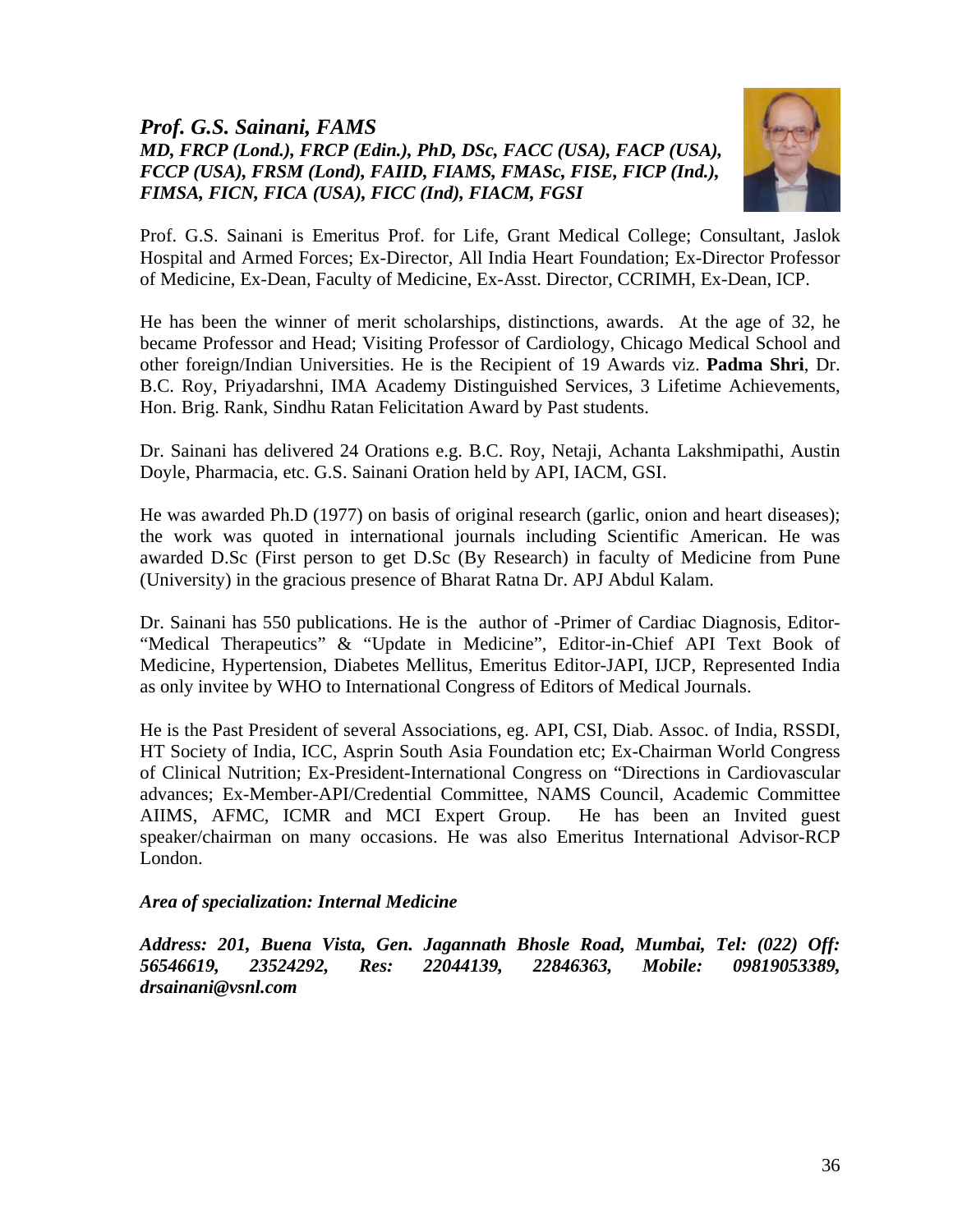

Prof. C.P. Sawhney did M.S. Surgery 1956, followed by training in plastic surgery at Pittsburgh School of Medicine 1964-65., joined PGI Chandigarh October 1962 and retired as Professor and Head and developed one of the best training programmes in plastic surgery, trained more than 70 plastic surgeons and created a Museum of plastic surgery at PGI for training. Awarded Peet Prize of APSI 1975 for best research paper, awarded and delivered many orations: Ethicon oration of Burns Association of India June 1989, Chennai; M.S. Verma Award/Oration of BHU, Varanasi 1994, Gillies Memorial Oration of APSI, 1987, Murari Mukherjee Oration 1995 and Sushruta Oration of APSI 2002 and Founders Oration of Association of Cleft Palate and Craniofacial Surgeons of India, 2004. He was the convenor of National Board of Plastic Surgery. He was elected the President of APSI, 1985 and organized conference of APSI, 1985, workshop on Burns 1987, 88 and CME programme in plastic surgery for general surgeons, 1989 at PGI, Chandigarh.

Dr. Sawhney was invited to be on teaching faculty for advanced course for plastic surgeons of UK by British Post Graduate Medical Federation 1982 Nottingham (UK), was visiting professor Stroke Mandiville Hospital Plastic and Jaw service Ayelsbury UK, was invited to be sole Indian representative and speaker at International Symposium on aesthetic aspects of Plastic Surgery in Non Caucasians Beijing, China 1986 and was a guest lecturer at International Conference organized by Sultanate Qaboos University Muscat Oman 1992.

He has been Chairman Academic Committee and Curriculum Committee of APSI and prepared a comprehensive 3 year Curriculum for MCh. Plastic Surgery Training.

He has presented more than 80 papers at National and 20 at International Conferences and published 63 papers in indexed journals, of which 28 were in international journals of repute. He has contributed invited articles in Clinics in Plastic Surgery and Recent Advances in Plastic Surgery 1995, published from USA on subject of "Burns Management".

Dr. Sawhney's original contributions include (1) first to popularize primary excision in burns in India as early as 1982, (2) innovated simple and effective designs for compression splints for post burn sequele (3) developed a rational approach to management of Lymphoedema (4) innovated design of flaps of forehead for reconstruction of subtotal loss of nose (5) rational approach to repair of unilateral cleft lip and primary correction of nasal deformity in cleft lips. Awarded life time achievement award Academy of Burns and API.

# *Area of specialization: Plastic Surgery*

*Address: B-29, Sector 31, NOIDA, Tel: (0120) 2458164, Mobile: 9810119882*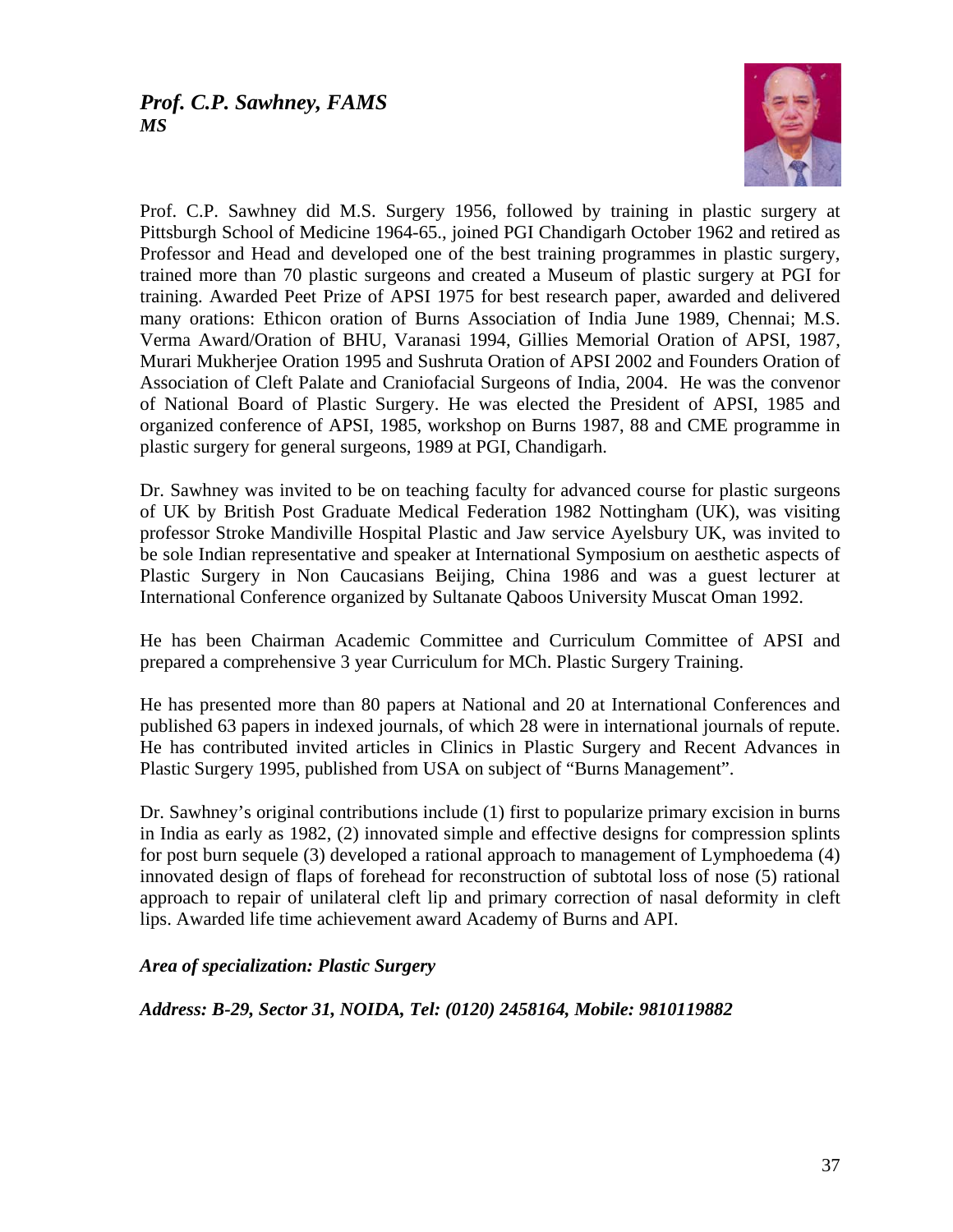

Prof. K.N. Sharma is an excellent teacher, a first rate research worker with globally acknowledged credentials, and a highly successful administrator who has effectively contributed to the planning and development of medical institutions and hospitals.

With over 200 original scientific papers, 8 monographs, and chapter contributions in important text books and internationally acknowledged publications to his credit, he is widely known for his outstanding research work. Original research contributions have been in the field of neurophysiology, behaviour and nutrition and have helped delineate fundamental concepts and their clinical significance in the fields of feeding behaviour and neural control systems, ecology of hunger and malnutrition, systems organization in homeostatic motivations, and spatio-temporal delineation of neuro-humoral events linked nociceptors, pain mechanisms and managements.

He has developed a method for chronic electrode implantation in peripheral nerves in freely moving animals and this is being successfully used the world over. The method has opened a new field of analyzing information transfer and has considerable applied and clinical significance particularly in the fields of sensory systems, emotions and visceral control.

With his teaching spanning over five decades both in India and abroad (USA, UK, Germany, Russia, Libya, Nepal), he has been actively involved in medical education (need based teaching-learning and assessment strategies), development of innovative teaching methods, and medical curriculum development in India (Univ. of Delhi, MCI, RGUHS, Bangalore Univ.) and abroad (Nepal, Libya).

He has been a recipient of several National and International Awards such as: ICMR Award, Amrut Mody National Award for Basic Medical Sciences, CSIR, Gen. S.L. Bhatia Oration, Anokhin Medal (USSR Academy of Medical Sciences), Sechenov Medal (USSR Academy of Science) in neurophysiology, Bicentenary Award (1<sup>st</sup> Moscow Medical Institute, USSR), Indian Science Congress Platinum Jubilee Oration, M.M. Basu and P.C. Mahalanobis Orations; Kamala B.K. Anand International Award in Neurosciences, 'Suprabal Dakshin Bahu' Civilian Award by Govt. of Nepal for outstanding contributions to medical education and research; Professor of International Health, University of Minnesota Medical School in recognition of valuable contributions to international Medical Education and Research;  $6<sup>th</sup>$ National Institute of Mental Health Oration, Bangalore, Life time achievement Award, APPICON, JIPMER, Pondicherry, Academician of International Academy of Sciences (International Council of Scientific Development)

#### *Area of specialization: Neurophysiology*

*Address: C-195, Ram Prastha Colony, Delhi-U. P. Border Road, Ghaziabad Res: 2623318, 2628318, drkns@msrsas.org, [drsharmakn@yahoo.com](mailto:drsharmakn@yahoo.com)*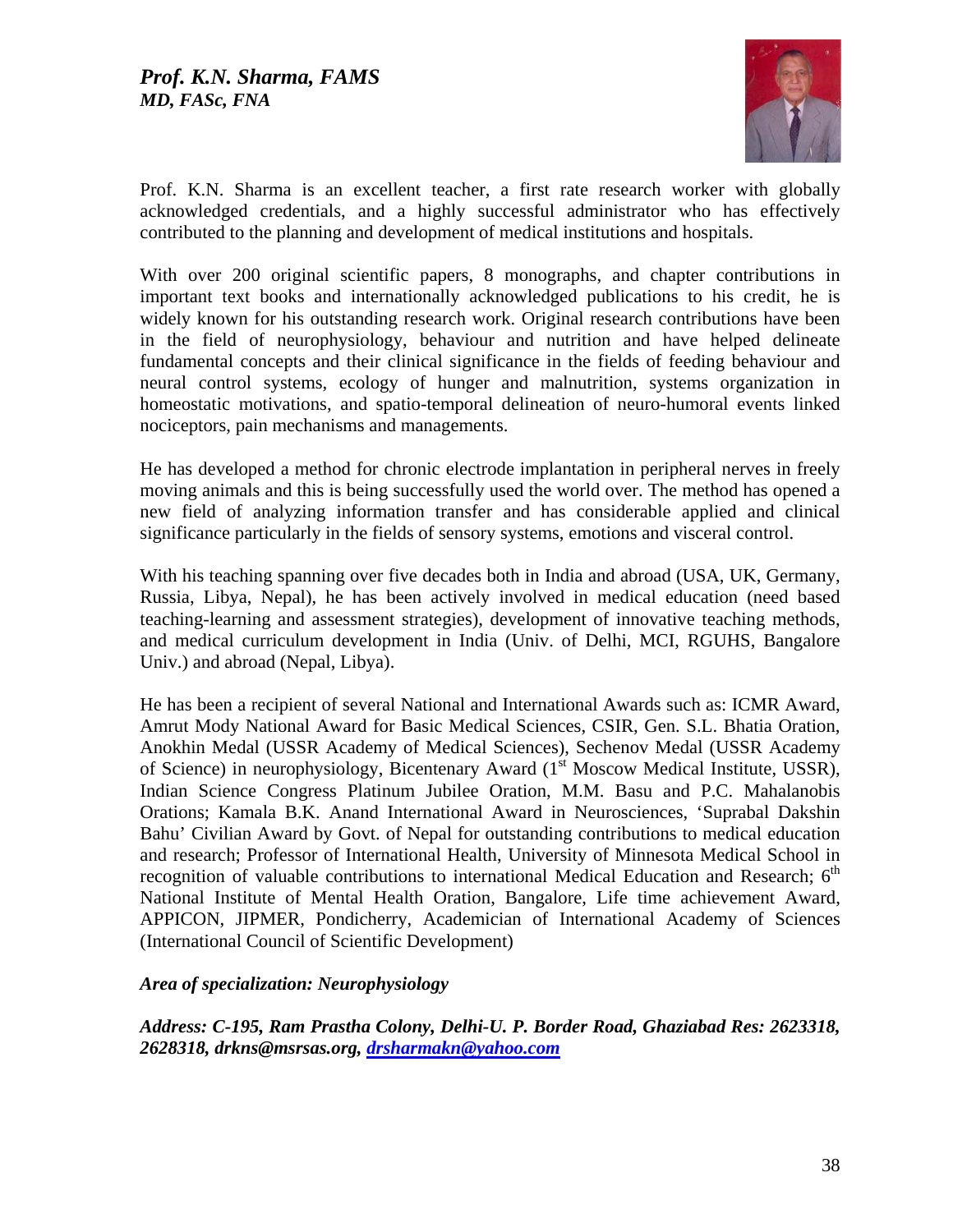

Prof. Shridhar Sharma is currently an Emeritus Professor, National Academy of Medical Sciences and also an Emeritus Professor at the Institute of Human Behaviour and Allied Sciences, Delhi. He is a Hony. Member, World Psychiatry Association and a member of Polish Academy of Medical Sciences, Warsaw. He is past President of the World Association of Social Psychiatry, Indian Psychiatric Society, and Indian Association of Society Psychiatry. He is a member of the International Advisory Committee of WHO Collaborating Center of McGill Federation of Mental Health, USA and Secretary, Conflict Management Committee of the World Psychiatric Association and many other organizations in India. He received the B.C. Roy National Award in 1980, Dr. D.L.N. Murthy Rao Oration, awarded by the Indian Psychiatry Society in 1987. Lifetime achievement in the field of psychiatry in India, Platinum Jubilee oration of Indian Science Congress, and Dr. N.N. De oration in the field of Social Psychiatry in India and Gold Medal of Polish Academy of Medical Sciences, Dr. N.N. Murthy Gold Medal of Indian Medical Association.

He is the founder Director of the Institute of Human Behaviour and Allied Sciences, Government of Delhi and was earlier Additional Director General of Health Services in the Ministry of Health, Government of India and Director, Post Graduate Institute of Medical Education and Research, Chandigarh. He was also formerly, Hony. Physician to the President of India and was Hony. Consultant in Psychiatry to Ministry of Defence.

Has been invited by many Universities in USA, Canada, Japan and Europe as a visiting Professor/Lecturer and has been on International Scientific Committees of several International and World Congresses, Swedish Academy of Medical Sciences and NIMH and NIDA in USA. Was member of Indo-US Health Commission, Indo-Russian Science Commission and Indo-Japan Science Committee of Govt. of India. He has been invited by WHO and other ICAR and many Universities. His interest includes Medical education, Health Planning, Administrative Psychiatry and Social Psychiatry.

Has published 8 books/monographs and over 170 scientific papers.

# *Area of specialization: Psychiatry/Medical Education*

*Address: D-127, Preet Vihar, Vikas Marg, Delhi, Tel: (011) Res: 22524053, 22508749, Mobile: 9810177743, E-mail: shridharsd@hotmail.com*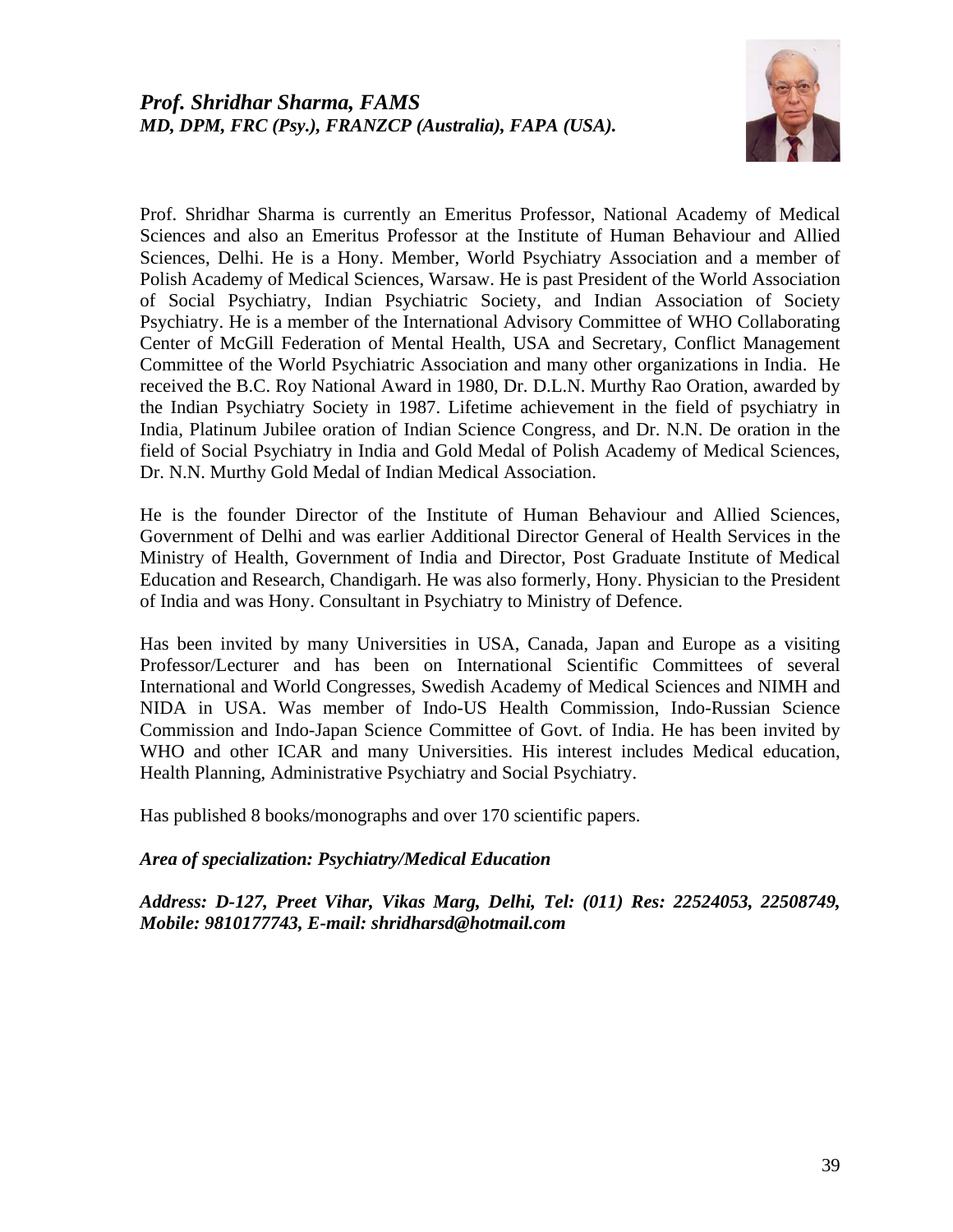# *Prof. Gurmohan Singh, FAMS MD*



Since his postgraduation (M.D.) in Dermatology and Venereology from the AIIMS in 1962, Professor Singh has been actively involved in Academic Dermatology in India and Abroad. He has worked as Professor and Head, Department of Dermatology at Institute of Medical Sciences, Banaras Hindu University and in Arab Medical University in Libya. He had also been visiting professor to many Universities. Professor Singh has started M.D. course in Dermatology and Venereology in BHU and in Arab Medical University.

He is recognized for his research contributions in Dermatology. His major interests include bacteriology of skin, cutaneous pharmacology, tropical dermatology and psychocutaneous medicine. He has described a few new entities and hypothesized the pathogenesis in others. He has published nearly 200 papers in National and International journals. Many of his papers are cited in standard text books.

His research has brought him many laurels. He was the recipient of the first Castellani Reiss award for outstanding research in tropical dermatology in 1974 by the International Society of Dermatology. He has delivered many orations at the National conferences including the R.V. Rajam Oration by the National Academy of Medical Sciences. He was awarded Shakuntla Amir Chand prize by Indian Council of Medical Research in 1976 for the best young medical scientist of the year. He received Sir Shriram Memorial award from the National Academy of Medical Sciences in 1976 for best paper published in Microbiology in preceding 2 years.

Prof. Singh is acclaimed as an excellent teacher and has trained and mentored some of the leading dermatologists in the country.

# *Area of specialization: Dermatology & Venereology*

*Address: B-34, Brij Enclave, Sunderpur, Varanasi, Tel: (0542) 361111, 316377 Res: 316352, 308512, [gurmohan@heartnskin.com](mailto:gurmohan@heartnskin.com)*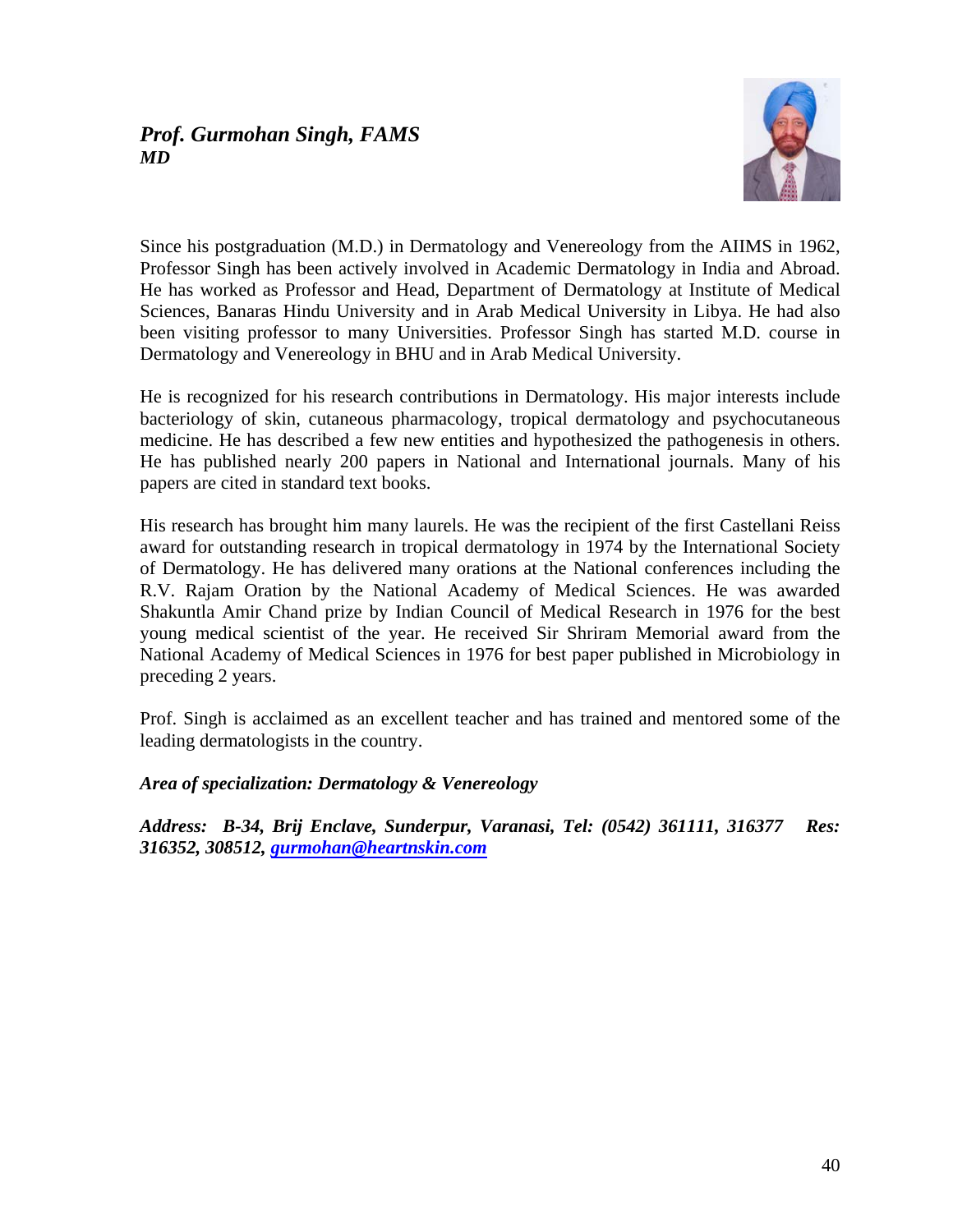

Prof. Kewal Krishan Talwar was Professor and Head, Department of Cardiology at the All India Institute of Medical Sciences, New Delhi before he assumed the office of the Director, Postgraduate Institute of Medical Education and Research, Chandigarh in 2004.

Born on 30<sup>th</sup> April 1946 at Ludhiana, he did his MBBS from Punjabi University, Patiala and pursued MD (Medicine) and DM (Cardiology) from PGIMER, Chandigarh. His significant contributions to the speciality of Cardiology are noteworthy. He was the first in the country to initiate the techniques of Radiofrequency Ablation to cure arrhythmic disorders and to introduce the therapy of automatic implantable Cardioverter and Defibrillator (ICD) in 1995. This achievement fetched him a place in LIMCA Book of World Records (1997). He was again the first to implant the multisite pacing system (2000) as a therapy for heart failure. He established the techniques of Endomyocardial Biopsy in 1986 to evaluate patients with tropical heart muscle diseases to understand the pathogenesis and he also documented the occurrence of inflammatory myocarditis in patients with Takayasu Arteritis resulting in heart failure. He has more than 200 articles and 270 abstracts to his credit which have been published in peer-reviewed national and international journals.

For his distinguished service in the field of Medicine, he has been conferred the prestigious **Padma Bhushan** award by the President of India for the year 2006.

In recognition of his significant contribution in the field of Cardiology, he has received many honours and recognitions. He is on the Editorial Boards of prestigious international journals (European Journal of Heart Failure and American Journal of Cardiovascular Drugs and Devices) and is a member of Scientific Council on Cardiomyopathies of World Heart Federation (WHF). He is a Fellow of Indian National Science Academy (INSA), National Academy of Medical Sciences (NAMS) and International Academy of Cardiovascular Sciences. He is the recipient of various prestigious awards from the National Bodies including Dr. B.C. Roy National Award, Basanti Devi Amir Chand Award (ICMR-2003) and Amrut Mody Unichem Award (ICMR-1993), Ranbaxy Research Award Prize, Norman Alpert Award by International Academy of Cardiovascular Sciences, Prof. Sujoy B. Roy Memorial Investigator Award (CSI-1986), Shyam Lal Saksena Award (NAMS-1988), Seale Award (CSI-1987). He is also recipient of various prestigious orations viz Dr. K.L. Wig Oration, Sphere Oration, Glaxo Oration, Dr. Devi Chand Memorial Oration, R.S. Tiwari Oration, Dr. R.N. Chatterjee Memorial Oration, Dr. Austin Doyle Memorial Lecture and IMA Dr. Menda Oration. He is a member of the Institute Body of the All India Institute of Medical Sciences, Sree Chitra Tirunal Institute of Medical Sciences, Thiruvananthapuram, Governing Body of ICMR and is currently the Dean, Faculty of Medical Sciences of Punjab University, Chandigarh.

# *Area of specialization: Cardiology*

*Address: House No. 37, Sector IV, Chandigarh, Tel: 2746688, Fax: 2744401, 2745078, Email: [kktalwar@hotmail.com](mailto:kktalwar@hotmail.com)*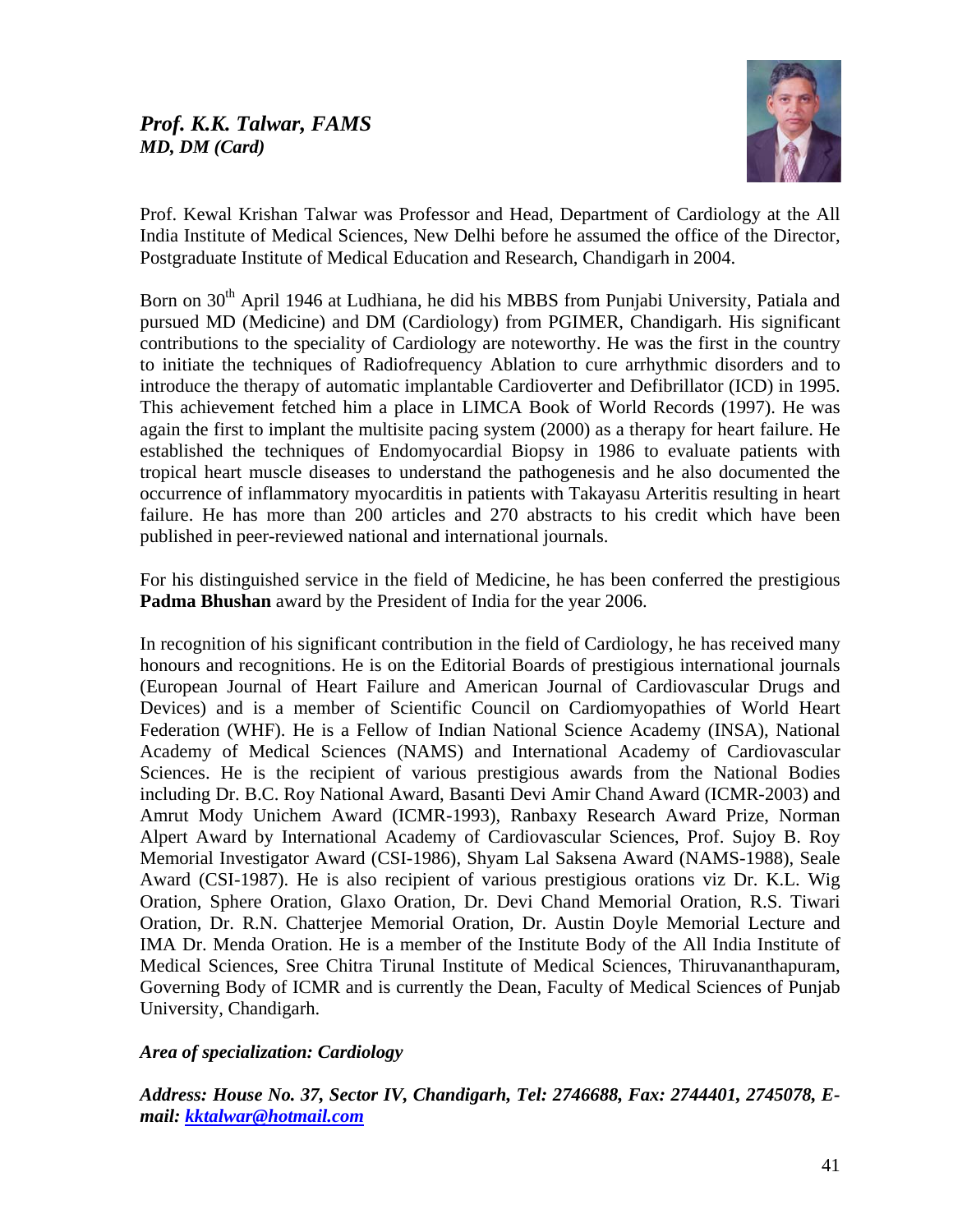

Prof. P.N. Tandon, born on 13.08.1928, received his medical education at K.G. Medical College, Lucknow. He was trained in Neurosurgery at Ulleval Hospital Oslo, Norway and Montreal Neurological Institute, Montreal, Canada. After returning to India he first started a Neurosurgical Unit at his Alma Mater and then moved to the All India Institute of Medical Sciences, New Delhi as the founder Professor of the Department of Neurosurgery. Under his leadership, the department grew into a full-fledged Neurosciences Centre.

Professor Tandon's research interests were focused on neurological and neurosurgical disorders of relevance to the country. These included contributions on brain injuries infections and tumors. He published more than 250 scientific papers, a number of books and monographs.

Prof. Tandon is a fellow of the three science academies of the country and also of the National Academy of Medical Sciences and the National Academy of Neurosciences. He is a fellow of the Norwegian Academy of Science, Royal Society of Medicine, England, the Third World Academy of Science. He was President of the Indian National Science Academy and National Academy of Sciences, India. He is a recipient of a large number of awards including BC Roy Award, Jawaharlal Nehru Fellowship, Bhatnagar Fellowship, Meghnad Saha Fellowship. He has been awarded **Padma Shri**, **Padma Bhushan**, and **Padma Vibhushan** by the President of India.

# *Area of specialization: Neurosurgery*

*Address: 1 Jagriti Enclave, Vikas Marg, Delhi, Tel: (011) Res: 22163272, 22150578, Email: [tandon@nbrc.ac.in](mailto:tandon@nbrc.ac.in)*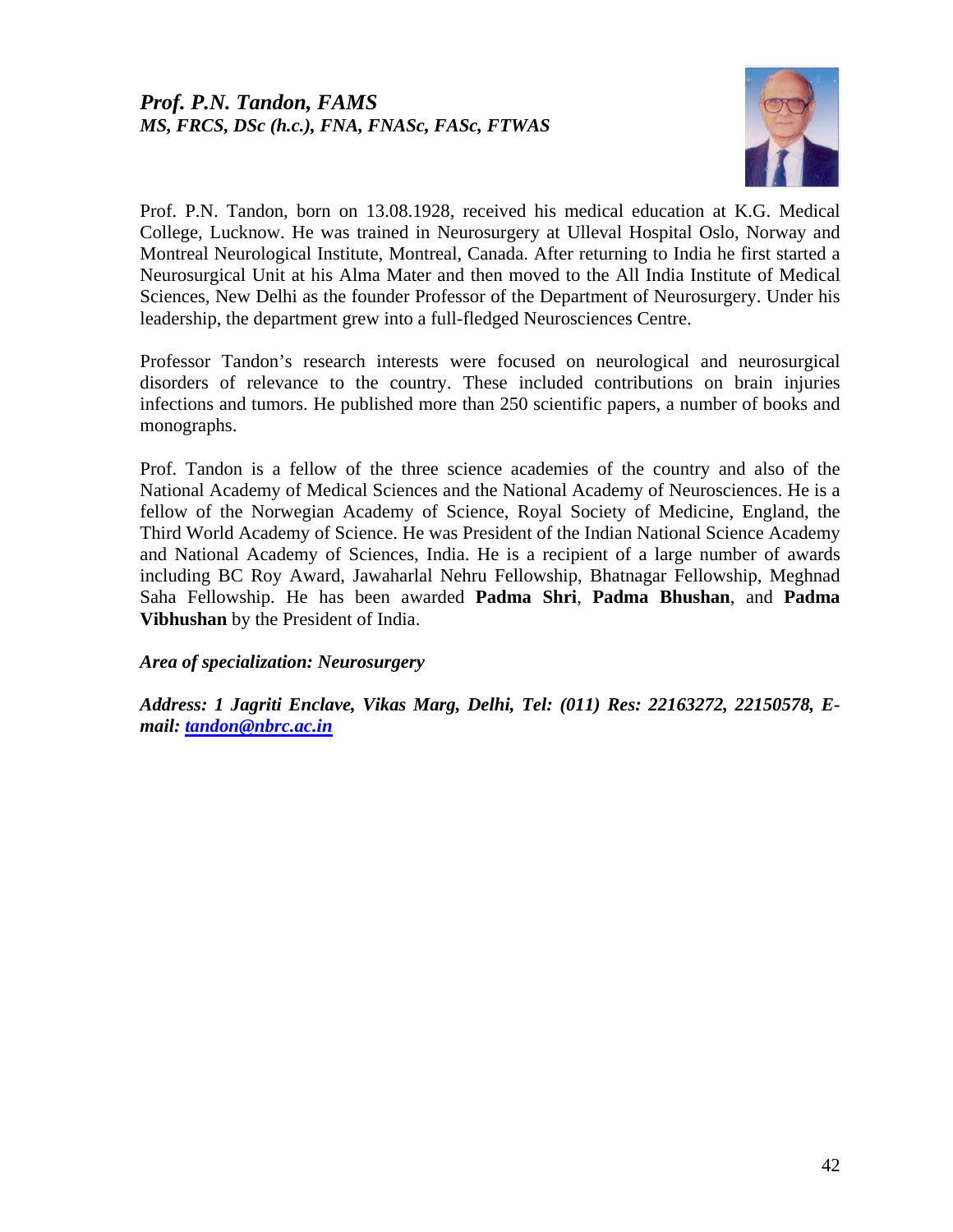# *Prof. S.P.S. Teotia, FAMS MD, PhD (Lon), FRIC (Lon), DSc(LGU-Hon.), FICP, FICN, FISFR (USA), DPH (Japan)*



Prof. Teotia obtained MD from KG Medical College, Lucknow. He thereafter specialized in human metabolism and endocrinology at University College Hospital Medical School, University of London and later at Harvard Medical School, USA. He started his career as a lecturer and established the metabolic unit in the Dept. of medicine K.G. Medical College, Lucknow. In 1970 he, as the founder Professor, Head and Chief Consultant Endocrinologist, established the first independent postgraduate department of the superspeciality of human metabolism and endocrinology and the advanced division for bone, mineral and stone research in India (Asia) at LLRM medical college Meerut, which in a short span acquired the status of a highly recognized National and International center. He relinquished his post after 25 years of distinguished service and was honored to join as Emeritus medical scientist of ICMR, and as consultant/advisor in endocrinology to Armed Forces Medical Services, Govt. of India. Currently he is consultant endocrinologist in Sri Sathya General Hospital and visiting consultant for Sri Sathya Sai Institute of Higher Medical Sciences, Bangalore; Member WHO advisory Committee on Trace Elements Research, Geneva; Director National Foundation of metabolic bone and stone disease; Visiting Scientist of China, Japan and Poland on fluorosis control.

Prof. S.P.S. Teotia has 42 years of teaching experience, has worked on 114 research projects; Published 325 research papers, 22 monograms, 3 books and contributed 68 chapters to books eliciting more than 11,000 citations. He has several new discoveries to his credit including Transplacental transport of fluoride, Skeletal fluorosis in newborns and children, Hyperparathyoidism in fluorosis, Bone histomorphometry, Tertiary hyperparathyroidism, Idiopathic Juvenile Osteoporosis, Anticonvulsant rickets, Inhibitors of Crystallisation in kidney stones, Genetic bone dysplasias (Handigodu disease), Control of endemic fluorosis and disorders of calcium and bone metabolism and published updated National epidemiological maps for fluorosis, goiter stone and bone diseases.

He has been conferred **Padma Shri**, awarded BC Roy and Hari Om Ashram (MCI), applied research (ICMR), visiting Scientist (UGC), PN Shah (Endo Soc), George Corelho and distinguished professor (API); Rabindra Nath Tagore, PN Malhotra and CME orations (API), Presidential, MMS Ahuja, CE Dent and CME Orations of National Societies. He has been honoured with several international awards: WHO visiting professor and scientist (USA, Japan, China and West Indies); calcium and bone research (European society of Osteoarthrology, Universities of Okahama and Osaka, USSR medical academy, IDRC Canada and Welcome trust, London). He has been invited as examiner for MRCP, UK and has been invited to many universities and research centers abroad to deliver orations on his research work.

# *Area of specialization: Endocrinology*

*Address: Sri Sathya Sai Charan 14-15, Hanuman Road, Sai Colony, Belthur, Kadugudi, Bangalore, Tel: (080) Off: 28452330, 28453058, Res: 28455174, Fax: 28451397, Mobile: 9845433472, 9845199992, E-mail: teotia9@yahoo.com*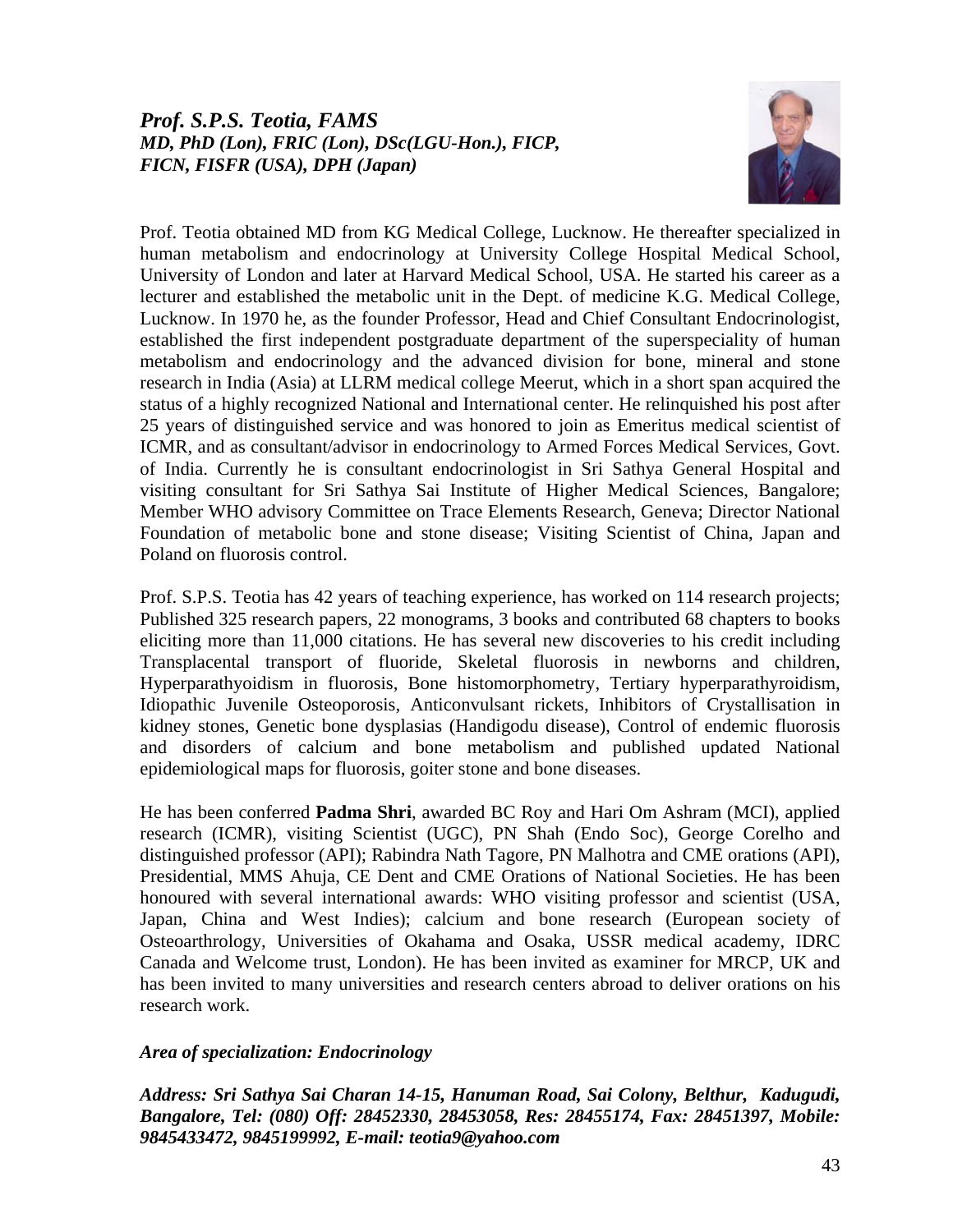

Prof. A. Venugopal is a Surgeon par excellence, medical teacher of repute, a fine orator, a compassionate examiner and a medical writer. A gentleman to the core he has brought great credit to the profession both in India and abroad.

He graduated in Medicine in 1940 and completed his PG Course in General Surgery in 1945 from Madras Medical College. He joined as Hony. Civil Surgeon in 1952 at Madras Medical College and General Hospital. He became Professor of Clinical Surgery at MMC in 1955 and in 1965 he became Professor and Head of the Dept. of Urology. In 1975, he was appointed as the first Hony. Director of the Postgraduate Institute of Basic Medical Sciences of the University of Madras.

He had strived hard to establish the first ever Urology Department in this country which has served as a model for teaching and training in Urology. He had set a good standard for Medical Education both as a Chairman of Board of Studies of several Universities in India. His text books on "Pre-operative and post-operative care of surgical patients" and his contributions to Lal and Menon's Textbook of Surgery, A.L.Mudaliar & M.K.K. Menon's "Obstetrics and Gynecology", K.N.Rao's text book on "Tuberculosis" are marked for their clarity of exposition.

He served on the Academic Council and Syndicates of the Universities of Madras, Bharathiar and other such bodies. After his retirement the Government has been utilizing his services on various occasions.

As the Chairman of the Committee to draft proposals for University of Health Sciences, Dr. Venugopal did yeoman service and his committee's proposals were accepted in toto by the Late Chief Minister Dr. M.G.Ramachandran and this resulted in the establishment of the Dr. MGR Medical University. Dr. A Venugopal has also evinced a keen interest in the growth of medical profession and has been closely connected with various professional bodies, having held important positions in the Association of Surgeons in India as a Secretary for a record period of 25 years and subsequently as its President in 1979, the Medical Council of India and Urological Society of India.

Recognizing his meritorious services to the cause of Medical education, the Tamil Nadu [Dr.](http://dr.m.g.r.iiedical/)  [M. G. R.Medical](http://dr.m.g.r.iiedical/) University has conferred on him the Degree of Doctor of Science (h.c.) in 1993. He was also conferred the Lifetime Achievement Award of the National Academy of Medical Sciences (India) in 2006.

# *Area of specialization: Surgery*

*Address: Director, Kensington Hospital and Chairman, Dr. Arcot Lakshmanaswamy Health Care Trust, No. 856, Poonamallee High Road, Chennai, Tel: (044) 26413086, 26401614*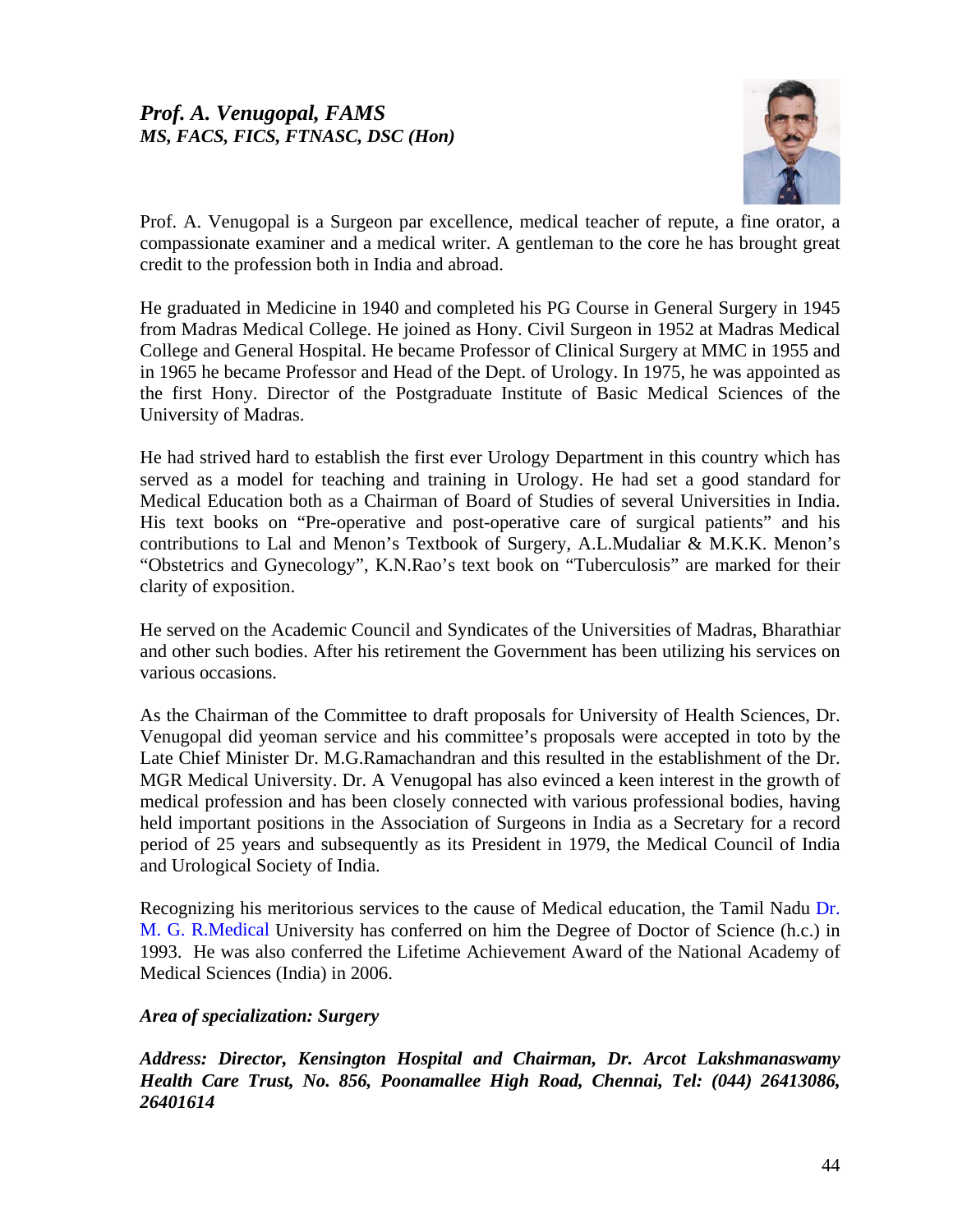

Prof. S.N. Wadhwa is presently Chairman, Department of Urology Sir Ganga Ram Hospital, New Delhi. After passing MS (Gen. Surgery) in 1964 from AIIMS he worked as Surgical Registrar in G.B. Pant and Irwin Hospitals, New Delhi. He then served Army Medical Corps as Surgical Specialist in the rank of Captain for over four years after which he returned to AIIMS to pursue MCh (Urology). He joined the AIIMS Faculty as Assistant Professor in March 1972, became Associate Professor in 1980 and took over as Professor and Head in June 1988 and served till his superannuation.

He has been an examiner in MCh and DNB urology all over the country. He has been a visiting Professor to Universities in Afghanistan, USA, Budapest, North Korea and Nepal, besides his visits to centers in Germany and as Commonwealth Medical Fellow at The London Hospital, London, U.K.. He has to his credit over 200 publications in International and National journals and twenty chapters in books. He had opportunities of close interactions with ICMR, NAMS, CSIR, National Institute of Immunology, DGHS, Drug Controller of India, UPSC, Deptt. of Electronics, IIT'S, among many others. He has been a WHO Consultant in Pyong-yang, North Korea in 1991 for development of Endo-Urology & ESWL.

He is member of many professional societies and held various elected positions. Among these, he has been President of Urological Society of India, Urolithiasis Society of India, Indian Endoscopic Society, North Zone Chapter of USI, Delhi Chapter of Association of Surgeons of India. He has been Senior Vice President of IMA - South Delhi Branch. He is also a life member of Association of Surgeons of India, Indian Society of Oncology, Indian Society of Andrology, Indian Society of Geriatrics, Indian Society of Lasers, IMA and DMA, Age Care - India, World Academy of Spiritual Sciences (WASS) among others. He is an active member of Endo-Urology, ESWL-International, Societe' Internationale d' Urologie (SIU), Asian Association of Urology. He has delivered a number of prestigious orations: Shurvir lecture of RNT Medical College Udaipur, Prof. S.C. Mishra oration of KGMC Lucknow, PN Kataria oration of USI-NZ Chapter, Dr. T.J. Aggarwal oration of ASI, Delhi Chapter, Marudhara oration, Dr. Himadri Sarkar memorial oration of Urological Society of India. He has keenly pursued research in Genito Urinary Tuberculosis, Urinary Tract Infections, Urinary Stone disease, including an ICMR trial on Indigenous drugs, Enlarged Prostate (BPH), Cancers of Prostate, Bladder and Kidneys, Urethral Stricture disease, Erectile Dysfunction, Molecular Biology of BPH and Carcinoma Prostate. He has been keenly involved in educating the public at large in health matters concerning Genito-Urinary diseases. He has delivered AIIMS public lecture on Urinary Stone disease, and over 30 talks on various topics on AIR and Doordarshan.

#### *Area of specialization: Urology*

*Address: C-I/1 Ansari Nagar, New Delhi, Tel: (011) 26588687, 26594501, snwadhwa@hotmail.com*